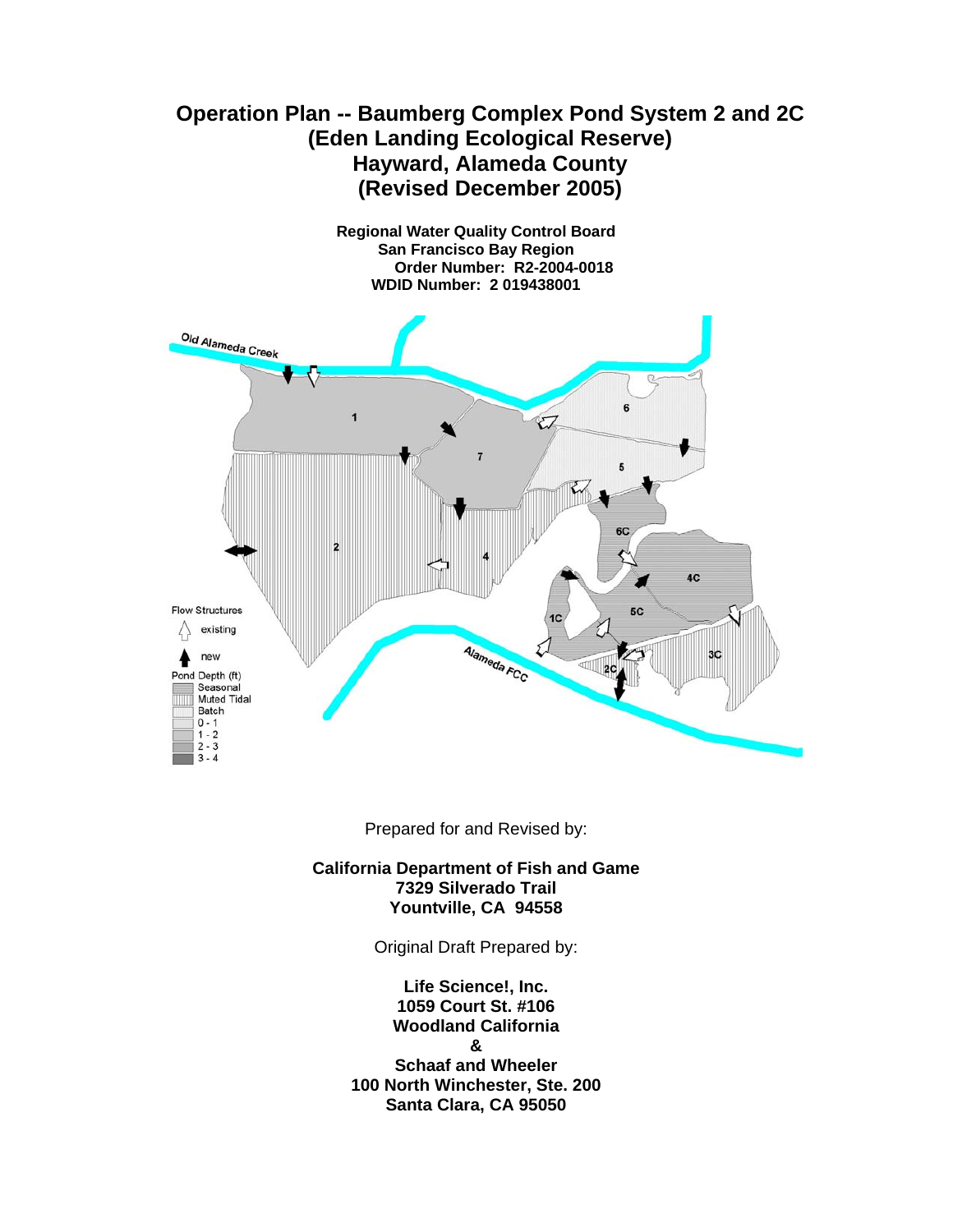# **Table of Contents**

| Mobilization of Inorganics and/or the Methylation of Mercury Control  17 |  |
|--------------------------------------------------------------------------|--|
|                                                                          |  |
|                                                                          |  |
|                                                                          |  |
|                                                                          |  |
|                                                                          |  |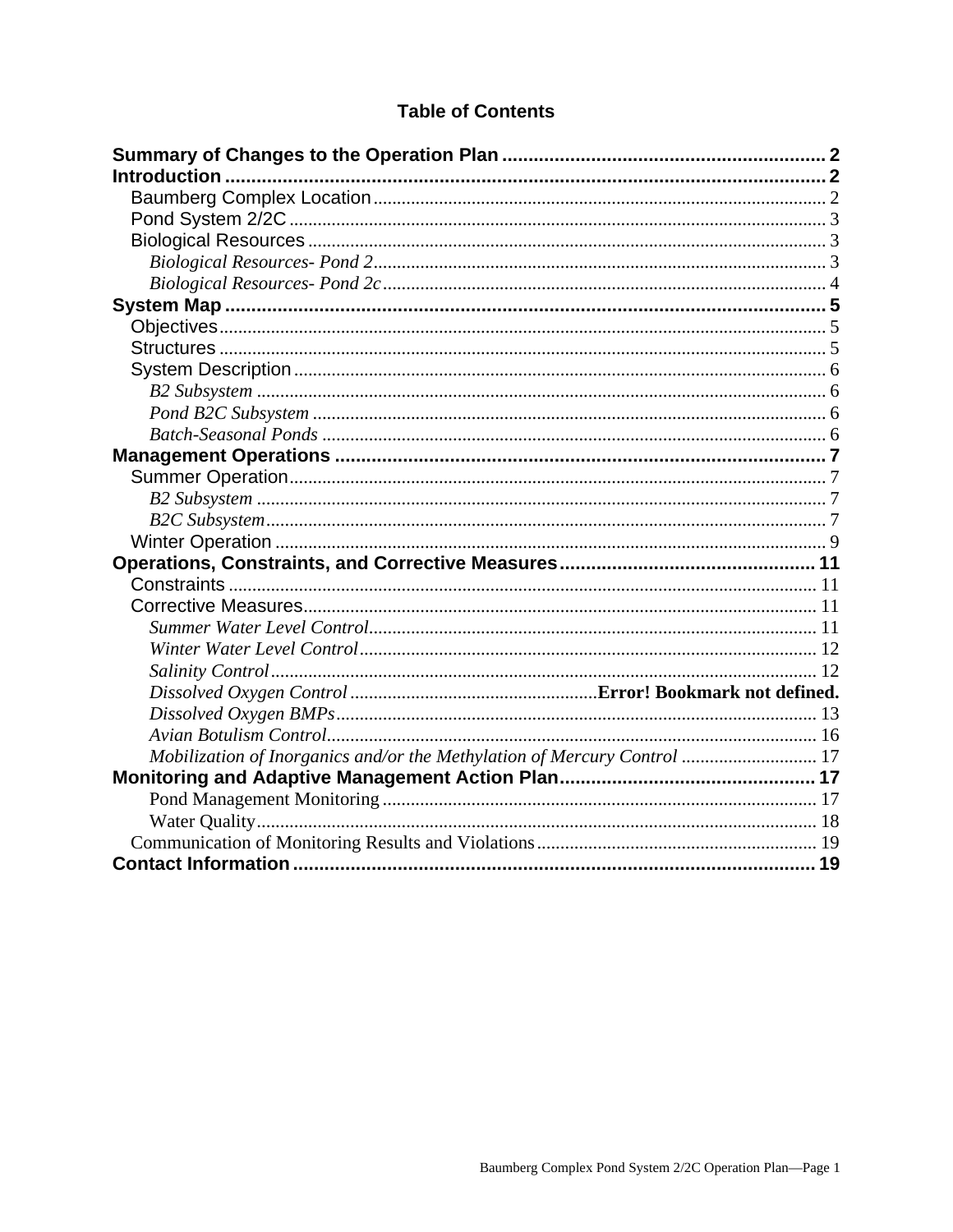# **Summary of Changes to the Operation Plan**

Due to management constraints, Department of Fish and Game (DFG) proposes to link Pond Systems B2 and B2C. Ponds 6, 5, 6C, and 4C link the B2 and B2C subsystems. Water for these ponds would be supplied from the two subsystems. Ponds 6 and 5 would be managed ponds with year-round water. The ponds would be managed to have low salinity in the spring and allow evaporation to increase salinity during the summer, as batch ponds. The high salinity water in 6 and 5 would be diluted in the subsequent ponds and released during the winter to reduce the salinity for the next summer season. Ponds 6C and 4C would be seasonal ponds with winter open water, but would be dry during the summer. Ponds 1C and 5C would also be seasonal ponds with winter open water, but could be open water during the summer with pumped intake from Alameda Creek FCC. Ponds 1C, 5C, 4C, and 6C would be filled from the B2C subsystem in November with the onset of rainfall and increased gravity inflow.

For February through approximately August 2005, the Pond 2 system required operation at higher water levels than is described for the Initial Stewardship Plan (ISP) to accommodate levee maintenance and other improvements being completed using Cargil's floating dredge, the Mallard, which requires deeper water for floatation. Water levels will be maintained as high as possible with passive intake via the B2-1 and B2-10 structures, approximately at average elevation 5.0-feet NGVD, with no discharge. Once the maintenance work is completed, the water levels will be returned to ISP summer conditions via discharge to the bay or to the 2c subsystem. Routing the water to the 2c subsystem would be anticipated to help push remaining stagnant water in the upper 2c ponds to the B2c-14 discharge structure, to prepare the 2c system for transition to winter operations and improved water quality for subsequent seasons.

Additionally, monitoring data from 2004 in the Pond 2 system revealed problems with meeting the Final Order's Dissolved Oxygen (DO) requirements. A revised DO trigger, new Best Management Practices for low DO and a revised excursion reporting plan are described below.

# **Introduction**

This Operations Plan describes the management activities required to meet the overall goals and objectives described in the Initial Stewardship Plan (ISP) and the requirement of the Regional Water Quality Control Board's (RWQCB) Final Order # **R2-2004-0018**. Detailed descriptions of Systems 2 and 2C as they are presently functioning are shown in the System Description section, Summer and Winter management activities are shown in the Management section, and the specific corrective measures required to adaptively manage the system are described in the Operations, Constraints, and Corrective Measures section.

## **Eden Landing Ecological Reserve (Baumberg Complex) Location**

The Baumberg ponds consist of a 5,500-acre complex of evaporator ponds (B1-B14 of Figure 1) in the East Bay west of Hayward and Union City in Alameda County. Since the complex contains only evaporators, brine historically has been pumped for final treatment to the Newark plant or to the Redwood City plant through a pipeline paralleling the Dumbarton Bridge. The approach to the San Mateo Bridge and the Eden Landing Ecological Reserve, formerly known as the "Baumberg Tract," forms the northern boundary of the complex. The reserve was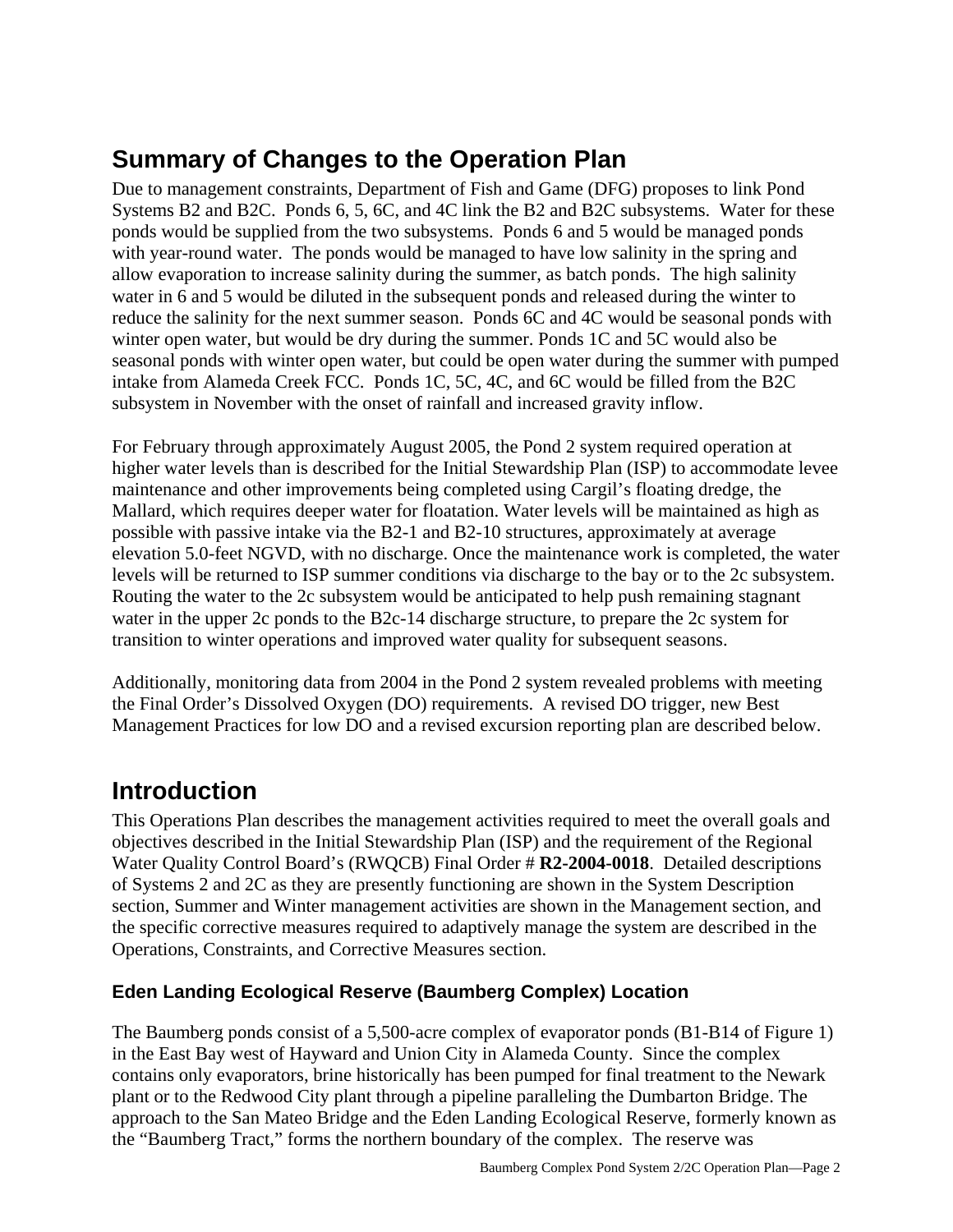established in May 1996 to restore former salt ponds and crystallizers to tidal salt marsh and seasonal wetlands. Alameda Creek Flood Control Channel (FCC), also known as Coyote Hills Slough, and the Coyote Hills form the southern boundary. The Baumberg ponds were designated by regulation changes, Section 630, Title 14, California Code of Regulations, to be part of the Eden Landing Ecological Reserve.

Major drainages that discharge into the San Francisco Bay within the complex include Mount Eden Creek, North Creek, Old Alameda Creek, and Alameda Creek FCC. Alameda Creek FCC diverges from Old Alameda Creek in Union City to provide bypass capacity during large floods. Several hundred acres of extant tidal marsh front the San Francisco Bay, known as the Whale's Tail Marsh at the center of the complex. The marsh is located outboard of ponds 9, 8A, 2, and 1, where Mount Eden Creek and Old Alameda Creek discharge into the Bay. Prior to the acquisition, all ponds within this complex were under Cargill ownership and have now been transferred to DFG.

### **Pond System 2/2C**

Pond System 2 is relatively large, 1,394 acres in size. It includes ponds 1 (337 acres), 2 (673 acres), 4 (175 acres) and 7 (209 acres) and is located on the southwest corner of the Eden Landing Ecological Reserve (Baumberg Complex). The average bottom elevation of these ponds is 2.3 NGVD. These ponds are most easily accessed from the Veasy Street Gate.

Pond system 2C is relatively large, 942 acres in size. It includes ponds 6 (176 acres), 5 (159 acres), 6C (78 acres), 4C (175 acres), 1C (66 acres), 5C (111 acres), 3C (153 acres), and 2C (24 acres) and is located on the southern boundary of the Eden Landing Ecological Reserve (Baumberg Complex). The pond bottom elevations range from 2.4 to 3.6 NGVD. These ponds are most easily accessed from the Veasey Street Gate. Pond 3c is still owned by Cargil.

### **Biological Resources**

The following discussion separates the biological resource information for the Pond 2 and the 2c sub-systems; this general discussion highlights the resources and associated pond types, since the pond systems, though linked via water movement, will provide different habitats, as the water levels will be managed differently, primarily during summer.

### *Biological Resources- Pond 2*

Many species are known to use the Pond 2 System; management and operations plans have been specifically designed to provide suitable habitat for numerous waterbird species and to avoid impacts to these species. The ponds of this system are characterized by lower salinities and pond depths of a foot or more. Consequently, this pond system typically supports waterfowl and picivorous birds including bufflehead, scaup, ruddy ducks, double crested cormorant, gull, white pelican, and least, Forster's, and Caspian terns.

Given pond depths, the ponds are generally not as heavily used by shorebirds as other shallower ponds in the system. Recurvid shorebirds such as black-necked stilt and American avocet may use small linear islands found in the ponds as nesting areas. Shorebirds and other waterbirds, including Canada goose, primarily use these ponds for roosting which occurs on the unvegetated levees within the system.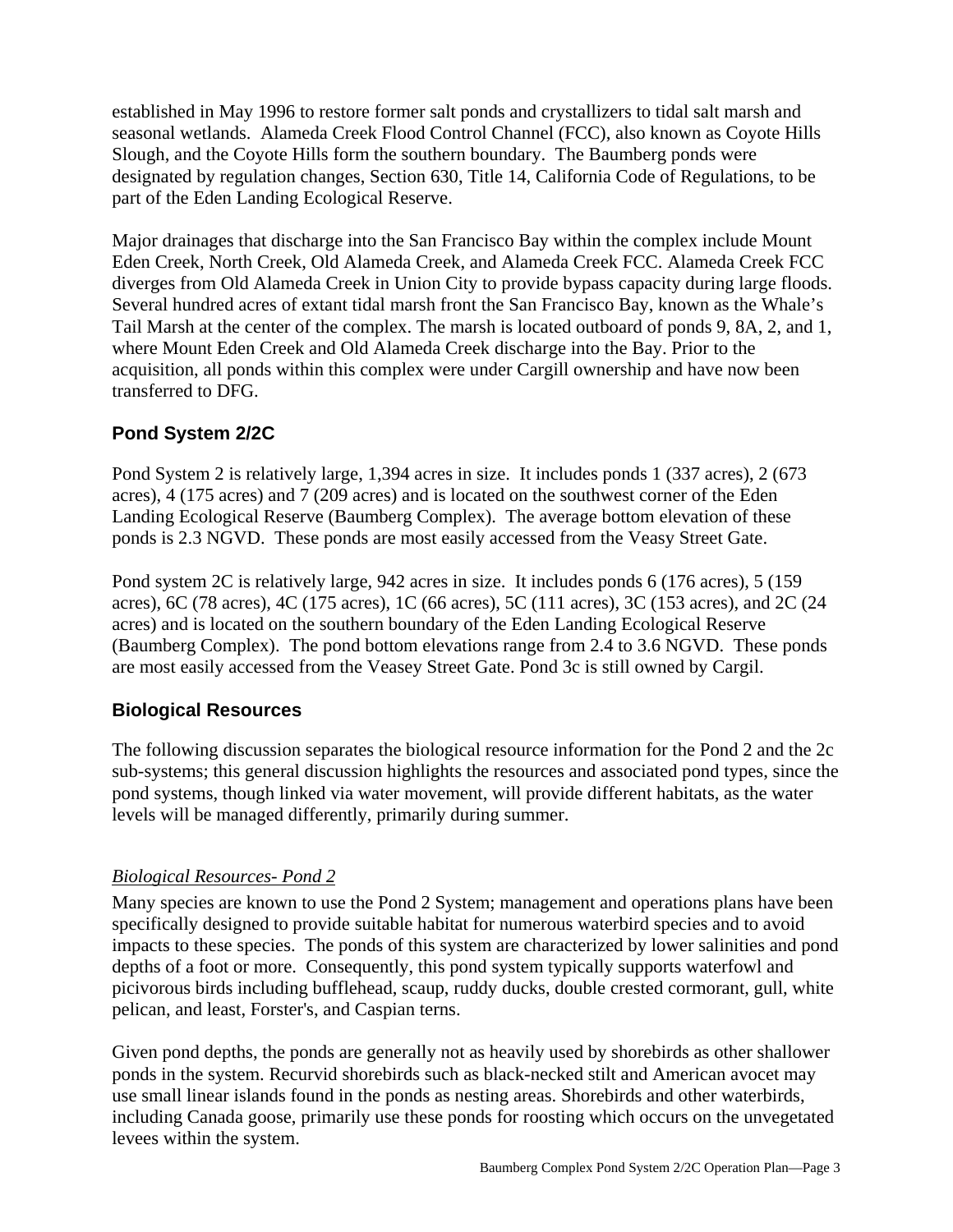Since Pond 1 was historically a supplemental intake pond and under the ISP continues to be an intake pond, the ponds are characterized by lower salinities The Pond 2 system supports abundant fish populations. For a more complete discussion of these species and potential occurrence, see the Final EIR/EIS for the South Bay Salt Ponds Initial Stewardship Plan (April 2004).

### *Biological Resources- Pond 2c*

Various waterbird species are known to use the Pond 2c System; management and operations plans have been specifically designed to provide suitable habitat for numerous waterbird species and avoid impacts to these species. Ponds 6 and 5 would be managed ponds with year-round water. The ponds would be managed to have low salinity in the spring and allow increases in salinity during the summer as batch ponds and would be diluted in the subsequent ponds and released during the winter to reduce the salinity for the next summer season. Ponds 6c and 4c would be seasonal ponds with open water during the winter, but would be dry during the summer. Ponds 1c and 5c would also be seasonal ponds with winter open water, but could be open water during the summer with intake and supplemental pumping from Alameda FCC. Ponds 1c, 5c, 4c, and 6c would be filled in November with the onset of rainfall and increased gravity inflow.

The ponds of this system are characterized by various salinities, constant ponding of a foot or more in some ponds and draw down would be allowed in other ponds. In the winter, this pond system typically supports abundant waterfowl and picivorous birds including bufflehead, scaup, ruddy ducks, double crested cormorant, gull, white pelican, and terns. A number of these species can be observed using the ponds during the summer as well, depending on pond conditions. The largest concentration of nesting and over-wintering snowy plovers are found in the area north of Alameda Creek, primarily in the other pond systems north of Old Alameda Creek, some of which are managed to provide suitable habitat for snowy plovers. The seasonal ponds in the 2c system may be used by snowy plovers for nesting and foraging during the spring/summer, and shallower ponded areas may also be used by snowy plovers during the winter. The higher salinity (batch) ponds would provide high prey densities of brine shrimp, brine flies and reticulate water boatmen which would benefit salt pond specialist species such as phalaropes and eared grebes, among others.

Given shallower pond depths in a number of the ponds, especially during the spring and fall migrations, when management operations are transitioned to provide optimum habitat conditions, these ponds may be heavily used by shorebirds, as are other shallower ponds in the system. Shorebirds and other waterbirds, including Canada goose, primarily use these ponds for roosting which occurs on the un-vegetated levees within the system. Pond 1c was historically a supplemental intake pond and under the ISP continues to provide this ability, therefore the 1c and 2c ponds may be characterized by lower salinities. The Pond 2c system may support fish populations. Restricting intake to prevent salmonid entrainment may limit the ability to maintain salinities suitable for fish populations. For a more complete discussion of these species and potential occurrence, see the Final EIR/EIS for the South Bay Salt Ponds Initial Stewardship Plan (April 2004).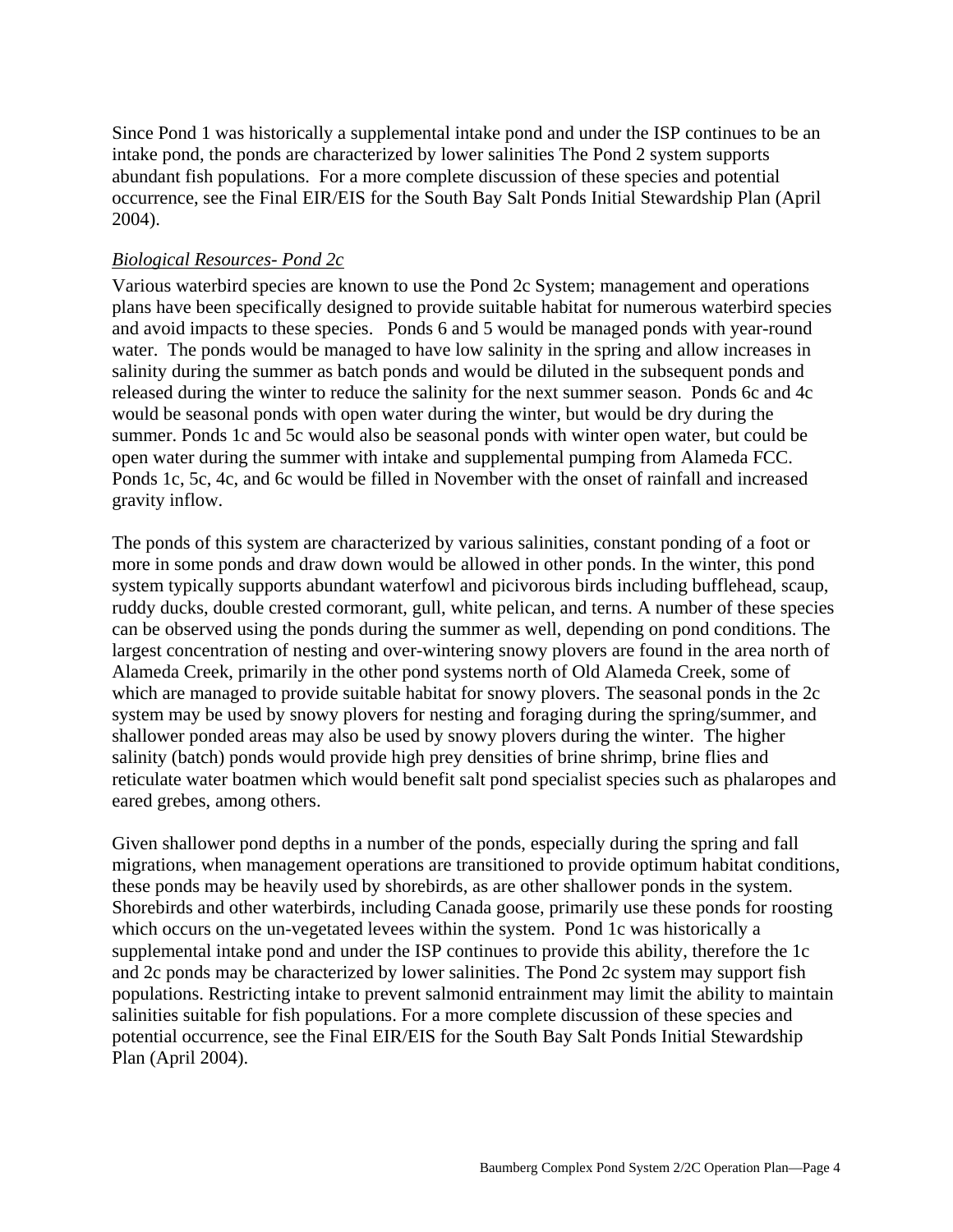

### **Objectives**

The objective of the B2/2C system operation is to maintain year-round open water habitat in ponds 1, 2, 4, 5, 6, 7, 2C, and 3C and seasonal winter open water habitat in ponds 1C, 4C, 5C, and 6C. The proposed operation plan will introduce tidal circulation through ponds 1, 2, 2C, and 3C while maintaining discharge salinities to San Francisco Bay (pond 2 discharge) and Alameda FCC (pond 2C discharge) at less than 40 ppt.

### **Structures**

The B2/2C system includes the following structures needed for water circulation in the ponds:

- Four 48" intake/outlet gates at the northwest end of pond 1 from Old Alameda Creek, near the San Francisco Bay
- Pond 1 30,000 gpm intake pump from Old Alameda Creek
- One 48" gate from 1 to 2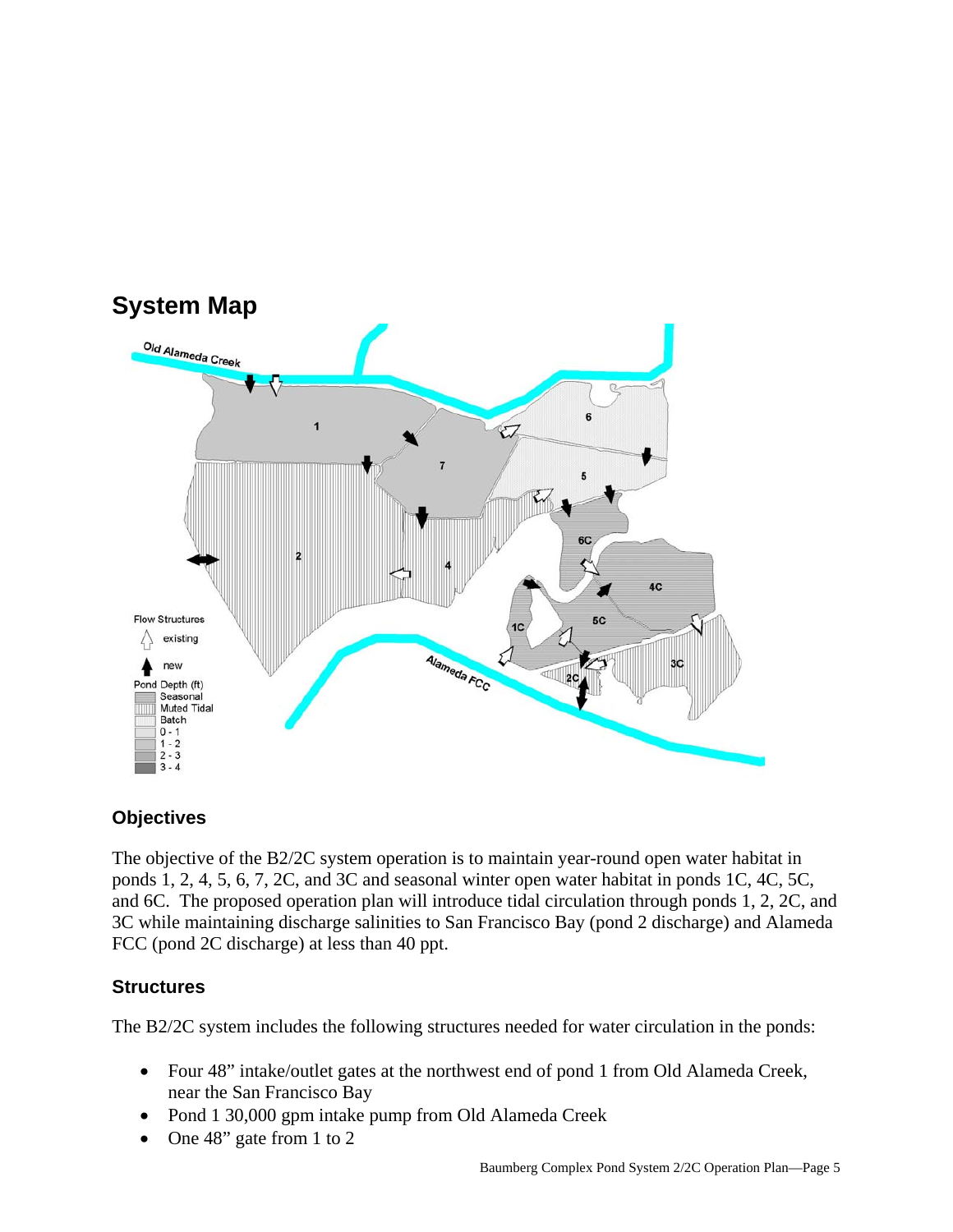- One gap from 2 to 4 and remaining levee being allowed to deteriorate
- Two 48" intake/outlet gates at the west side of pond 2 to San Francisco Bay
- One 48" gate from 1 to 7
- One 48" gate from 7 to 4 (replaced gap, completed during 2005 maintenance)
- One 48" gate from 7 to 6
- Three 42" wood gates from 4 to 5. Only one of these gates is currently operable.
- One wood gate, and one 36" culvert from 5 to 6C (rust may hinder use)
- Two 30" siphons from 6C to 4C
- One gap from 4C to 5C
- Two 30" wood gates from 4C to 3C. Only one of these gates is currently operable.
- One gap from 3C to 2C
- One gap from 1C to 5C
- One 24" pipe from 1C to 5C
- One 7660 gpm intake pump from Alameda FCC inlet channel to 1C
- Two 48" intake/outlet gates at the south side of 2C to Alameda FCC
- Existing staff gages at all ponds except 4c, 1 and 2 (1 and 2 will have gages installed)

### **System Description**

The B2/2C system operates as two connected subsystems. Ponds 1, 7, 4, and 2 operate as one circulation subsystem. Ponds 2C and 3C operate as a separate circulation subsystem. Ponds 6, 5, 6C, and 4C all operate as batch or seasonal ponds which link the two subsystems.

#### *B2 Subsystem*

Pond 1 has an intake culvert structure and an intake pump from lower Old Alameda Creek. The intake structure includes gates to allow for inflow at all four culverts, and discharge at two culverts. The inflow from pond 1 would circulate through 7 and 4 to the discharge at pond 2 during the winter, and in the summer, pond 7 could be closed off to allow limited flow from pond 1 to 2 and 7 and 4 could be seasonal. Pond 2 includes an outlet structure to San Francisco Bay. The pond 2 outlet structure includes combination gates for inflow and outflow through both culverts.

#### *Pond B2C Subsystem*

Pond B2C has a single intake/outlet structure to/from Alameda FCC. The structure includes two culverts with combination gates to allow both inflow and outflow. Ponds 1C and 5C have a separate intake pump (Cal Hill Pump) from an intake channel from Alameda FCC. The pump is available to supply summer water from the channel.

#### *Batch-Seasonal Ponds*

Ponds 6, 5, 6C, and 4C link the B2 and B2C subsystems. Water for these ponds would be supplied from the two subsystems. Ponds 6 and 5 would be managed ponds with year-round water. The ponds would be managed to have low salinity in the spring and allow summer evaporation to increase salinity during the summer. The high salinity water in 6 and 5 would be diluted in the subsequent ponds and released during the winter to reduce the salinity for the next summer season. Ponds 6C and 4C would be seasonal ponds with open water during the winter,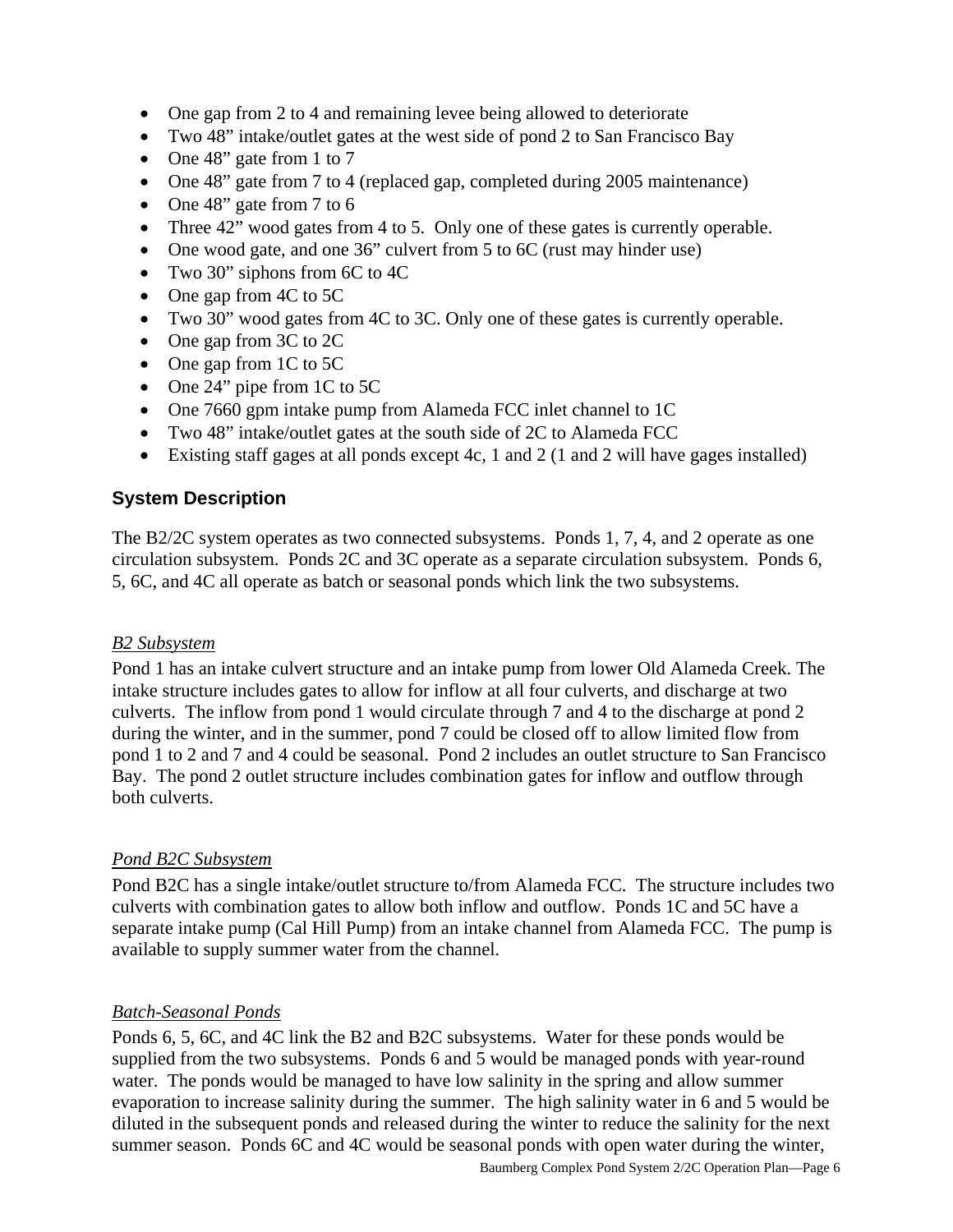but would be drawn down and mostly dry during the summer. Ponds 1C and 5C would also be seasonal ponds with winter open water, but could be open water during the summer with pumping from Alameda FCC. Ponds 1C, 5C, 4C, and 6C would be filled from the B2C subsystem in November.

# **Management Operations**

### **Summer Operation**

Both the B2 and B2C subsystems operate at lower water levels during the summer to increase gravity inflows at high tide and minimize pumping. The summer operation would normally extend from May through October.

### *B2 Subsystem*

The summer operation is intended to provide circulation flow through ponds 1, 7, 4, and 2 to replace water lost to evaporation (approximately 20 acre-feet/day) during the summer season. The average total circulation inflow is approximately 55 cfs (daily average), or 110 acrefeet/day, with an outlet flow of about 45 cfs (90 acre-feet/day). The intake gates at pond 2 would also be opened to allow supplemental "muted tidal" inflow into pond 2. The total intake flow of approximately 110 acre-feet/day includes 65 acre-feet/day inflow at pond 1 and 45 acre-feet/day muted tidal inflow at pond 2.

Ponds 6 and 5 would be maintained at the same water level as pond 1, but would not include circulation flow during the summer. The connection from pond 7 would allow flows to ponds 6 and 5 to make up for evaporation during the summer. Pond 6C would be seasonal and closed off from 5 during the summer and 4C would be seasonally dry during summer.

### *B2C Subsystem*

The summer operation is intended to provide circulation flow to and from ponds 2C and 3C to replace water lost to evaporation during the summer season. The estimated circulation flow at pond 2C is 26 cfs (daily average) or 52 acre-feet/day. This is a muted tidal circulation in and out of the intake/discharge structure. The muted tidal flow represents approximately 25 percent of the total volume in ponds 2C and 3C.

Ponds 1C and 5C are proposed to be seasonal ponds and dry during the summer. However, the Cal Hill pump is available to provide circulation water for 1C and 5C. The muted tidal circulation flow at 2C is sufficient to maintain salinity conditions with all four ponds in summer open water, but the pump to 1C would be needed essentially full time (8 to 12 hours per day at high tide) to maintain 1C and 5C below 40 ppt, which would increase operations and management costs and may not be practicable. Furthermore, maintaining salinities below 40 ppt may not be necessary since higher salinity water would be diluted prior to discharge via mixing in 3c and 2c.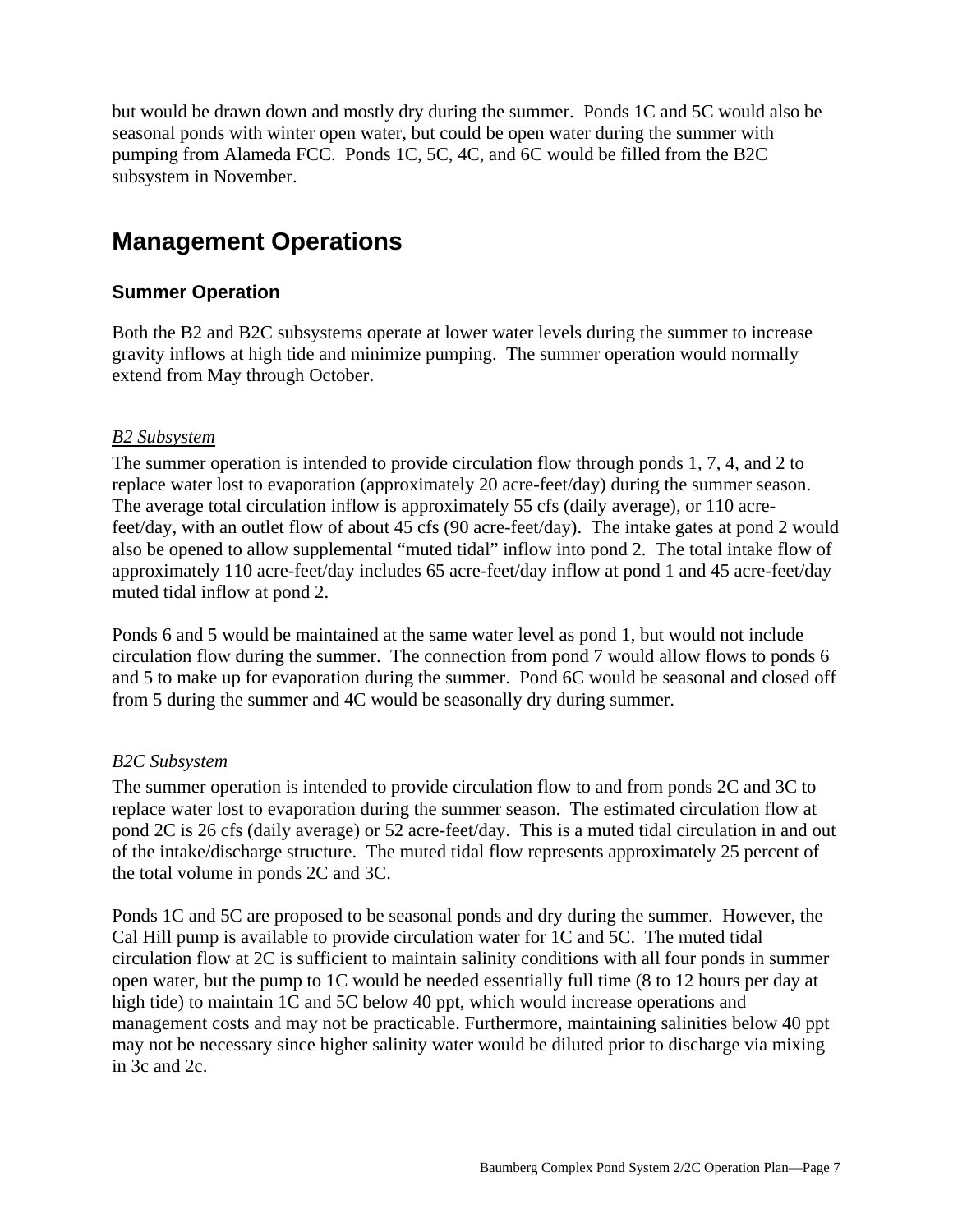| Pond           | Area    | Bottom Elev. | Water Level              | Water Level      |
|----------------|---------|--------------|--------------------------|------------------|
|                | (Acres) | (ft, NGVD)   | (ft, NGVD)               | (ft, Staff Gage) |
| System 2       |         |              |                          |                  |
| $\mathbf{1}$   | 337     | 2.2          | 3.4                      | 3.6              |
| $\overline{7}$ | 209     | 2.5          | 3.4                      | 3.6              |
| $\overline{4}$ | 175     | 2.9          | 3.1                      | 2.9              |
| $\overline{2}$ | 673     | 2.1          | 3.1                      | 3.3              |
| System 2C      |         |              |                          |                  |
| 6              | 176     | 2.4          | 3.4                      | 3.6              |
| 5              | 159     | 2.4          | 3.4                      | 3.6              |
| 6C             | 78      | 2.8          |                          |                  |
| 4C             | 175     | 3.2          |                          |                  |
| 1 <sup>C</sup> | 66      | 3.6          | $\overline{\phantom{a}}$ |                  |
| 5C             | 111     | 3.4          |                          |                  |
| 3C             | 153     | 2.9          | 3.3                      | 3.6              |
| 2C             | 24      | 2.7          | 3.3                      | 3.9              |
|                |         |              |                          |                  |

# Summer Pond Water Levels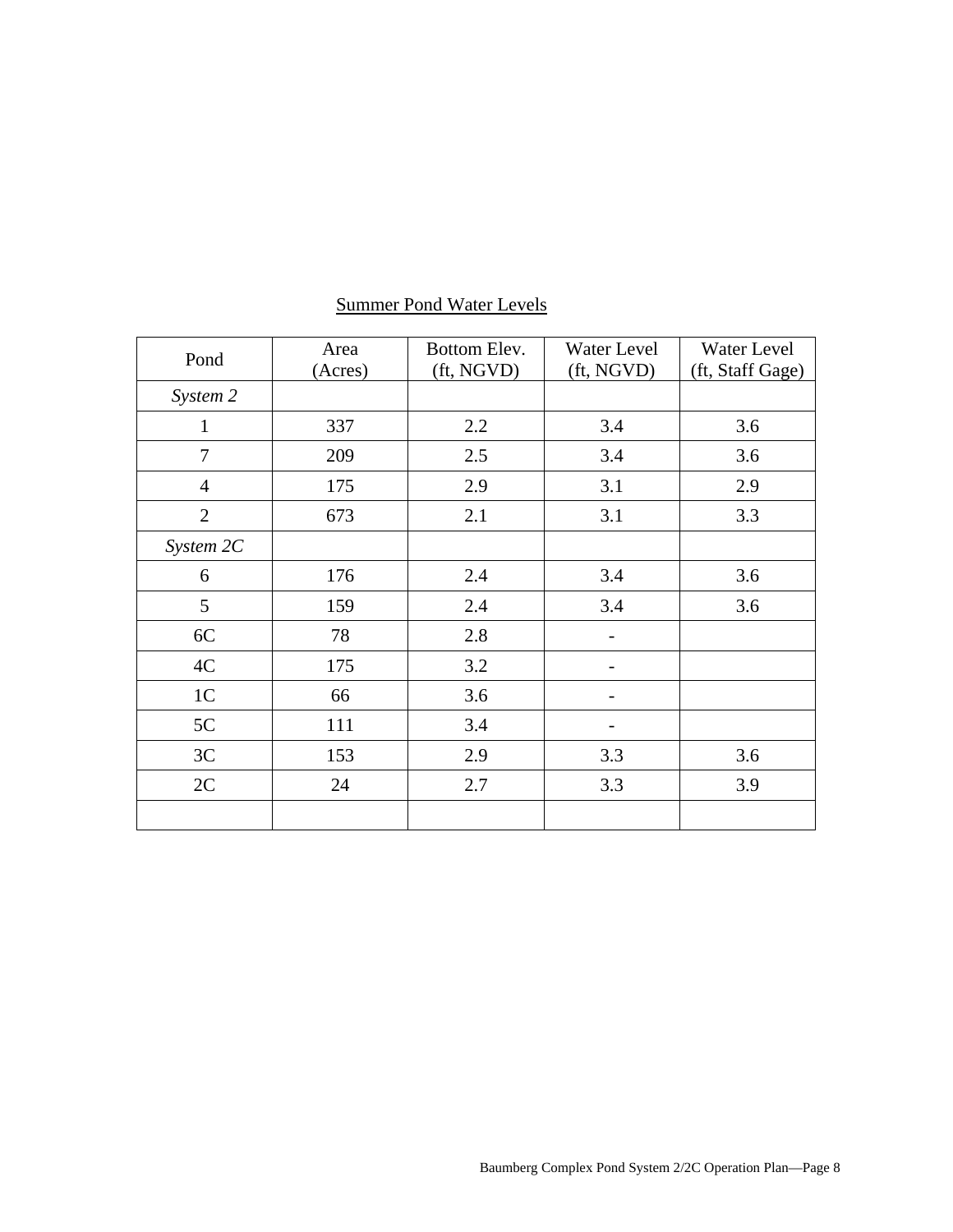|                | Setting                   | Setting         |
|----------------|---------------------------|-----------------|
| Gate           | $(% \mathbf{A})$ (% open) | (in, gate open) |
| 1 inlet        | 100 (4 gates)             | $\ast$          |
| 1 outlet       | $0(1)$ gate)              | $\ast$          |
| $1$ to $7$     | 80                        | *               |
| $1$ to $2$     | 0                         | *               |
| $7$ to 6       | 0                         | $\ast$          |
| $6$ to 5       | 100                       | $\ast$          |
| 5 to 6C        | $\overline{0}$            | $\ast$          |
| 6C to 4C       | $\theta$                  | *               |
| (not operable) | dry                       |                 |
| 2 inlet        | 100 (2 gates)             | $\ast$          |
| 2 outlet       | 70 (1 gate)               | $\ast$          |
| 5C to 4C       | n/a                       | $\ast$          |
| gap            | (Dry)                     |                 |
| 4C to 3C       | 0                         | $\ast$          |
| (limited       |                           |                 |
| operability)   | 4c dry                    |                 |
| 2C inlet       | $100(2 \text{ gates})$    | $\ast$          |
| 2C outlet      | $100(1)$ gate)            | $\ast$          |

Summer Gate Settings

\* To be determined in the field

The B2 subsystem summer gate settings are based on pond modeling and assume average evaporation conditions. The gate settings are intended to provide sufficient circulation flow to limit the summer salinity increases to between 5 and 10 ppt. The actual modeled conditions began at 30 ppt in the spring, and increased to 39 ppt in the fall, using relatively high summer intake salinity conditions from the summer of 1994. The pond operations may need to be adjusted to account for salinity conditions in the pond. (See salinity control section below)

### **Winter Operation**

The winter operation is intended to provide minimal circulation flows in both subsystems. Evaporation is normally minimal during the winter. The winter operation is intended to limit large inflows during storm tide periods and to allow rainwater to drain from the system. Larger winter circulation flows may also significantly reduce salinity in the pond systems. In wet years, San Francisco Bay salinity levels may be below 15 ppt for an extended period. Low salinity in the shallow ponds in the spring may contribute to algal conditions and contribute to lower DO levels in late summer.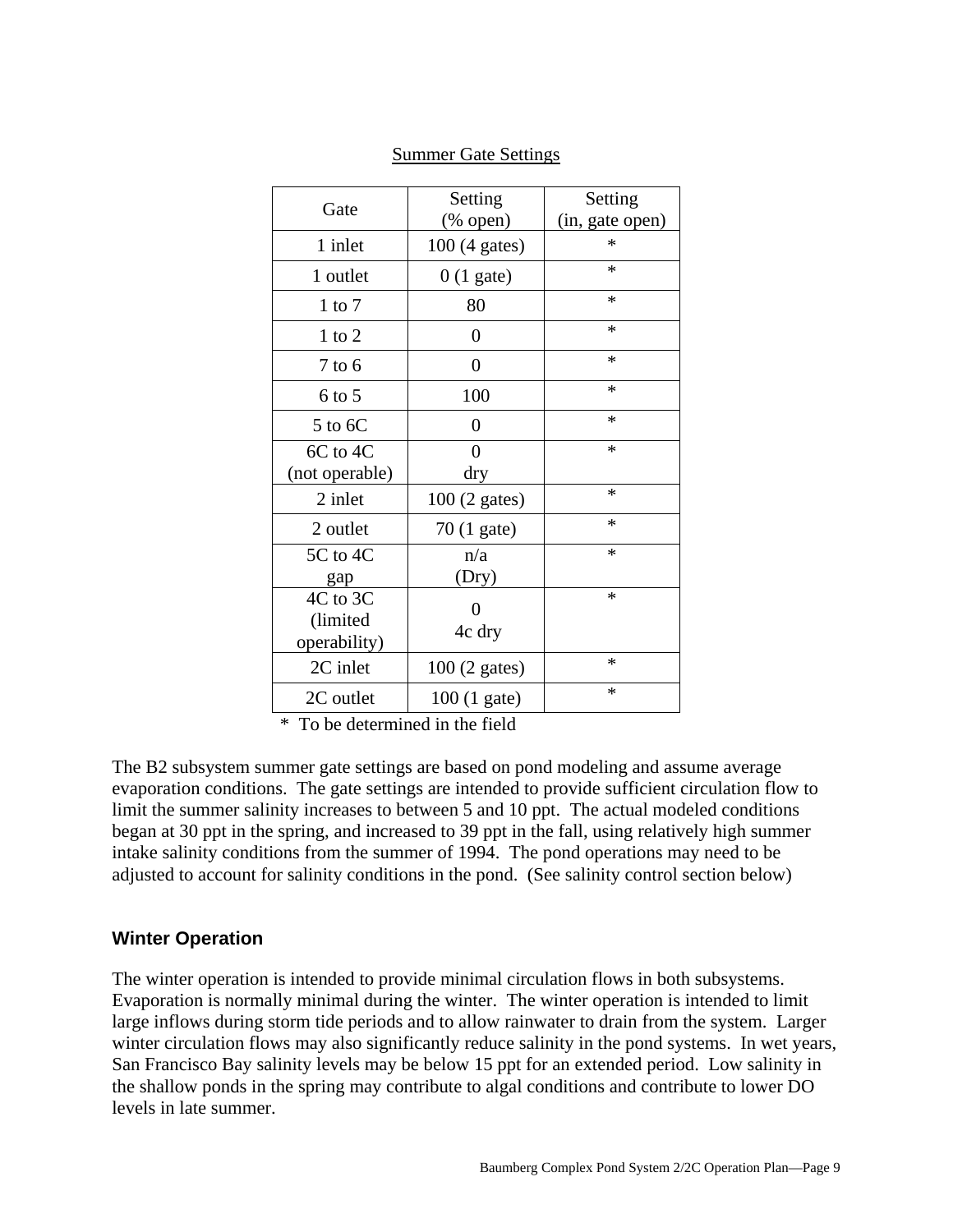For the B2 subsystem, the estimated average total winter circulation inflow is approximately 8 cfs (daily average), or 16 acre-feet/day, with an outlet flow of about 10 cfs (20 acre-feet/day). The winter operation period would normally extend from November through April. The proposed gate settings are intended to limit the intake flow, and flow within the system.

For the B2C subsystem, the estimated average total winter circulation inflow is approximately 2 cfs (daily average), or 4 acre-feet/day, with an outlet flow of about 4 cfs (8 acre-feet/day). The winter operation period would normally extend from November through April. The proposed gate settings are intended to limit the intake flow, and flow within the system.

Typically beginning in November, the circulation flows from pond 1 and 2 would be partially diverted from pond 4 and/or 7 to go through ponds 6 and 5 to reduce the salinity in the batch ponds for the next year. This operation may continue at a reduced rate throughout the winter to maintain low salinity levels in the system.

Once the majority of the salinity in ponds 6 and 5 has been released, the water levels in the entire B2 subsystem would be increased to a winter operation level of 4.5 feet NGVD. This would reduce the circulation flow through the system and make the system easier to manage.

Similarly, in November, the water level in pond 2C would be raised to a higher level of approximately 4.5 feet NGVD for the winter. This would create open water back through ponds 6C, 4C, 1C, and 5C.

| Pond           | Area<br>(Acres) | Bottom Elev.<br>(ft, NGVD) | Water Level<br>(ft, NGVD) | Water Level<br>(ft, Staff Gage) |
|----------------|-----------------|----------------------------|---------------------------|---------------------------------|
| $\mathbf{1}$   | 337             | 2.2                        | 4.5                       | 4.7                             |
| 7              | 209             | 2.5                        | 4.5                       | 4.7                             |
| $\overline{4}$ | 175             | 2.9                        | 4.5                       | 4.3                             |
| $\overline{2}$ | 673             | 2.1                        | 4.5                       | 4.7                             |
| 6              | 176             | 2.4                        | 4.5                       | 4.7                             |
| 5              | 159             | 2.4                        | 4.5                       | 4.7                             |
| 6C             | 78              | 2.8                        | 4.5                       | 4.7                             |
| 4C             | 175             | 3.2                        | 4.5                       | 4.8                             |
| 1 <sup>C</sup> | 66              | 3.6                        | 4.5                       | 5.6                             |
| 5C             | 111             | 3.4                        | 4.5                       | 5.7                             |
| 3C             | 153             | 2.9                        | 4.5                       | 4.8                             |
| 2C             | 24              | 2.7                        | 4.5                       | 5.1                             |
|                |                 |                            |                           |                                 |

#### Winter Pond Water Levels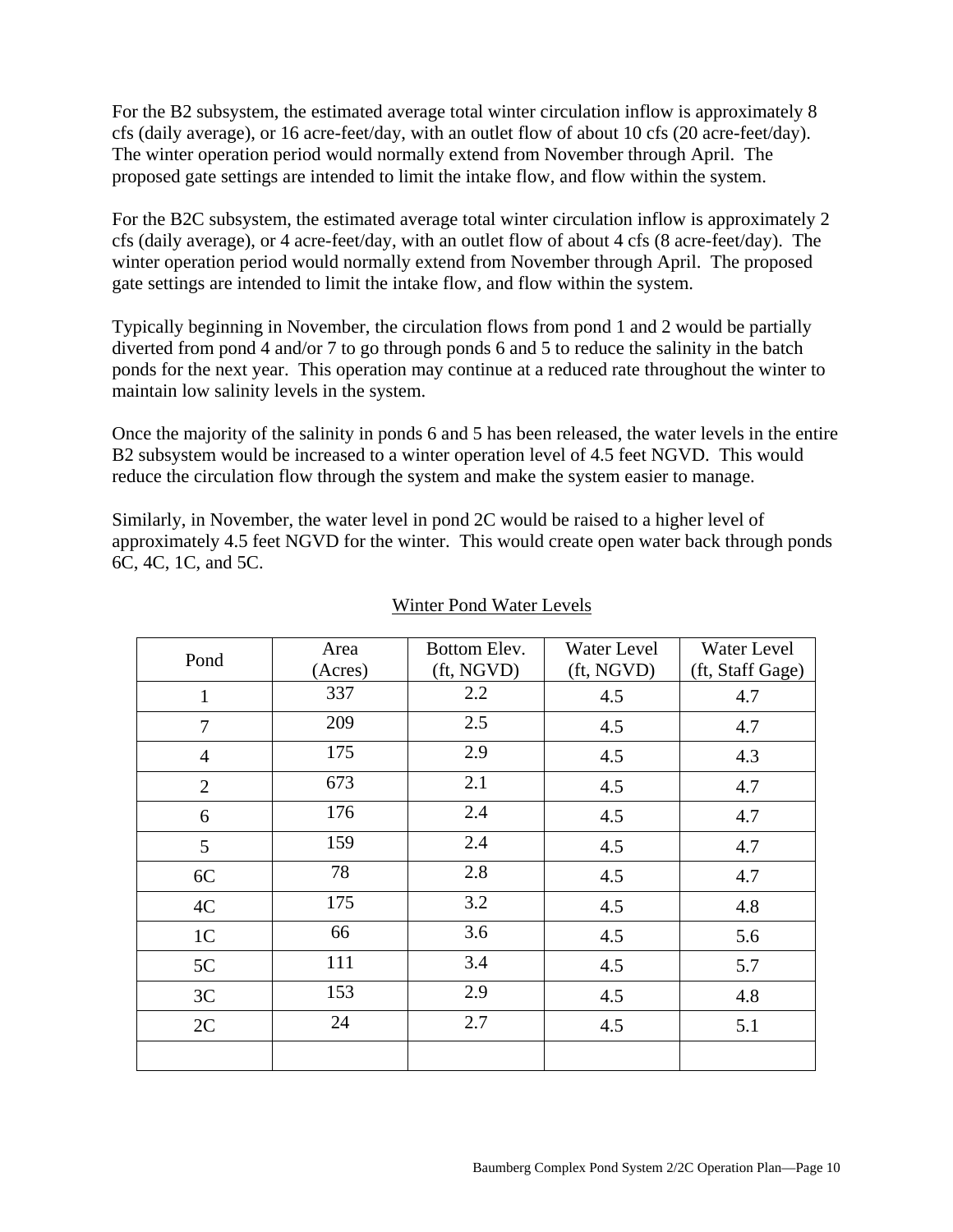| Gate           | Setting                   | Setting         |
|----------------|---------------------------|-----------------|
|                | $(% \mathbf{A})$ (% open) | (in, gate open) |
| 1 inlet        | 100 (2 gates)             | *               |
| 1 outlet       | $0(1)$ gate)              | $\ast$          |
| $1$ to $7$     | 100                       | *               |
| $1$ to $2$     | 100                       | *               |
| $7$ to $6$     | 100                       | $\ast$          |
| $6$ to 5       | 100                       | *               |
| 5 to 6C        | 100                       | $\ast$          |
| 6C to 4C       | 100                       | $\ast$          |
| (not operable) |                           |                 |
| 2 inlet        | $0(2)$ gates)             | *               |
| 2 outlet       | $10(1)$ gate)             | *               |
| 5C to 4C       | n/a                       | $\ast$          |
| Gap            |                           |                 |
| 4C to 3C       |                           | $\ast$          |
| (limited       | 100                       |                 |
| operability)   |                           |                 |
| 2C inlet       | $50(1)$ gates)            | *               |
| 2C outlet      | $100(1)$ gate)            | *               |

Winter Gate Settings

\* To be determined in the field

# **Operations, Constraints, and Corrective Measures**

### **Constraints**

The primary constraint in operating this system is the ability to bring adequate Bay water into the ponds particularly in the summer to keep salinities below 40 ppt. The operational plan attempts to address this by using the B1 pump to augment inflow, when necessary*.*

### **Corrective Measures**

#### *Summer Water Level Control*

The water level in ponds 1, 2 and 2C are the primary control for pond management. Low water levels in the ponds may expose portions of the pond bottoms. High water levels reduce the effective gravity inflow through the intake culverts because the flow is controlled by the period the high tide is higher than the pond water level.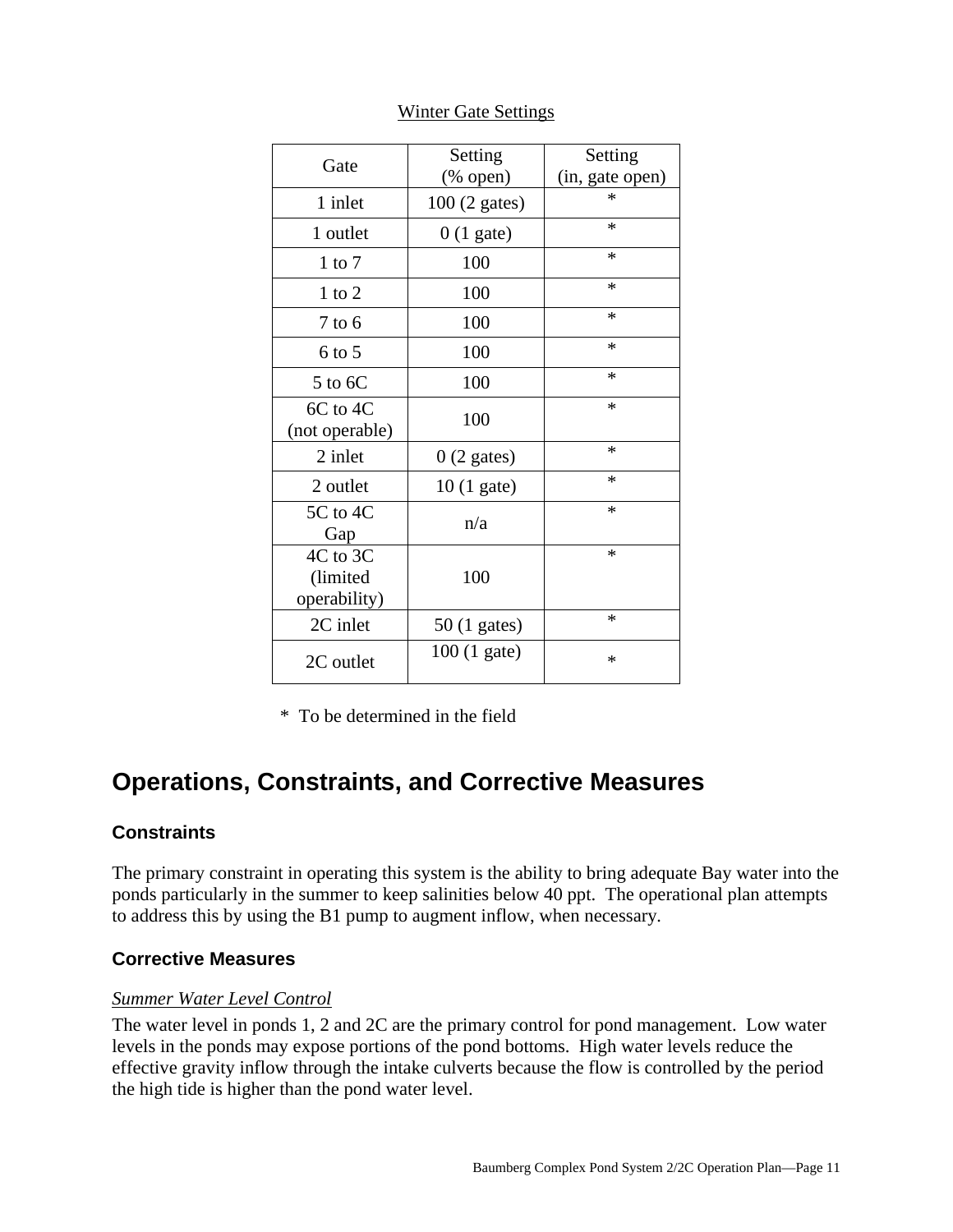The inlet gate settings and water levels in ponds 1 and 2 control the overall flow through the B2 subsystem. The outlet gate setting controls the water level in the pond 2. The connection gate settings from 1 to 7, 7 to 4, and 1 to 2 control the water level in pond 1. Routine operation would have the inlet gates fully open and one outlet gate at pond 2 set at less than 70 percent open. Because the normal water level in the pond is above mean water level in the bay, the outlet gate will discharge for more hours of the day than the duration of inflow through the inlet gates. The water level in the ponds should not have a noticeable variation during the day, but may vary by 0.5 feet during a month due to the influence of weak and strong tides.

The proposed summer pond water levels in ponds 1 and 2 are intended to be lower than the historic average pond water levels to maximize the gravity inflow to the ponds. For the period 1997 to 2003, the pond water levels in ponds 1 and 2 averaged 4.7 feet NGVD, and ranged from approximately 3.8 to 6.0 feet NGVD.

The water level in pond 2C is controlled by the amount the culverts are open on the intake and discharge. The water level in ponds 2C and 3C will vary by approximately 0.2 feet during the day and may vary by 0.5 feet during a month due to the influence of weak and strong tides.

### *Winter Water Level Control*

The water level in the discharge ponds (B2 and B2C) are the primary controls for the pond system operation. The circulation flow is limited by both the intake and outlet gate settings. Routine winter operations would have the gates only partially open to reduce circulation during the winter. The reduced circulation flow would slow the change in the pond water levels due to winter storms or extreme tides.

During winter operations, if the water levels exceed approximately 4.50 ft NGVD, the pond 2 and pond 2C intakes should be closed to allow the excess water to drain. Note that without rainfall or inflow, it will take approximately one month to drain 0.5 ft from the pond system with the normal winter outlet gate settings. The outlet gate setting at pond 2 and at pond 2C can be adjusted to increase the outflow from the pond. Due to its remote location, the pond 2 structure is difficult to access during the winter due to wet or impassable unimproved levees.

Ponds 1C, 5C, 6C, and 4C are intended to be winter open water ponds. The ponds will be filled from pond 2C in November and rainfall during the season.

### *Salinity Control*

The design maximum salinity for the discharge at pond 2 is 40 ppt. For routine operations the intake gates at pond 1 and pond 2 are fully open. The outlet setting at pond 2 was established to maintain minimum water levels in pond 2. The primary salinity control for the B2 subsystem is to turn on the pond 1 intake pump in drier years. The intake pump may be turned on when the salinity in pond 1 is above 37 ppt. Increased inflows will tend to increase the water level in pond 2 may require adjustment of the pond 2 outlet gate setting.

The design maximum salinity for the discharge at pond 2C is 40 ppt. For routine operations the intake gates at pond 2C are fully open. The primary salinity control for the B2C subsystem is to lower the elevation at pond 2C. The lower water level will increase the inflow and muted tidal circulation. The lower water level may expose portions of the pond bottom in 3C.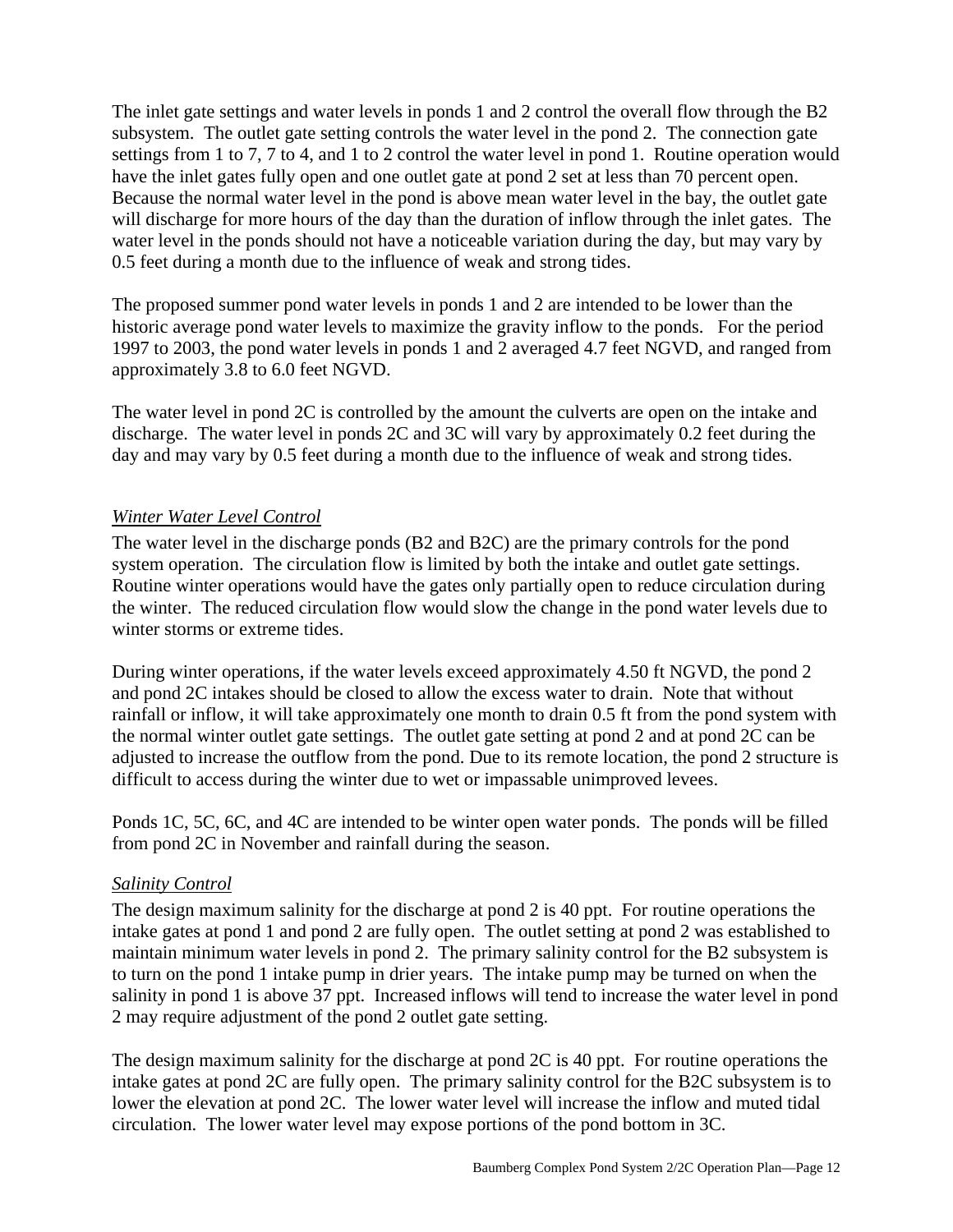If ponds 1C and 5C are being maintained with summer open water by pumping at the Cal Hill intake pump, high salinity in pond 2C may also be controlled by adjusting circulation from 1C and 5C to 3c via 4c. The salinity in 1C and 5C would increase due to the reduced circulation.

Ponds 6 and 5 are batch ponds in the B2 subsystem. The water levels in the batch ponds are ultimately controlled by the water level in pond 1 via pond 7 and via ponds 2 and 4. Therefore, flow from pond 1 to 7 or from pond 2 to 4 will makeup evaporation losses in ponds 6 and 5. Over the course of the summer, the salinity level in ponds 6 and 5 will increase because there is no circulation through the ponds and minimal mixing between the ponds and ponds 7 and 4.

Based on estimates for normal evaporation rates, the salinity in ponds 6 and 5 will increase from 30 ppt to approximately 120 ppt between May and November. This is based on an average inflow salinity of 35 ppt from pond 7. The actual salinity would depend on the salinity in pond 1 and 7, and the evaporation conditions. Salinity levels higher than 135 ppt in ponds 6 and 5 may result in some gypsum precipitation in the ponds. If the late season salinity needs to be controlled, the inflows from pond 7 could be supplemented with pumped flows from the Continental pump at pond 8 to include lower salinity inflows. This may require a limited outflow from pond 5 to circulate water through pond 5. High salinity outflows from pond 5 to pond 4 and 2 may increase salinity in pond 2.

In November, at the end of the evaporation season, the higher salinity water in ponds 6 and 5 would be released into the ponds 4 and 2 from pond 5. The circulation from pond 5 should be controlled to maintain the salinity in pond 2 below 40 ppt. The flow from pond 5 to 4 should be approximately half the flow from 7 to 4. The preferred time for the release would be during a period of strong tides.

There is no minimum salinity proposed for the ponds in the B2/2C system.

The estimated flow rates for salinity control were based on modeling for a dry year with higher than normal salinity in South San Francisco Bay. The modeling also assumed a spring salinity of 30 ppt in the pond. If the high tide salinity at the intake is lower than approximately 20 ppt, or the pond salinity in the spring is lower than 30 ppt, the circulation flows can be reduced or closed off to increase the pond salinity during the summer. Similarly, the winter circulation flow may be reduced or closed off in wet years with low salinity in the pond.

#### *Dissolved Oxygen Control*

To ensure that dissolved oxygen levels at the discharge are not degrading receiving waters below Basin Plan objectives, a "trigger" for the continuous release is included in the operation plan. If dissolved oxygen (DO) levels at the pond discharge fall below the trigger value, Best Management Practices (BMPs) listed in this Operations Plan must be implemented.

The DO trigger is if dissolved oxygen at the discharge falls below the  $10^{th}$  percentile of 3.3 mg/L (calculated on a weekly basis). This  $10^{th}$  percentile trigger is based on dissolved oxygen levels found in Artesian Slough in July 1997. These values are the most relevant representation of natural dissolved oxygen variations in sloughs or lagoon systems currently available. The numerical DO trigger may be revised as additional monitoring data becomes available. Any revision must be approved by the RWQCB.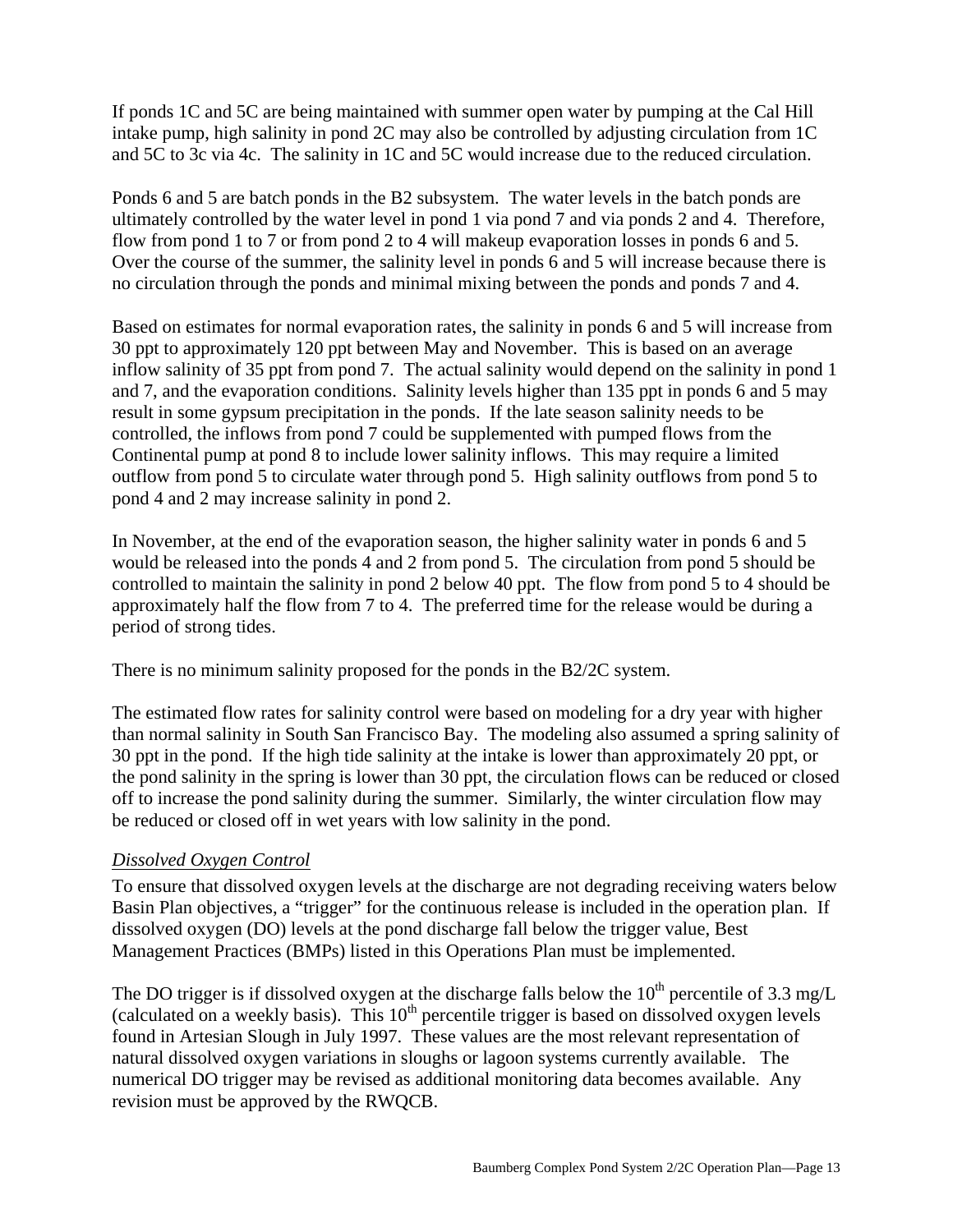A letter from the RWQCB, dated March 25, 2005, described this DO trigger for reporting and action. Therefore, in evaluating compliance with the dissolved oxygen limit contained in Order No. R2-2004-0018, the Department will consider it a trigger for reporting and action if, at the point of discharge, the  $10^{th}$  percentile falls below 3.3 mg/L (calculated on a calendar weekly basis).

If a trigger event occurs, the discharger shall make a timely report to the Water Board, and implement BMPs described in this Operations Plan, as appropriate. These adaptive management techniques may include additional monitoring, controlling the flow rate of the intake or discharge, controlling the timing of the discharge, installation of baffles, aeration, or temporarily suspending the discharge. Timely notification is intended to be 24 hours after the monitoring/sample results are available.

BMPs include the closing of the discharge during periods of time when the diurnal pattern suggests that DO would be below the trigger (3.3 mg/L). For analysis of the 2004 data, as reported in the 2004 Self-Monitoring Report, ceasing discharge from 10pm to 10 am would avoid most of the excursions from the limit. If overnight DO levels in the pond are low, the outlet gates could be adjusted daily to allow discharge only during the day, when pond DO levels are higher. During summer, this may be from approximately 10 a.m. to 10 p.m.

In the October 5, 2005 letter from regarding File No. 2199.9438 (RS), which requested the revisions/corrections incorporated herein, RWQCB stated that the Department should implement a DO corrective measure (BMP) that ceases nighttime discharges if the weekly  $10<sup>th</sup>$  percentile value of pond discharge shows the trigger value of 3.3 mg/L, unless a more effective alternative can be implemented.

Daily discharge timing is not practicable due to staff and budget constraints. However, a similarly effective alternative can be implemented during periods when the weekly  $10<sup>th</sup>$ percentile is at or below the trigger value. The alternative to daily discharge timing is weekly discharge timing. Closing the discharge for a period of days when overnight DO levels in the pond are known to be or are expected to be low, particularly when this corresponds with periods when overnight tides are low and would result in the majority of discharge volume, and/or with weak (neap) tide periods when intake is more limited, would provide equivalent protection of receiving waters as would daily closure of the outlet gates. By adjusting discharge gates on an approximately weekly basis (with the number of days being depending on duration of the neap tide cycle), this would allow for periods when no discharge would occur, or discharge would occur only during periods when discharge is mostly during the day, when pond DO levels are higher.

A possible consequence of ceasing discharge, while not resulting in discharge of low DO pond waters to receiving waters, is prolonged periods of depressed DO levels due to more limited intake, since without discharge pond water levels are higher and thereby duration and volume of intake is reduced. It appears that reducing residence time of water in the ponds improves overall DO levels. Therefore, allowing discharge, even at reduced volumes, would provide for some increased volume of intake. A discharge gate can be set to allow reduced discharge volumes versus discharge volumes that would be expected for normal operations. For example, a gate could be set at approximately 10 percent open (vs. normally 20% open) during strong (spring) tide periods, when the weekly  $10^{th}$  percentile is at or below the trigger value. Reduced discharge settings would reduce the volume of discharge water entering the receiving waters, and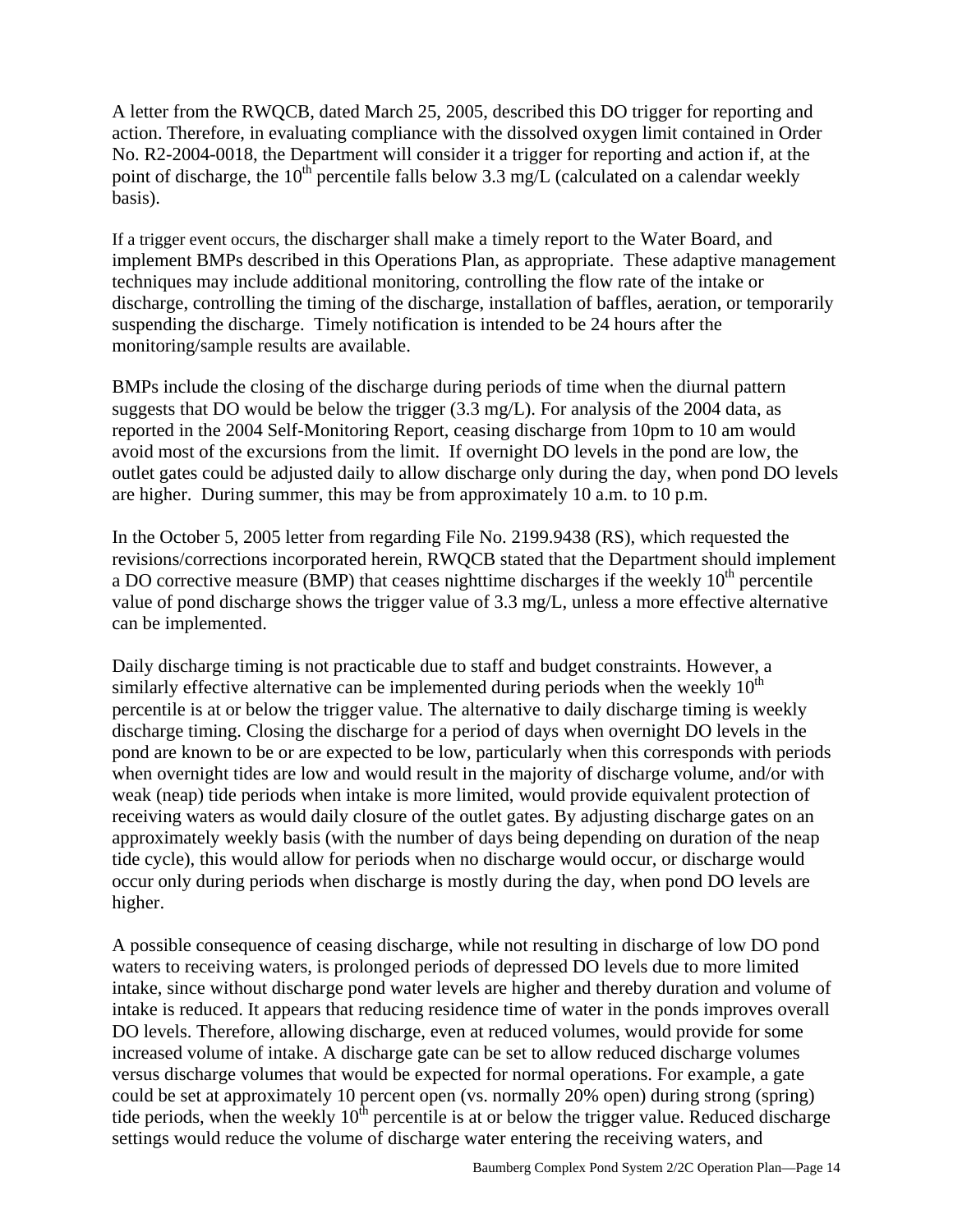correspondingly minimize the extent to which low DO discharges could potentially affect receiving water quality. These reduced discharge volumes would allow for greater exchange of intake waters, since pond water levels would be lower than if no discharge occurred, which may also help to raise DO values.

### *Dissolved Oxygen BMPs*

As noted above, there are a range of BMPs available to reduce potential impacts to the dissolved oxygen levels in the receiving waters (The evaluation of the effectiveness of the proposed BMPs is shown in the Revised 2004 Self-Monitoring Report). These BMPs are discussed below:

- 1.Slough Monitoring- Additional monitoring data may be collected in the Bay or Alameda FCC. The receiving water monitoring is not a BMP to improve the slough DO conditions, but is intended to collect data on the slough conditions and to identify the potential effects of the pond discharges. The slough data may be used to evaluate whether the slough conditions meet water quality objectives. The current discharge permit requires monthly receiving water monitoring. The frequency of the monitoring would be increased to provide additional data on receiving water conditions and the effects of the discharge.
- 2.Adjust Discharge Flow- When pond DO levels are less than the established discharge trigger, the discharge flow may be decreased to reduce the potential effects of the discharge in the receiving waters. Decreasing discharge flows is a reasonable corrective action for DO since the action (response) can be made proportional to the observed problem and since is likely to have an immediate effect. The degree of flow reduction should be related to the observed DO levels in the slough, diurnal fluctuations, and tidal cycles. Records would be kept of continuous monitoring data for the discharge and any slough monitoring data, as well as, the tide levels, pond water level, and gate settings. The records will be used to evaluate the effects of the discharge and to refine future operation plans.
- 3.Monthly Discharge Timing- When conditions result in ponds operating near the DO trigger, if overnight DO levels in the pond are expected to be low, the outlet gates could be adjusted based on the monthly tidal cycles to cease discharge during periods with higher high tides during the day and allow discharge during periods with higher high tides at night. Selecting periods for discharge with high tides at night would reduce the volume of discharge during the night when pond DO levels may be lower than ambient slough conditions.
- 4.Daily Discharge Timing- During summer, the best discharge time is from approximately 10 a.m. to 10 p.m. Depending on the daily tide cycle, the daily discharge volume may be released in less than an entire day. As daily discharge timing is not practicable due to limited staff availability, if overnight DO levels in the pond are expected to be low and this corresponds with weak tide periods, the outlet gates could be adjusted weekly to allow discharge only during periods when discharge is mostly during the day, when pond DO levels are higher and this corresponds with stronger tides. A higher high tide during the discharge period would reduce the outlet volume. Increased discharge flows at low tide to allow for this discharge timing may increase salinity locally in the receiving waters during the discharge periods. If the discharge timing reduces the overall daily outflow volume, the reduced flow would decrease circulation flows and may increase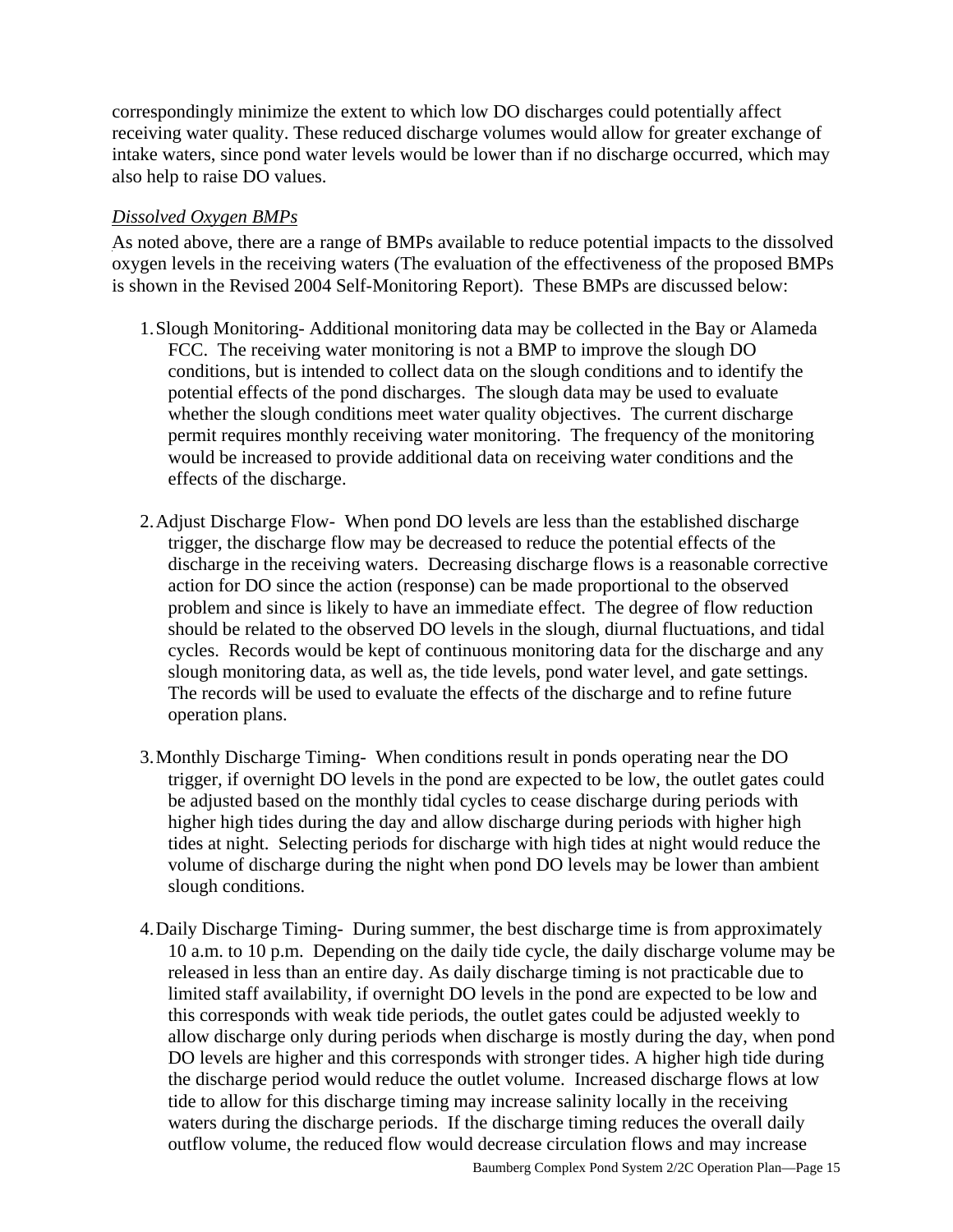salinity in the discharge pond. Therefore, the BMP for DO control may adversely affect the salinity control and must allow for conservative management.

- 5.Temporarily Cease Discharge- Temporarily stopping the pond discharge would prevent any effects on DO conditions in the receiving waters. However, long periods without circulation through the ponds would increase salinity conditions in the ponds. Without inflows to replace evaporation losses, the salinity in the B2 or B2C subsystems may double in four to six weeks, depending on weather conditions. This would likely have substantial adverse affects on the biological resources associated with the ponds and may also create substantial odor problems for the neighboring communities as the pond bottom dries, and may also have a negative effect on gypsum formation in the pond, as well as future salinity conditions in the pond when the pond is refilled. If a system pond may be closed off for extended periods without inflow, the pond should be allowed to be drained to avoid hypersaline conditions.
- 6. Installation of Baffles- A series of flow diversion baffles could be installed at the pond discharge for directing the water from more suitable DO water levels to achieve maximum oxygen uptake. This measure may be appropriate in circumstances where deeper borrow ditches are conveying pond waters to the discharge, and when there is significant algae build up in the pond and particularly at the discharge.
- 7.Mechanically harvest dead algae- Dead algae could be harvested where it is accumulating near the discharge location. If extensive mats are noted in the pond, mechanically harvesting dead algae on a pond wide basis would not be practicable. However, harvesting dead algae where it is accumulating near the discharge location could be performed in conjunction with installation of baffles to prevent build up.
- 8.Aeration- Aeration could occur within the discharge ponds near the outlet structures following installation of bubbler/diffuser systems or floating mechanical aerators. The effectiveness of such aerators is currently being evaluated by U.S. Fish and Wildlife Service in the Alviso ponds. Limitations with such a measure include the following: Cost of acquiring, maintaining and operating aerators, floating aerators typically require water depths of 6 feet or more and diffuser systems are more effective with deeper water than the two feet or lower depths in ponds 2 and 2C. Aeration systems would require design studies to evaluate the size and configuration of the aeration equipment and preferred operation. Construction for aeration at the discharge structures would also require an evaluation of electrical supplies, pond dredging, and segmentation of a portion of the pond to control aeration 'contact time'. Implementation of an aeration program would require six months to a year to implement, and would only be implemented if the aerators being installed at the Alviso ponds are shown to be effective.

### *pH Control*

The pH of the discharge is related to the DO of the discharge. If the pH of the discharge falls outside the range of 6.5-8.5 an analysis of the impact of discharge pH on the receiving water waters will be performed. If pH in the receiving waters exceeds 8.5, samples for ammonia will be collected from the receiving waters for analysis. If it is determined that discharge is impacting receiving water pH, the above corrective measures will be implemented.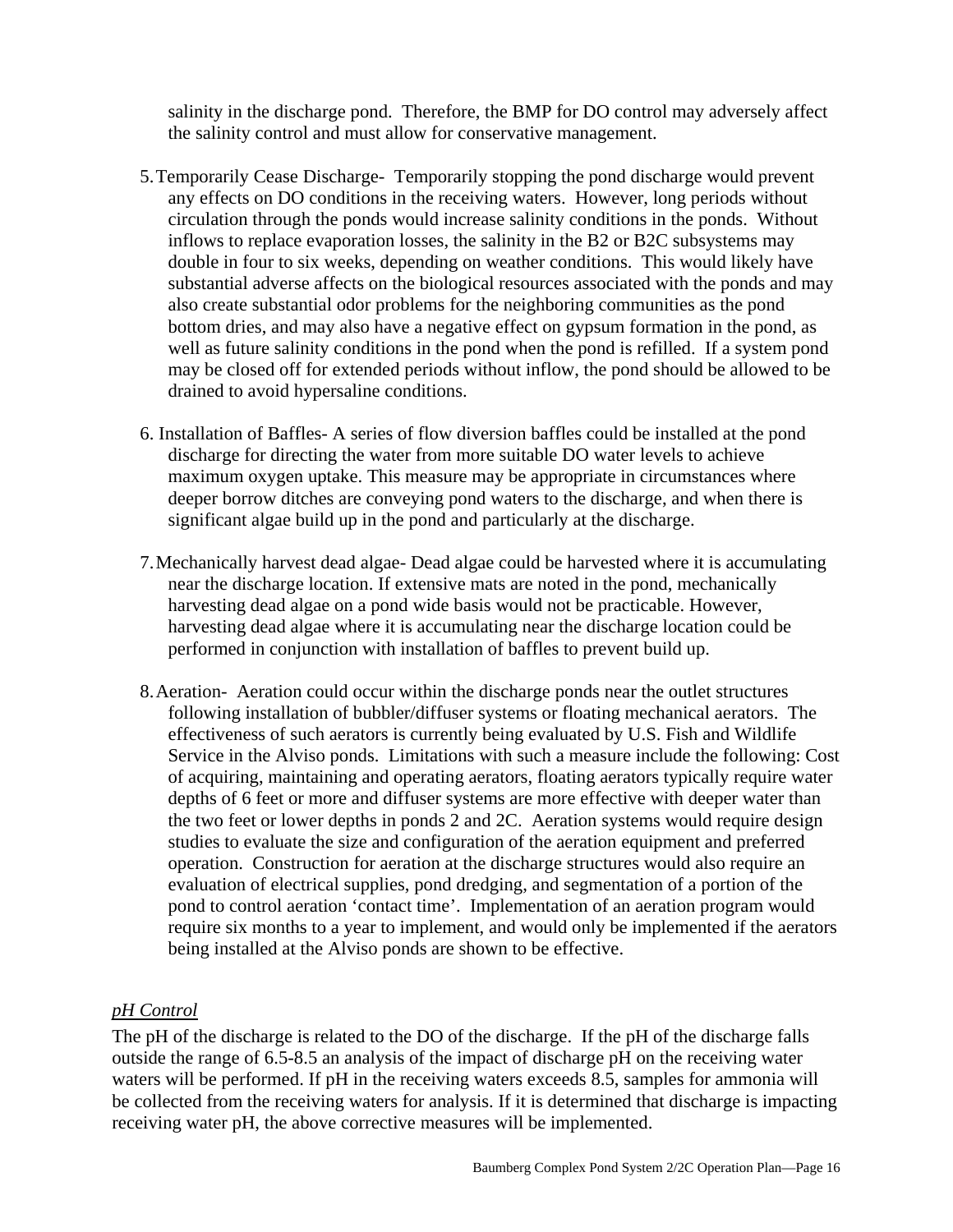### *Avian Botulism Control*

If summer monitoring shows that DO levels in the pond drop to one mg/L, circulation will be increased as described above, to attempt to improve water quality conditions and prevent conditions which may result in avian botulism. Additionally, to reduce the likelihood of a severe outbreak of this disease, when large numbers of dead bird carcasses are found in the ponds or discovered in nearby receiving waters, coordinated regional efforts will be made to promptly collect and bury or burn carcasses.

### *Mobilization of Inorganics and/or the Methylation of Mercury Control*

The operations plan for ponds 1 and 2 includes constant flooding (no change in Redox potential). Inorganics and methyl mercury levels will be monitored as required in the WDRs. If levels are found to rise, further analysis of the cause and mitigation measures will be developed if the need arises. If summer water levels in ponds 4 or 7 are found to increase methyl mercury levels, DFG will notify the Regional Water Quality Control Board (RWQCB) and consult to determine the best approach to addressing the issue.

In late summer and early fall of 2003 and 2004, USGS completed baseline sampling of sediments for total mercury and methyl mercury in the Eden Landing (Baumberg Complex) ponds. USGS analyzed 20 composite sediment samples from Eden Landing salt ponds collected in January 2005. Overall, total mercury concentrations were low. Pond B1 had one of the highest total mercury concentration in the study. Concentrations of methyl mercury were lowest in this system in B7. Further sampling and analysis of the situation is being conducted at this time. Summarizing comparison among all seasons and ponds during 2003 – 2005, for total mercury, no Eden Landing pond contained concentrations exceeding 1.0µg/g. On average, methyl mercury concentrations did not differ significantly between seasons among ponds sampled in both seasons. Pre- and post discharge data are not yet sufficient to determine the potential impacts of management operations. Additional samples will be collected in winter 2005-2006 and again in late summer 2006, and focus on locations where depth gradients result in exposed mudflats in portions of these ponds, as well as locations which contained the highest levels of methyl mercury prior to discharge and are now being managed as seasonal. If summer water levels in Ponds B4 and B7 are found to increase methyl mercury levels, according to the methyl mercury study done by USGS, the Department will notify RWQCB and consult to determine the best approach to addressing the issue.

# **Monitoring and Adaptive Management Action Plan**

## **Pond Management Monitoring**

The system monitoring will require weekly site visits to record pond and intake readings of salinity and pond water levels. Monitoring will also include visual inspections to locate potential algae buildup or signs of avian botulism, as well as inspections of water control structures, siphons and levees. The management monitoring parameters are listed below.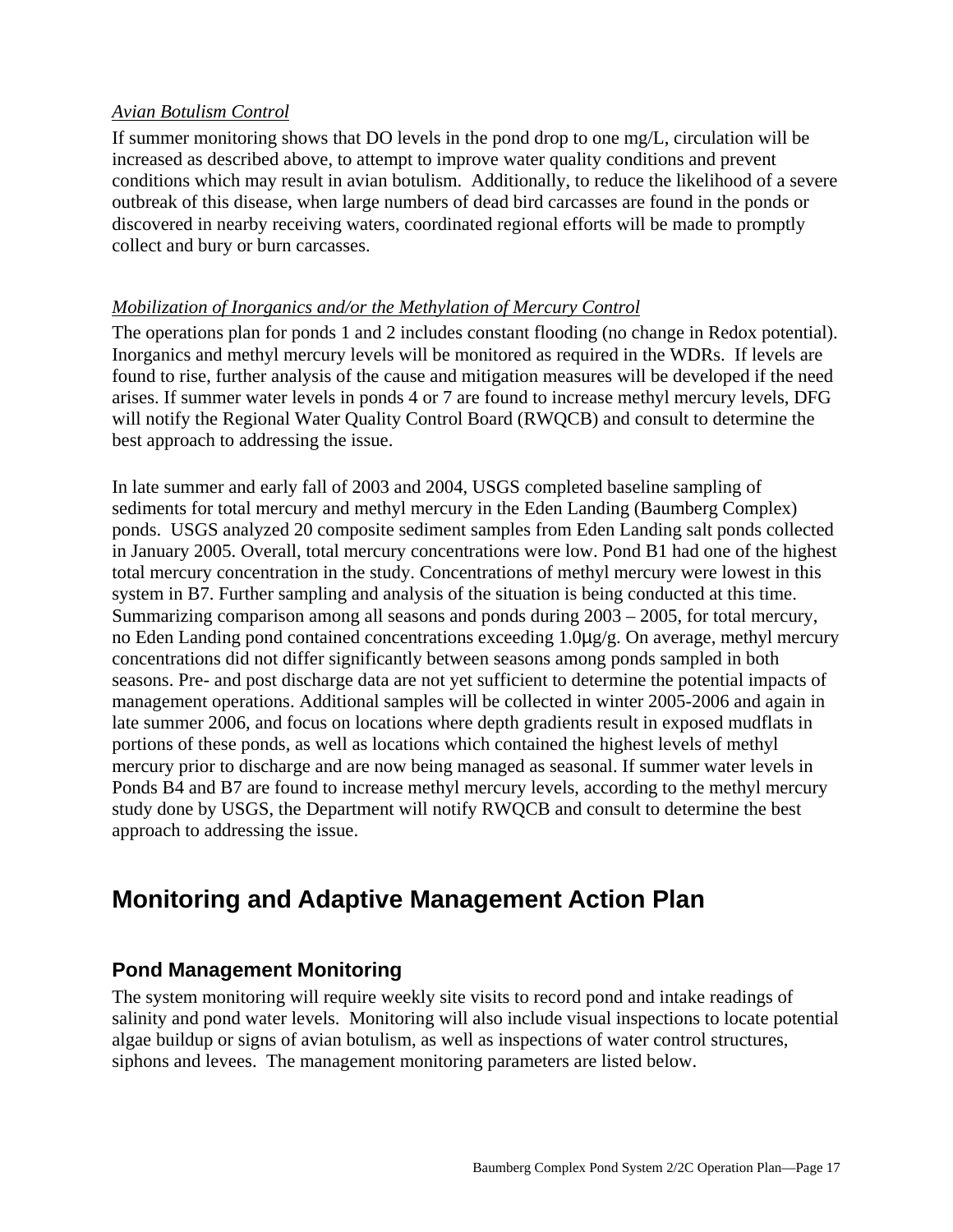| Pond Location  | Parameter                                           |
|----------------|-----------------------------------------------------|
|                | Pond Water Level, Salinity,                         |
| 1              | Gate Settings, Pump Operations                      |
| 7              | Pond Water Level, Salinity,                         |
|                | <b>Gate Settings</b>                                |
| $\overline{4}$ | Pond Water Level, Salinity,                         |
|                | <b>Gate Settings</b>                                |
| 2              | Pond Water Level, Salinity,                         |
|                | <b>Gate Settings</b>                                |
| 6              | Pond Water Level, Salinity,                         |
|                | <b>Gate Settings</b>                                |
| 5              | Pond Water Level, Salinity,                         |
|                | <b>Gate Settings</b>                                |
| 6C             | Pond Water Level, Salinity,                         |
|                | <b>Gate Settings</b>                                |
| 4C             | Salinity, Gate Settings                             |
| 1 <sup>C</sup> | Pond Water Level, Salinity                          |
| 5C             | Pond Water Level, Salinity                          |
| 3C             | Pond Water Level, Salinity                          |
| 2C             | Pond Water Level, Salinity,<br><b>Gate Settings</b> |

Weekly Monitoring Program for Pond Management

## **Water Quality**

The Water Board discharge permit requires additional water quality monitoring. The specifics of the water quality monitoring program are detailed in the Self Monitoring Program document. A summary is presented below:

**Continuous Pond Discharge Sampling**: Continuous monitoring Datasondes (Hydrolab-Hach Company, Loveland, CO) installed in ponds prior to their initial discharge dates, typically in place May through November.Salinity, pH, temperature, and dissolved oxygen collected at 15 minute intervals with a sensor and circulator warm-up period of 2 minutes. Data downloaded weekly and Sondes were serviced to check battery voltage and data consistency.

**Receiving Water Sampling (Initial Release and Continuous Circulation):***Bay receiving water* quality measurements collected after initial discharge and then monthly in San Francisco Bay outside the water control structure in ponds from July 2004 until October 2004.

**Pond Management Sampling (for Initial Release and Continuous Circulation):**In-pond water quality measurements conducted monthly in discharge ponds. One sampling location to be established for each salt pond; parameters to be measured are salinity, pH, turbidity, temperature, and dissolved oxygen. Readings collected from the near-surface at a depth of approximately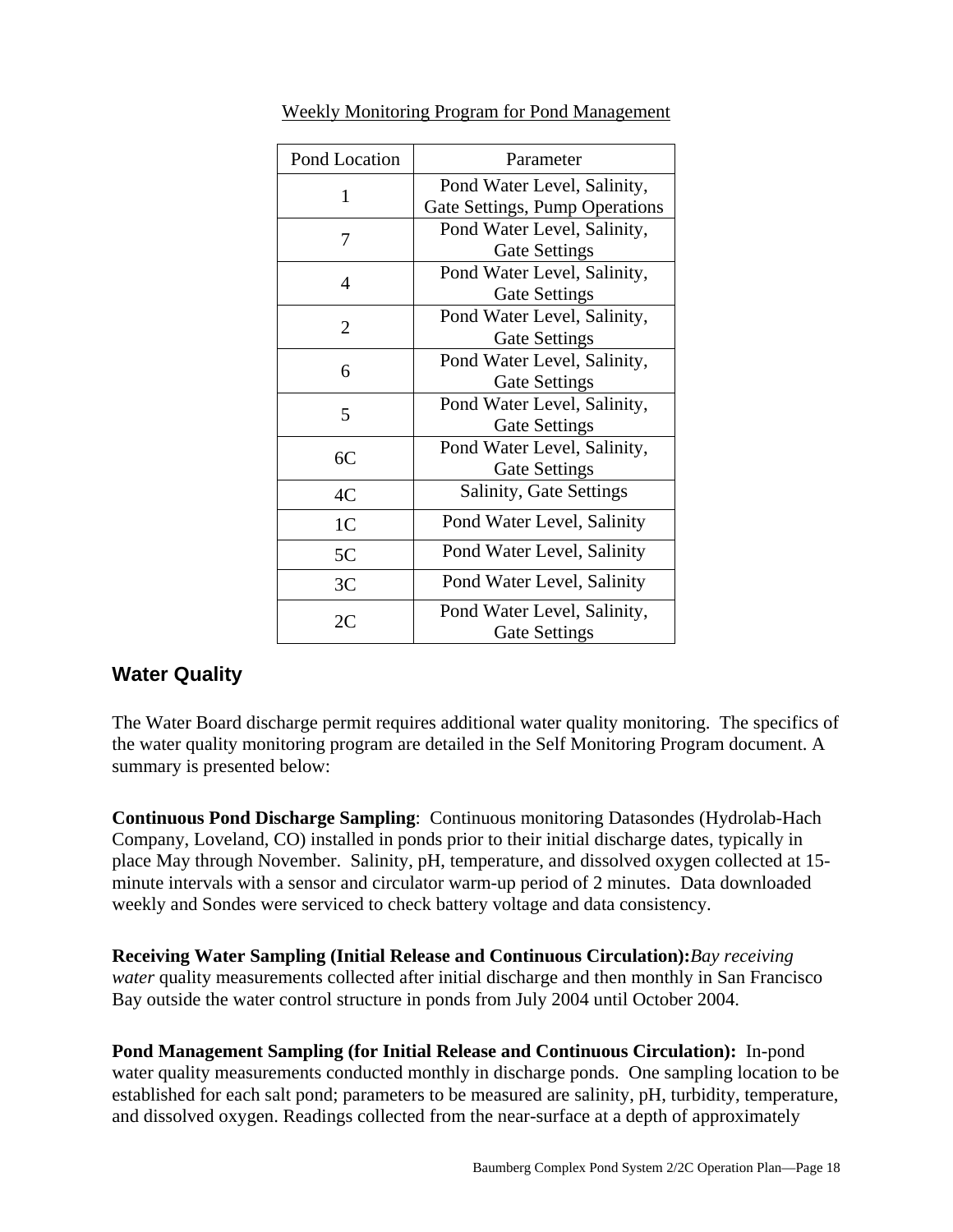25cm. This was conducted in 2004 from May through July 2004 (i.e., two months prior to the initial discharge of ponds) and continued through the summer months, and repeated for 2005.

**Chlorophyll-a sampling (for Continuous Circulation Monitoring):** USGS collected chlorophyll samples monthly in Baumberg salt ponds in September and October 2004. Chlorophyll-a sampling was discontinued for 2005 due to limited applicability.

**Annual Water Column Sampling for Metals:**Water column samples to be collected annually, following EPA method 1669 (Sampling Ambient Water for Trace Metals at EPA Water Quality Criteria Levels).

### **Communication of Monitoring Results and Violations**

During the 2004 monitoring season, some data gaps resulted due to greater-than-expected water level fluctuations and due to down-time for the continuous data recorders to allow for maintenance and poor communication regarding potential water quality violations were also noted. To address these issues, communications protocols have been improved and monitoring devices have been installed in more appropriate locations and water depths. Spare data recorders have also been purchased to replace devices during servicing periods.

The Department is required by the Final Order to contact the RWQCB when violations occur. The Department must contact the RWQCB to alert them about the potential DO violations. Standard Provisions and Reporting Requirements, state that the Department must notify RWQCB staff by phone within 24 hours, and follow-up with a written report within 5 business days, of receiving and reviewing the data. While there were difficulties and misunderstandings in complying with these requirements in 2004, it is not anticipated to be an issue in 2005.

The USGS will forward raw data to the Reserve Manager the day it is collected. The Reserve Manager will call the RWQCB within 24 hrs of receiving the information to alert them of a potential violation. Once the USGS has had time to analyze the data and delete false readings from the data set, the reserve Manager will contact the RWQCB staff via phone and follow up with via email with information regarding the status of the potential violation.

# **Contact Information**

Carl Wilcox, Habitat Conservation Manager California Department of Fish and Game Post Office Box 47 Yountville, CA 94599 (707) 944-5525 CWilcox@dfg.ca.gov

John Krause, Associate Wildlife Biologist California Department of Fish and Game Post Office Box 2949 San Anselmo, CA 94979 (415) 454-8050 JKrause@dfg.ca.gov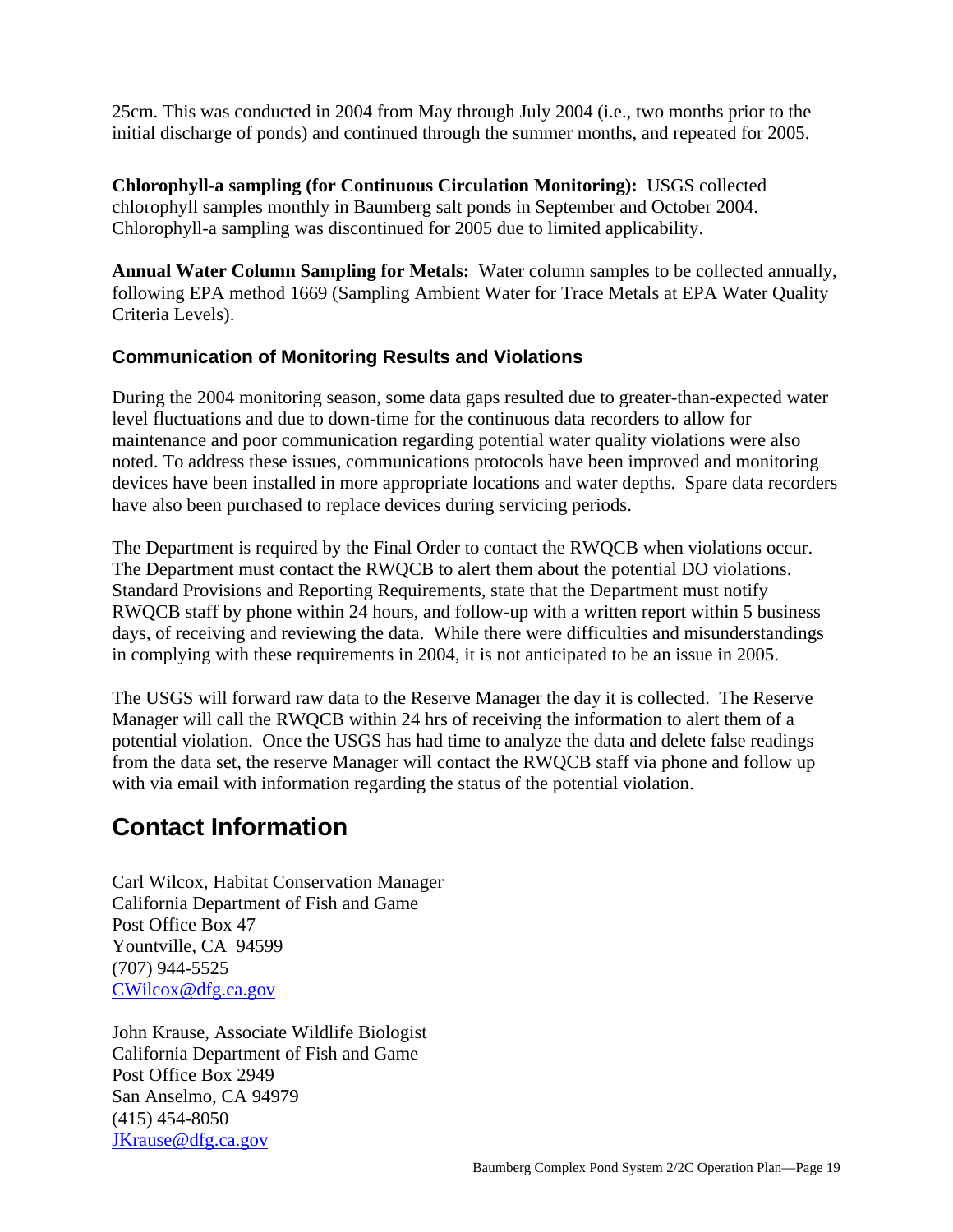# **Operation Plan -- Baumberg Complex Pond System 8A**



Prepared for and revised by:

**California Department of Fish and Game 7329 Silverado Trail Yountville, CA 94558** 

Draft Prepared by:

**Life Science!, Inc. 1059 Court St. #106 Woodland California & Schaaf and Wheeler 100 North Winchester, Ste. 200 Santa Clara, CA 95050**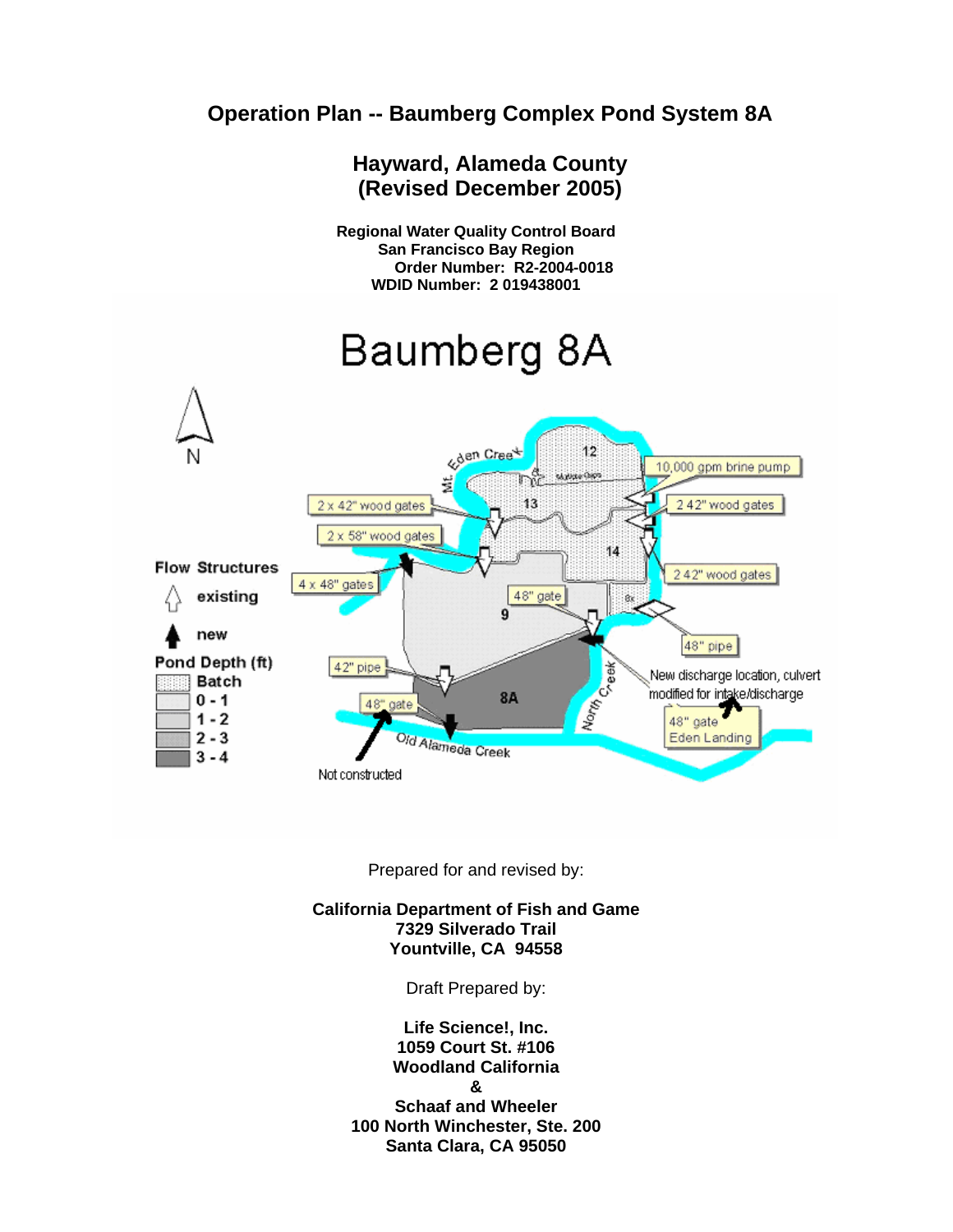## **Table of Contents**

| Mobilization of Inorganics and/or the Methylation of Mercury Control  10 |  |
|--------------------------------------------------------------------------|--|
|                                                                          |  |
|                                                                          |  |
|                                                                          |  |
|                                                                          |  |
|                                                                          |  |
|                                                                          |  |
|                                                                          |  |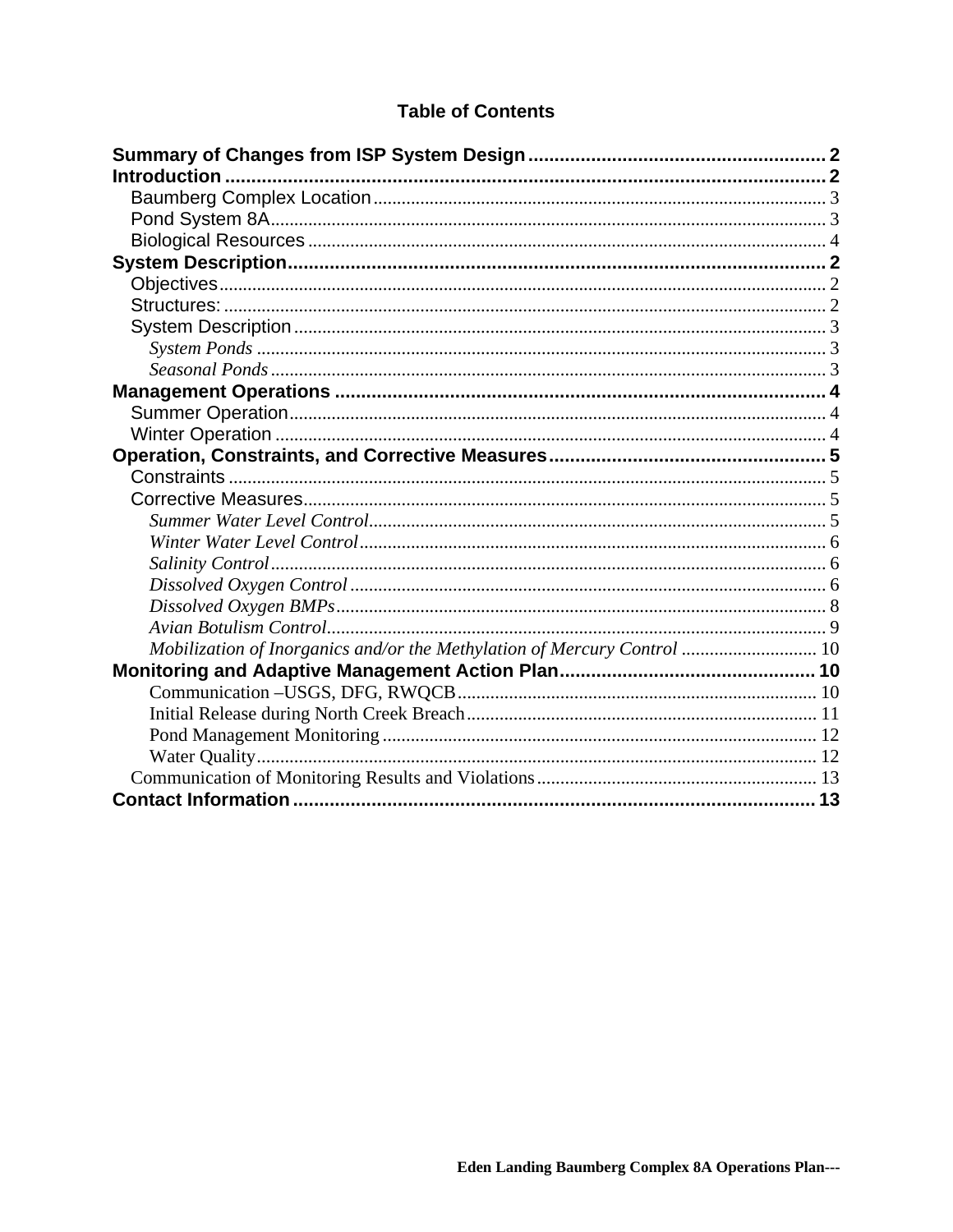# **Summary of Changes from ISP System Design**

Due to high construction costs, the new discharge structure described in the ISP at Pond 8A was not built. The supplemental intake gate in the northeast corner of Pond 8A was retrofitted to act as an intake/discharge structure. The change is not expected to materially affect operations or potential impacts described in the ISP or Report of Waste Discharge.

It should be noted that all of the ponds in the system were operated as batch ponds for the existing salt making operations. In 2001 and 2002 during the construction for North Creek and the Eden Landing restoration, salinity levels in the system were higher than in previous years. It was expected that the water in North Creek would be diluted by rainfall. Delays in construction on the Eden Landing Restoration Project and allowing time for treatment of non-native *Spartina alternaflora* and its hybrids may have led to an unanticipated rise in salinity in the North Creek channel; the source of North Creek water was Pond 8A and has only since had rainfall added. Leaching of salts from the new levees may have also contributed to the salts in the channel. The North Creek channel, along the historic alignment, was constructed by developing a new levee in Pond 8A and topping an existing levee between Pond 8 and 8A by the Mallard, Cargill's floating dredge. As part of the Eden Landing Restoration Plan, the channel was scheduled to be breached to Old Alameda Creek in 2004; the breach was completed April 29, 2005.

The closed channel, still holding water from Pond 8A, had an approximate salinity value of 60 ppt in late-April 2005. Pond 8A itself had slightly lower salinity, approximately 40 ppt. This salinity level was likely lower than the waters in North Creek because the transfer standard for Pond 8A resulted in the pond being transferred "dry" and residual salts were diluted by rainfall since the pond has a large surface area compared to the North Creek channel, and limited intake had occurred via flows originating from the Pond 9 intake structure during the previous winter when intake salinity was under 30 ppt. After discussion with RWQCB staff, we treated the breach of North Creek to Old Alameda Creek as an initial release from Pond 8A and followed the monitoring requirements of the Final Order for this breach. The volume of water from this release was less than 10% of the 8A system waters described in the ISP, although since it was an uncontrolled release in a 150-foot breach rather than via water control structure discharge, the water was released in a shorter period of time, and residence time in the Old Alameda Creek receiving waters was expected to be much shorter duration. Once the "breach" initial release was completed, operation of the 8A system began.

# **Introduction**

This Operations Plan describes the management activities required to meet the overall goals and objectives described in the Initial Stewardship Plan and the requirement of the Regional Water Quality Control Board's (RWQCB) Final Order. A detailed description of System 8A as it is presently configured and expected to function is shown in the System Description section. Summer and winter management activities are shown in the Management section, and the specific corrective measures required to adaptively manage the system are described in the Operations, Constraints, and Corrective Measures section.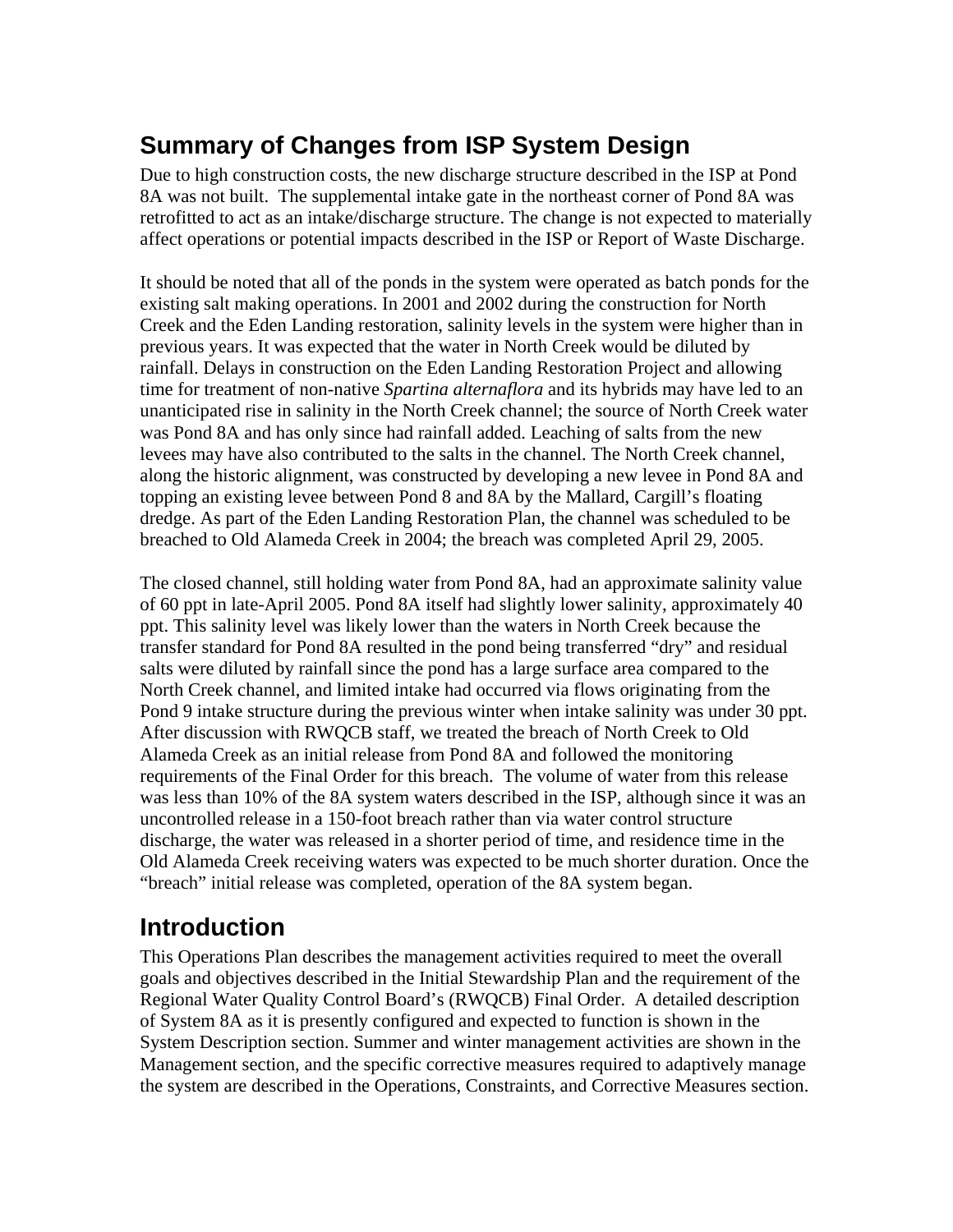### **Eden Landing Ecological Reserve (Baumberg Complex) Location**

The Baumberg ponds consist of a 5,500-acre complex of evaporator ponds (B1-B14 of Figure 1) in the East Bay west of Hayward and Union City in Alameda County. Since the complex contains only evaporators, brine historically has been pumped for final treatment to the Newark plant or to the Redwood City plant through a pipeline paralleling the Dumbarton Bridge. The approach to the San Mateo Bridge and the Eden Landing Ecological Reserve, formerly known as the "Baumberg Tract," forms the northern boundary of the complex. The reserve was established in May 1996 to restore former salt ponds and crystallizers to tidal salt marsh and seasonal wetlands. Alameda Creek Flood Control Channel (also known as Coyote Hills Slough) and the Coyote Hills form the southern boundary. The Baumberg ponds were designated by regulation changes, Section 630, Title 14, California Code of Regulations, to be part of the Eden Landing Ecological Reserve.

Major drainages that discharge into the San Francisco Bay within the complex include Mount Eden Creek, Old Alameda Creek, and Alameda Creek Flood Control Channel. Alameda Creek Flood Control Channel diverges from Old Alameda Creek in Union City to provide bypass capacity during large floods. Several hundred acres of extant tidal marsh front the San Francisco Bay, known as the Whale's Tail Marsh at the center of the complex. The marsh is located outboard of ponds 9, 8A, 2, and 1, where Mount Eden Creek and Old Alameda Creek discharge into the Bay. Prior to the acquisition, all ponds within this complex were under Cargill ownership and have now been transferred to DFG.

## **Pond System 8A**

Is relatively large, 1,008 acres in size. See Table 1 for the acreages and bottom elevations of the individual ponds in the 8A System. These Ponds are most easily accessed from the Eden Landing Road gate.

| Pond          | Area<br>(acres) | <b>Bottom</b><br><b>Elevation</b><br>(ft NGVD) |
|---------------|-----------------|------------------------------------------------|
| 9             | 356             | 2.6                                            |
| 8A            | 256             | 4.0                                            |
| 12            | 99              | 2.9                                            |
| 13            | 132             | 3.1                                            |
| 14            | 156             | 3.5                                            |
| Total/Average | 1,008           | 3.0                                            |

**Table 1. Pond Size and Bottom Elevations**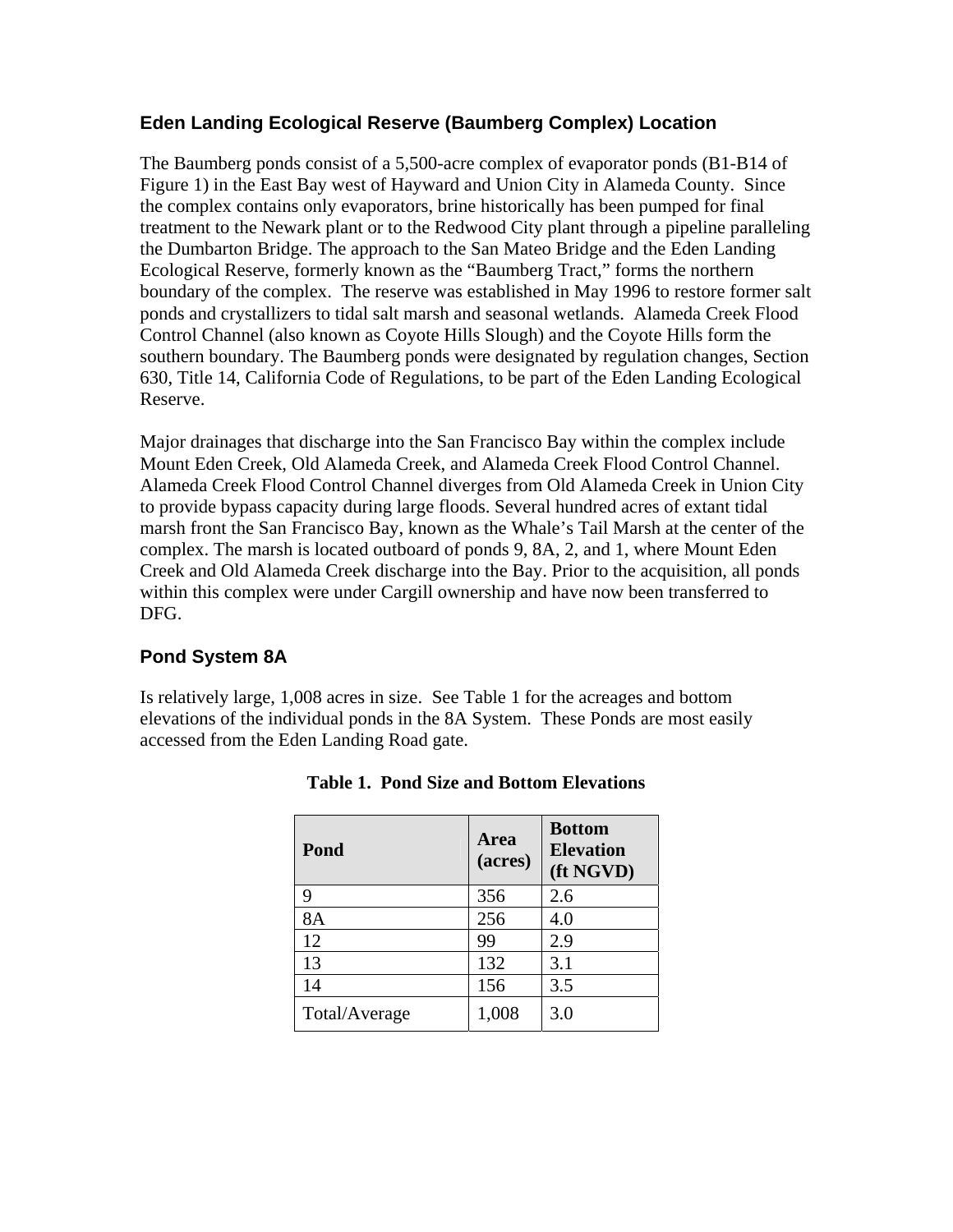#### **Biological Resources**

Various waterbird species are known to use the Pond 8A System; management and operations plans have been specifically designed to provide suitable habitat for numerous waterbird species and avoid adverse impacts. Since Ponds 9 and 8A would be managed ponds with year-round open water, shorebirds would use shallower pond areas, while waterfowl and wading birds may use deeper pond areas. Summer operations will likely only provide open water in Pond 8A within the borrow ditches because it has a high bottom elevation. Pond 8A may be managed as muted tidal. The ponds would be managed to have low salinity in the spring and maintain salinity within continuous circulation salinity levels during the summer. Ponds 12, 13 and 14 would be seasonal ponds with open water during the winter, but would become dry during the summer. Pond 8x is a small pond that would be used as a batch pond reservoir for the 10, 000-gpm pump (aka #2 Brine Pump) to provide water for ponds 12, 13 and 14 to provide suitable water levels for waterbirds during the fall migration season, or would be operated as muted tidal resulting in shallow water and mudflat habitat. Ponds 12, 13 and 14 would typically be filled in November with the onset of rainfall and increased gravity inflow.

The ponds of this system are characterized by various salinities, ranging from low to medium, constant ponding of less than one foot in system ponds (9, 8A) and draw down would be allowed in other ponds (8x, 12, 13 and 14). In the winter, this pond system would typically support abundant waterfowl including bufflehead, scaup, Northern shoveler, and ruddy duck; and picivorous birds may find suitable habitat, such as double crested cormorant, gull, white pelican, and terns. A number of these species may be observed using the ponds during the summer as well, depending on pond conditions. The largest concentration of nesting and over-wintering snowy plovers are found in the area north of Alameda Creek, some of which are managed to provide suitable habitat for snowy plovers. The seasonal ponds in the 8A system may be used by snowy plovers for nesting and foraging during the spring/summer, and shallower ponded areas may also be used by snowy plovers during the winter. The higher salinity (batch) pond operations could provide high prey densities of brine shrimp, brine flies and reticulate water boatmen to benefit salt pond specialist species such as phalaropes and eared grebes.

Given shallower pond depths in a number of the ponds that would result from limited intake in high pond bottom areas, especially important during the spring and fall migrations, management operations would be transitioned according to such seasonal use to provide optimum habitat conditions. These ponds may be heavily used by shorebirds for foraging areas, as are other shallower ponds in the system. Shorebirds and other waterbirds may also use these ponds for roosting, which may occur on the un-vegetated levees within the system and on remnants of wooden structures. The Pond 8A system may support fish populations in system ponds. No restrictions on intake are expected since salmonid entrainment is not anticipated to be an issue, as Old Alameda Creek is not suitable spawning habitat due to the barrier to passage that is found at the 20 Tide Gate crossing structure approximately 3 miles upstream from the mouth. North Creek is similarly not suitable for salmonids. Once North Creek is breached into the Eden Landing restoration site and vegetated tidal marsh develops, nursery habitat for fish may be provided, but salmonid use is not expected. For a more complete discussion of these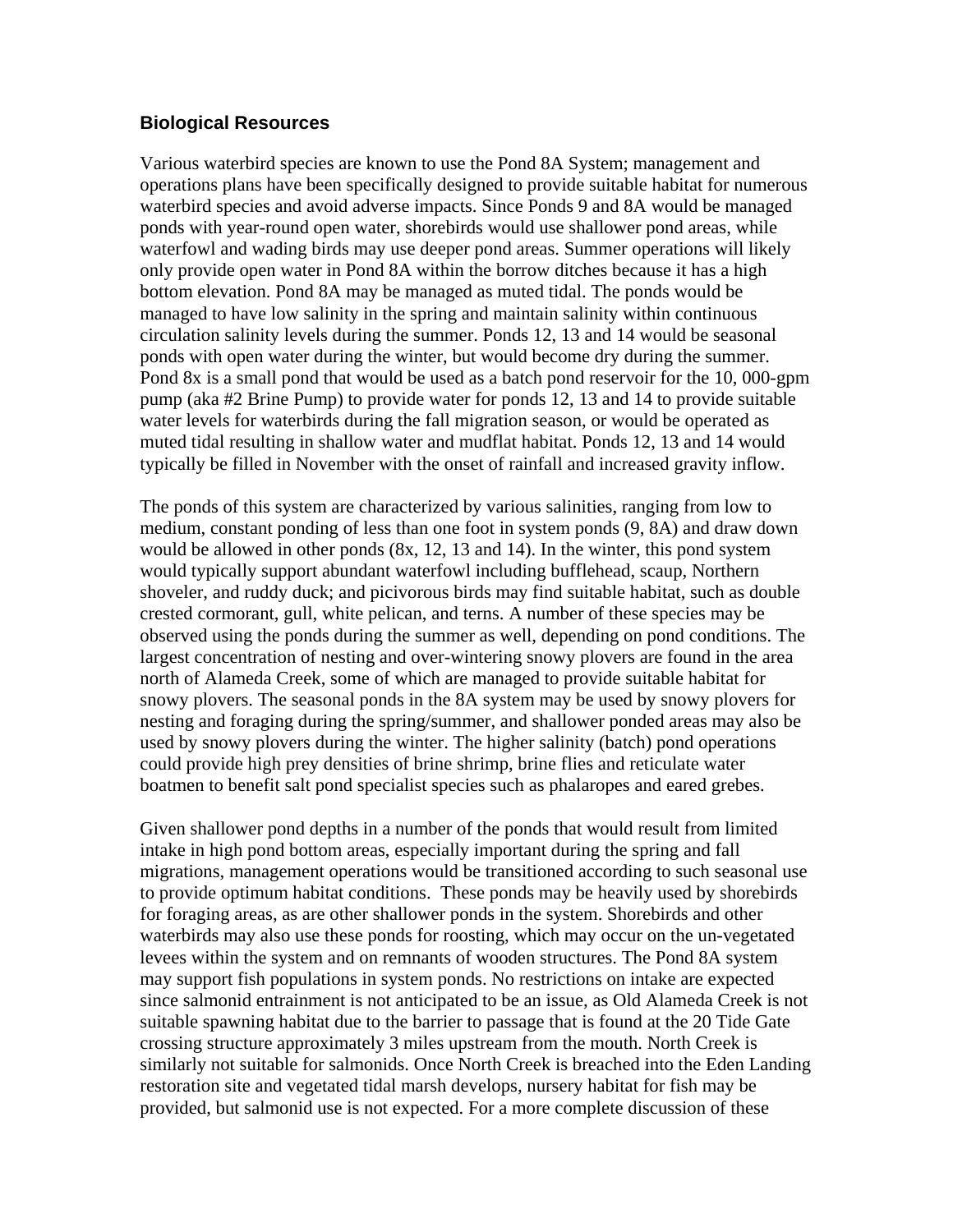species and potential occurrence, see the Final EIR/EIS for the South Bay Salt Ponds Initial Stewardship Plan (April 2004).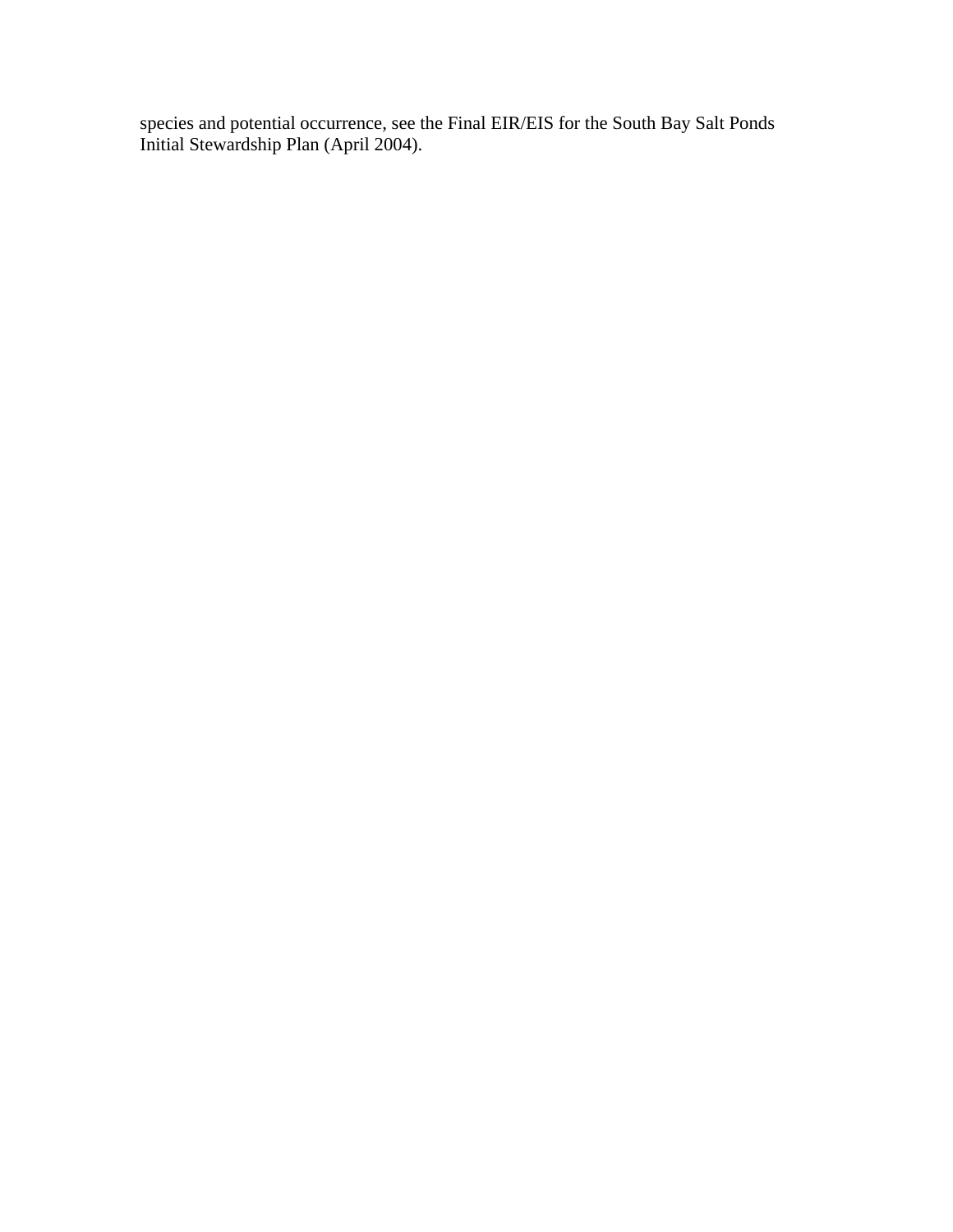# **System Description**



### **Objectives**

- Establish tidal circulation through ponds 9 and 8A
- Allow portions of 8A to dry-down in summer
- Establish ponds 12, 13, and 14 as seasonal ponds or winter batch ponds
- Manage for different water surface elevations summer vs. winter Summer water elevations lower than winter elevations to increase gravity inflow
- Operate water levels lower than exiting levels
- Maintain discharge salinity at levels below 40 ppt
- Allow reversal of intake and outlet flow to better maintain constant water levels, drain ponds after storm events, or serve as a contingency should gates fail.

### **Structures:**

- New 4x48" gated intake at pond 9 from Mount Eden Creek
- Existing internal connections from
	- Pond 13 to 14, 2x42" wood gates Pond 14 to 9, 2x58" wood gates Pond 9 to 8A, 42" pipe and 48" gate
- Existing multiple levee gaps between pond 12 and 13 (abandoned levee)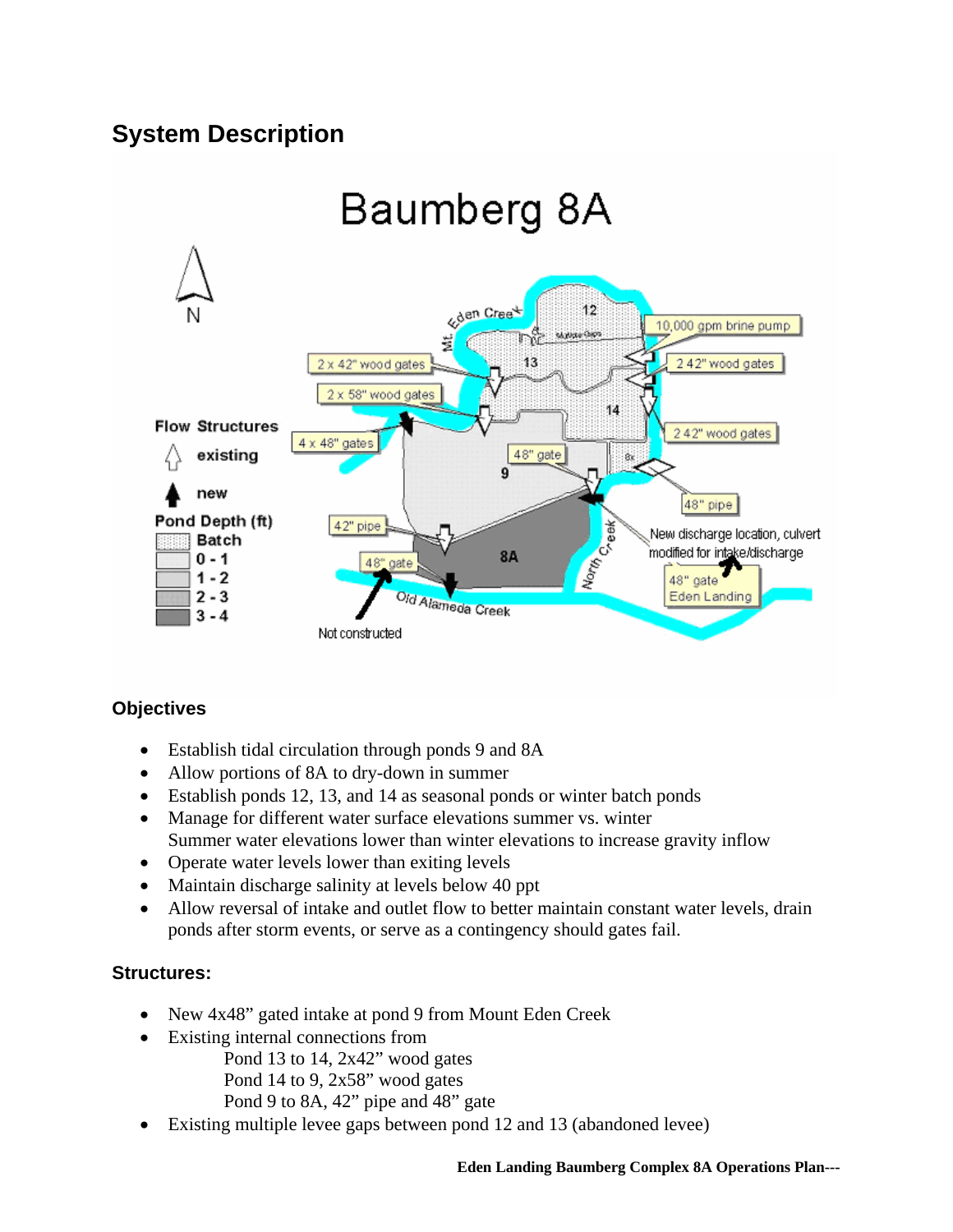- Existing 10,000 gpm brine pump (aka #2 Brine Pump) at pond 13 would be used as an intake pump from pond 8x or from Mount Eden Creek extension to pond 13
- Possibly modify connections from pond 9 to 8A to include fixed weirs
- Retrofit 48" supplemental intake gate at 8A from North Creek to allow discharge (constructed as part of Eden Landing Ecological Reserve Restoration project)
- Existing staff gages in all ponds

### **System Description**

### *System Ponds*

The system 8A intake is located at the northwest end of pond 9 and includes four 48" gates from Mount Eden Creek near the bay. Due to high construction costs, the new discharge structure described in the ISP at Pond 8A was not built, rather, the system outlet is located at the northeastern end of pond 8A, with one 48" gate into North Creek; this supplemental intake gate in Pond 8A was retrofitted to act as an intake/discharge structure. This change is not expected to materially affect the operations or potential impacts described in the ISP or Report of Waste Discharge. The normal flow through the system is from pond 9 to 8A. Flow from pond 9 to 8A is controlled by two gates, a 42 pipe on the west, and a 48" gate on the east. The existing structures from pond 9 to 8A may need to be replaced and could include fixed weirs to maintain a minimum depth in pond 9, if necessary. The existing system is expected to function adequately.

Ponds 9 and 8A have different operating conditions for the summer and winter. Due to the elevation of the ponds, the inflows are limited to high tides. The operating water levels in the ponds would be lower during the summer to increase the gravity inflow into the system during the higher evaporation season. The water level in pond 9 would be approximately 3.4 ft NGVD during the summer, and 4.6 ft NGVD during the winter. During the summer, the majority of the pond bottom in 8A would be dry, but the borrow ditch areas will convey water. Since Pond 9 has a lower bottom elevation than Pond 8A, the minimum water level in pond 9 would be controlled by adjusting intake and discharge gates, rather than at the connections to pond 8A. The pond connections are culverts rather than fixed weirs, as described in the ISP, and are currently not operable. The western culvert gate is rusted open, and the eastern culvert gate is rusted closed. It is anticipated that because of the different pond bottom elevations, active management will be required to achieve target water levels via adjusting intake and discharge gates. Because of the high bottom elevations in pond 8A, it would be only partially wet during the summer.

### *Seasonal Ponds*

Ponds 12, 13, and 14 are seasonal ponds expected to partially fill with rain water during the winter and to evaporate completely during the summer. The rainfall may be supplemented with water from North Creek, if needed and could receive water from Mt. Eden Creek if a berm is modified. Pond 8x includes a culvert to North Creek (slide gate on North Creek and weir box in 8x) to build up a batch water supply for the brine pump at pond 13. Pond 8x may be operated as muted tidal and provide very shallow water levels and mudflat. The typical bottom elevations in pond 8x are above normal high tides, but the borrow ditch areas will convey water regularly.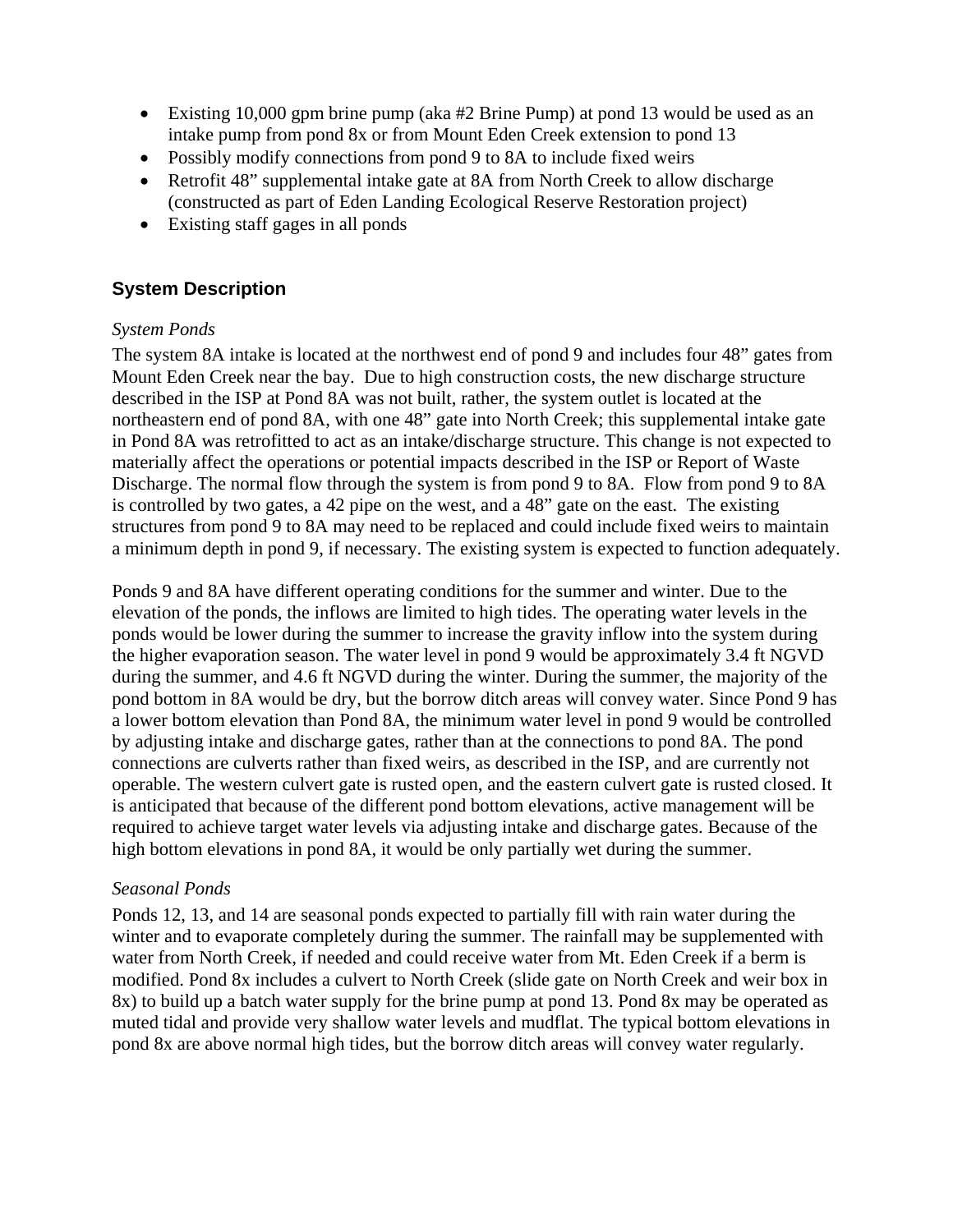# **Management Operations**

Pond 8A, with the retrofitted culvert in the north-east corner, will act as a supplemental intake pond under the ISP during the summer, the main intake being located in the north-west corner of Pond 9. Pond 9 currently has very limited intake capability due to the constricted channel in the historic Mt. Eden Creek, which is largely high marsh dominated by perennial pickleweed. Once Mt Eden Creek is restored to tidal action and a small channel is excavated to connect Mt. Eden Creek to the Pond 9 intake structure, the Pond 9 structure will provide the primary intake capability. In the interim, the retrofitted culvert in the north-east corner of 8A, will act as the main tidal intake via North Creek.

### **Summer Operation**

The summer operation is intended to provide circulation flow to makeup for evaporation during the summer season. The summer average total circulation inflow is approximately 38 cfs, or 76 af/day. The summer operation would normally extend from May through October.

|           | * to be determined in field |                 |
|-----------|-----------------------------|-----------------|
| Gate      | Setting                     | Setting         |
|           | $(% \mathbf{A})$ (% open)   | (in, gate open) |
| 9 intakes | 100                         | $\ast$          |
| $9 - 8A$  | 100                         | $\ast$          |
| 8A intake | 100                         | $\ast$          |
| 8A outlet | 100*                        | *               |
| $13 - 14$ |                             |                 |
| $14 - 9$  |                             |                 |

### **Summer Gate Settings**

### **Winter Operation**

The winter operation is intended to provide some circulation flow and to maintain the water levels in ponds 9 and 8A near the historic levels for habitat values. The winter operation period would normally extend from November through April.

|           | * to be determined in field |                 |
|-----------|-----------------------------|-----------------|
| Gate      | Setting                     | Setting         |
|           | $(\%$ open)                 | (in, gate open) |
| 9 intakes | 100*                        |                 |
| $9 - 8A$  | $100*$                      |                 |
| 8A intake | $100*$                      |                 |
| 8A outlet | 100*                        |                 |
| $13 - 14$ | $100*$                      |                 |
| $14 - 9$  | ∩*                          |                 |

# **Winter Gate Settings**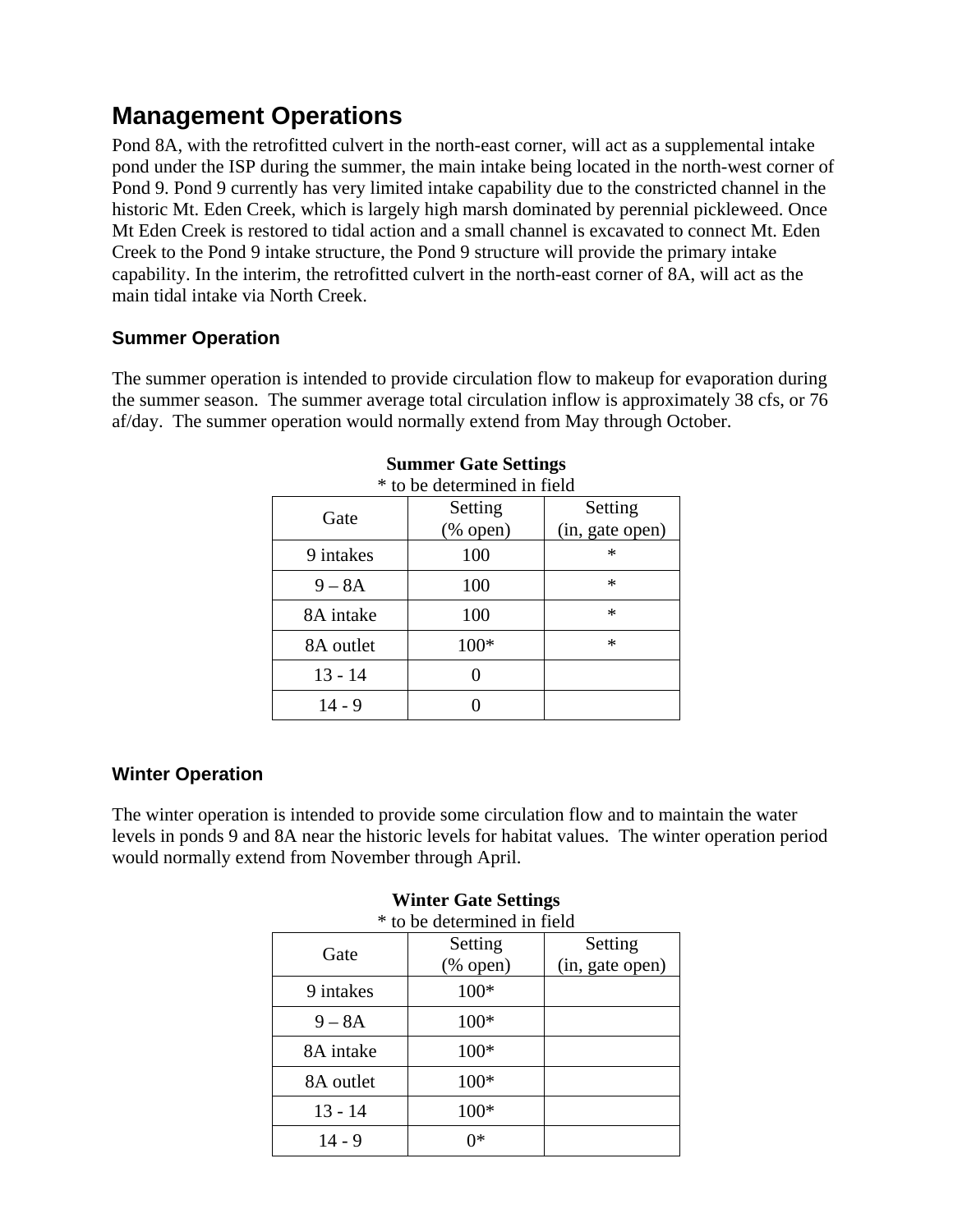# **Operation, Constraints, and Corrective Measures**

### **Operation**

System 8A includes salinity group 3 ponds and would have a maximum initial discharge salinity of 135 ppt. If the salinity in the system were at the maximum at the start of bay water circulation, the discharge salinity would start at 135 ppt and decrease to be similar to the modeled conditions in a few months. Since we are treating the breach of North Creek to Old Alameda Creek as an initial release from Pond 8A, we expect that the proposed operations, as described herein, would result in less initial discharge volume of lower salinity and a shorter residence time in the receiving waters than as described in the ISP. We expect the monitoring results to confirm this outcome, and are following the monitoring requirements of the Final Order for this breach, because the volume of water from this release is less than 6% of the 8A system waters described in the ISP and is also lower salinity. The main difference in the proposed operations and the operations described in the ISP is that initial release is via an uncontrolled discharge in a 150 foot breach rather than via a water control structure discharge. The water will be released in a shorter period of time, and residence time in the Old Alameda Creek receiving waters is expected to be much shorter duration. After the "breach discharge" is completed, continuous circulation operations will be implemented.

### **Constraints**

The primary constraint in operating this system is the ability to bring adequate Bay water into the ponds particularly in summer to keep salinities below 40 ppt. The operation plan attempts to address this by managing water levels lower than existing conditions for salt making and by operating the system as muted tidal via the intake/discharge structure in Pond 8A. Muted tidal operations will help ensure pond salinities are low at the end of the rainy season and to maintain sufficiently low salinities until the onset of the next season's rainfall. During the summer evaporation season, the ponds must operate at a lower water level to maximize the inflows to the system to maintain continuous discharge salinities because of the high bottom elevations. The low summer water levels will provide habitat conditions according to management goals for shorebirds, including breeding habitat for western snowy plover.

While the Pond 8A system may support fish populations in system ponds, no restrictions on intake are expected since salmonid entrainment is not anticipated to be an issue. Old Alameda Creek is not suitable spawning habitat due to the barrier to passage that is found at the 20 Tide Gate crossing structure approximately 3 miles upstream from the mouth. North Creek is similarly not suitable for salmonids as it is only a 1 mile long tidal slough and currently ends at the levee boundary of the Eden Landing restoration site. While the levee may be breached in the fall of 2005 to restore tidal action into the site, it will take a number of years for vegetated marsh to develop due to low elevations in the former crystallizer ponds, and would only provide open water and potential fish nursery habitat, but not suitable spawning habitat.

### **Corrective Measures**

### *Summer Water Level Control*

The water levels in system 8A are expected to be actively managed during the summer. In pond 9 the water level will be controlled by adjusting intake and discharge gates, rather than the two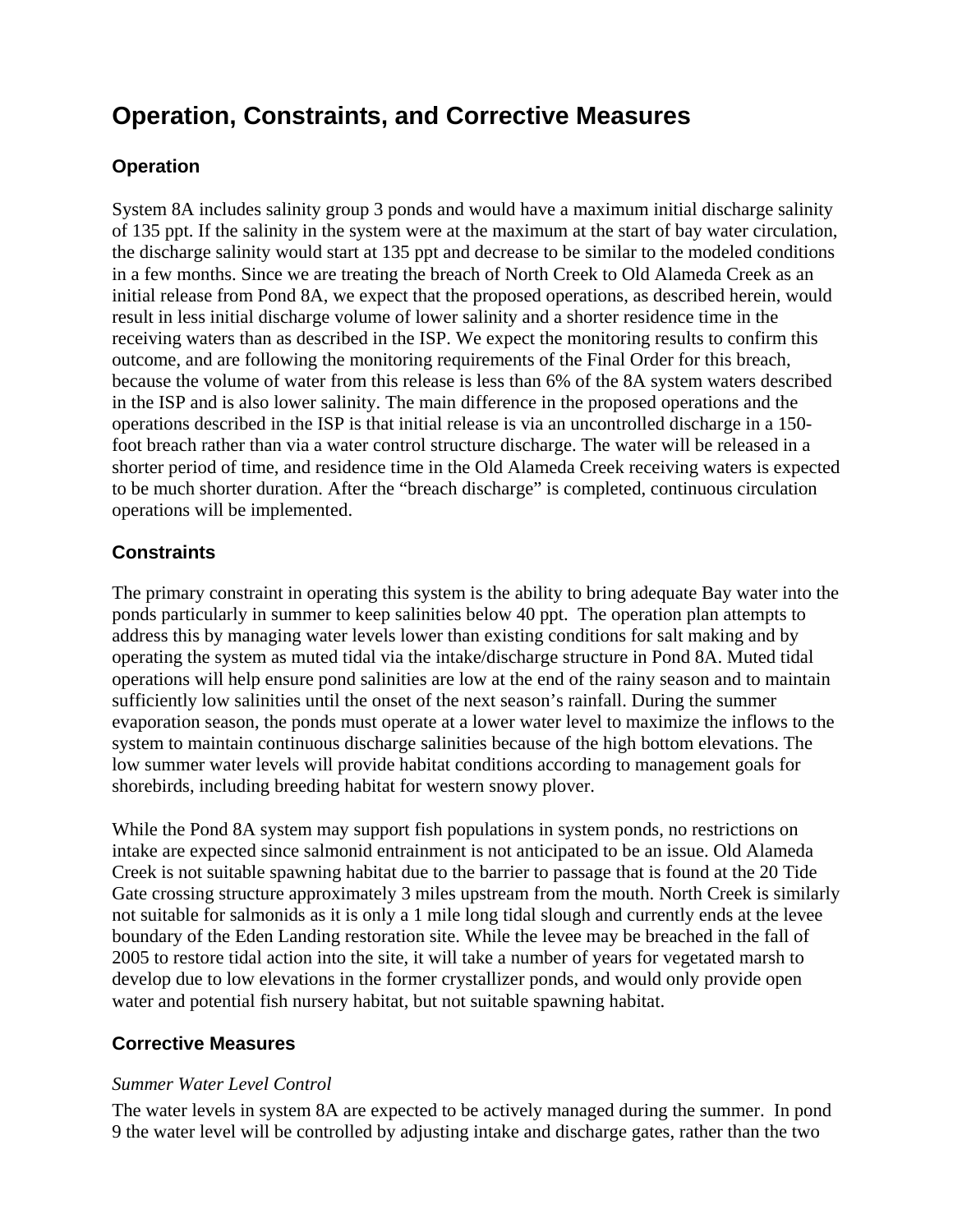fixed weirs at the connections to 8A that were described in the ISP. The four intake gates are expected to be set fully open to allow as much inflow as possible. Muted tidal operations via the intake/discharge structure in 8A will help ensure pond salinities are low. During periods of low tides, the water level in pond 9 may drop below the target elevation due to evaporation from the pond exceeding intake capability, but salinity is expected to remain near 40 ppt.

During the summer, pond 8A would be mostly dry although waters will be maintained in the borrow ditches. The inflows from pond 9, with the supplemental intake at the intake/discharge structure are expected to provide circulation within the borrow ditches. The average water level in the borrow ditches would be approximately 2.0 ft NGVD, but may vary by as much as one foot higher or lower due to tides. The average bottom elevation for pond 8A is 4.0 ft NGVD.

The water levels in ponds 12, 13, and 14 would generally be affected by seasonal rainfall and the ponds are expected to be dry during the summer.

### *Winter Water Level Control*

The water level in 8A is the primary control for the pond system. The system flow is limited by the intake capacity. Normal winter operation would have the intake gate fully open. Water levels would be controlled by the outlet gate setting. The normal water level in 8A should be at 4.5 ft NGVD. The level may vary by 0.2 ft due to the influence of weak and strong tides, storm tides, and rainfall inflows.

### *Salinity Control*

The summer salinity in the system will increase from the intake at pond 9 to the outlet at 8A, due to evaporation within the system. The design maximum salinity for the discharge at 8A is 40 ppt. In case of increasing salinity in ponds 9 and 8A, the method to increase the intake flow and control salinity is to maintain muted tidal operations via the Pond 8A intake/discharge structure. During an extreme event such as gate failure or other problems, Pond 8A can completely drained and closed off from intake, and pond 9 may be drained back to Mount Eden Creek via two combination gates on the inboard side or could be allowed to evaporate. The residual salt would be dissolved and diluted in the next winter season and would be expected to be suitable for discharge. Because the discharge pond acts as muted tidal in the borrow ditches, the discharge salinity will be at or above the salinity in Old Alameda Creek during the summer in most years.

### *Dissolved Oxygen Control*

To ensure that dissolved oxygen levels at the 8A discharge is not degrading receiving waters below Basin Plan objectives, a revised "trigger" for the continuous release is included in the operation plan. If dissolved oxygen levels at a pond discharge fall below the trigger value, Best Management Practices (BMPs) listed in this Operations Plan must be implemented.

The DO trigger is if dissolved oxygen at the discharge falls below the  $10^{th}$  percentile of 3.3 mg/L (calculated on a weekly basis). This  $10<sup>th</sup>$  percentile trigger is based on dissolved oxygen levels found in Artesian Slough in July 1997. These values are the most relevant representation of natural dissolved oxygen variations in sloughs or lagoon systems currently available. The numerical DO trigger may be revised as additional monitoring data becomes available. Any revision shall be approved by the RWQCB.

A letter from the RWQCB, dated March 25, 2005, described this DO trigger for reporting and action. Therefore, in evaluating compliance with the dissolved oxygen limit contained in Order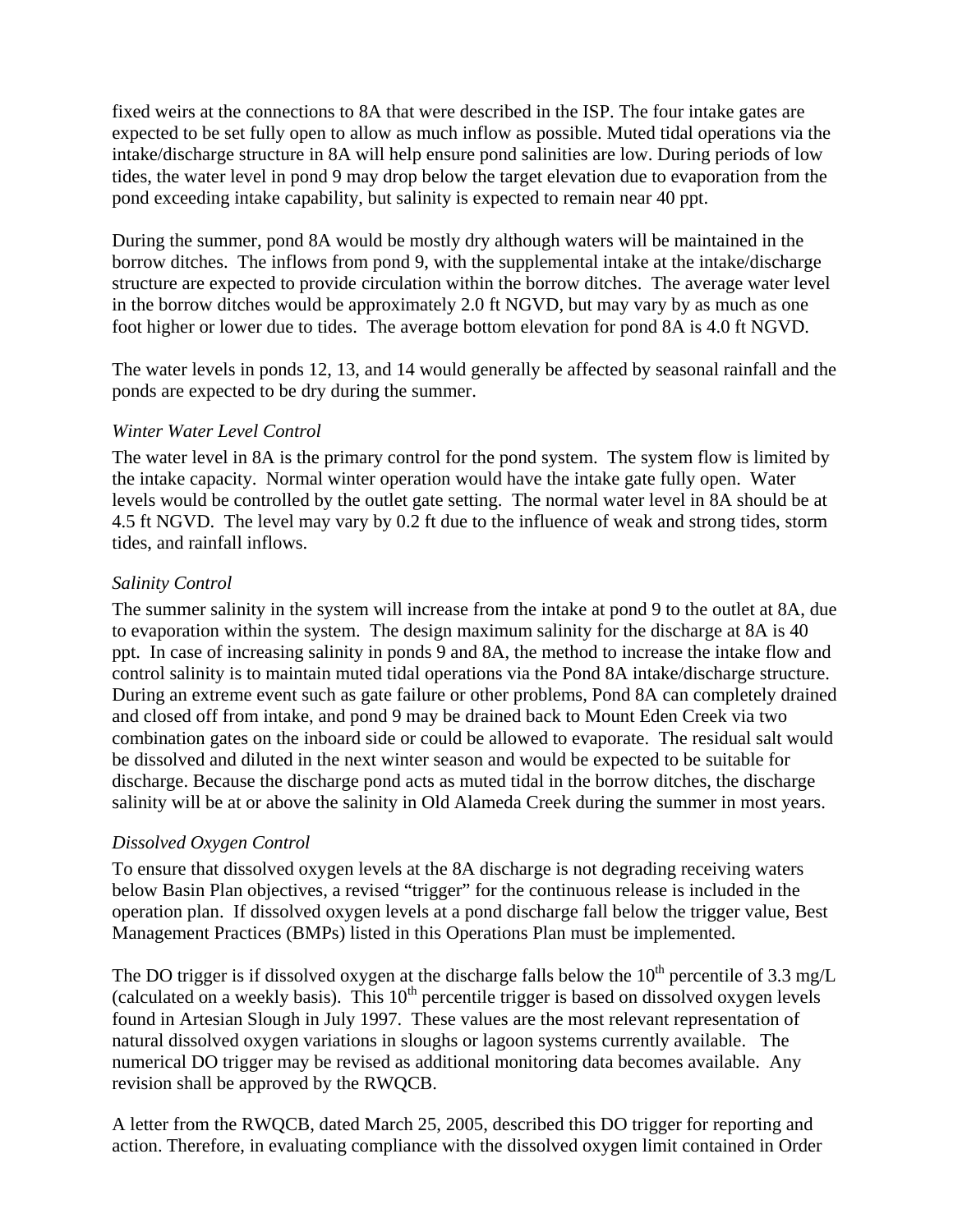No. R2-2004-0018, the Department will consider it a trigger for reporting and action if, at the point of discharge, the 10<sup>th</sup> percentile falls below 3.3 mg/L (calculated on a calendar weekly basis).

If a trigger event occurs, the discharger shall make a timely report to the Water Board, and implement BMPs described in this Operations Plan, as appropriate. These adaptive management techniques may include additional monitoring, controlling the flow rate of the intake or discharge, controlling the timing of the discharge, installation of baffles, aeration, or temporarily suspending the discharge. Timely notification is intended to be 24 hours after the monitoring/sample results are available.

BMPs include the closing of the discharge during periods of time when the diurnal pattern suggests that DO would be below the trigger  $(3.3 \text{ mg/L})$ . For analysis of the 2004 data, as reported in the 2004 Self-Monitoring Report, ceasing discharge from 10pm to 10 am would avoid most of the excursions from the limit. If overnight DO levels in the pond are low, the outlet gates could be adjusted daily to allow discharge only during the day, when pond DO levels are higher. During summer, this may be from approximately 10 a.m. to 10 p.m.

In the October 5, 2005 letter from regarding File No. 2199.9438 (RS), which requested the revisions/corrections incorporated herein, RWQCB stated that the Department should implement a DO corrective measure (BMP) that ceases nighttime discharges if the weekly  $10<sup>th</sup>$  percentile value of pond discharge shows the trigger value of 3.3 mg/L, unless a more effective alternative can be implemented.

Daily discharge timing is not practicable due to staff and budget constraints. However, a similarly effective alternative can be implemented during periods when the weekly  $10<sup>th</sup>$ percentile is at or below the trigger value. The alternative to daily discharge timing is weekly discharge timing. Closing the discharge for a period of days when overnight DO levels in the pond are known to be or are expected to be low, particularly when this corresponds with periods when overnight tides are low and would result in the majority of discharge volume, and/or with weak (neap) tide periods when intake is more limited, would provide equivalent protection of receiving waters as would daily closure of the outlet gates. By adjusting discharge gates on an approximately weekly basis (with the number of days being depending on duration of the neap tide cycle), this would allow for periods when no discharge would occur, or discharge would occur only during periods when discharge is mostly during the day, when pond DO levels are higher.

A possible consequence of ceasing discharge, while not resulting in discharge of low DO pond waters to receiving waters, is prolonged periods of depressed DO levels due to more limited intake, since without discharge pond water levels are higher and thereby duration and volume of intake is reduced. It appears that reducing residence time of water in the ponds improves overall DO levels. Therefore, allowing discharge, even at reduced volumes, would provide for some increased volume of intake. A discharge gate can be set to allow reduced discharge volumes versus discharge volumes that would be expected for normal operations. For example, a gate could be set at approximately 10 percent open (vs. normally 20% open) during strong (spring) tide periods, when the weekly  $10<sup>th</sup>$  percentile is at or below the trigger value. Reduced discharge settings would reduce the volume of discharge water entering the receiving waters, and correspondingly minimize the extent to which low DO discharges could potentially affect receiving water quality. These reduced discharge volumes would allow for greater exchange of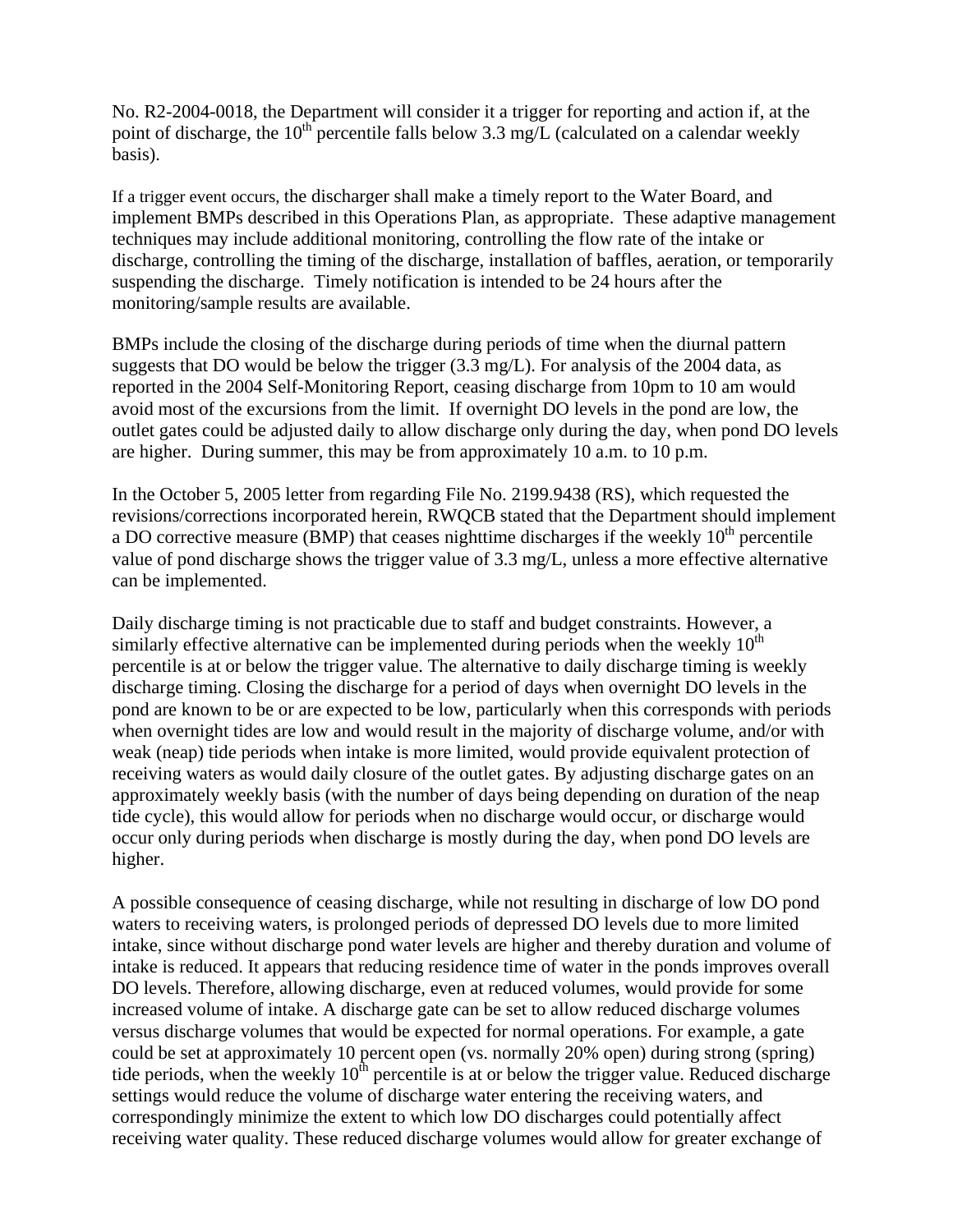intake waters, since pond water levels would be lower than if no discharge occurred, which may also help to raise DO values.

### *Dissolved Oxygen BMPs*

 As noted above, there are a range of BMPs available to reduce potential impacts to the dissolved oxygen levels in the receiving waters. These BMPs are discussed below (Evalution of the effectiveness of the BMPs is shown in the Revised Self Monitoring Report- 2004):

- 1.Slough Monitoring- Additional monitoring data may be collected in the Bay or Old Alameda Creek. The receiving water monitoring is not a BMP to improve the slough DO conditions, but is intended to collect data on the slough conditions and to identify the potential effects of the pond discharges. The slough data may be used to evaluate whether the slough conditions meet water quality objectives. The current discharge permit requires monthly receiving water monitoring. The frequency of the monitoring would be increased to provide additional data on receiving water conditions and the effects of the discharge.
- 2.Adjust Discharge Flow- When pond DO levels are less than the established discharge trigger, the discharge flow may be decreased to reduce the potential effects of the discharge in the receiving waters. Decreasing discharge flows is a reasonable corrective action for DO since the action (response) can be made proportional to the observed problem and since is likely to have an immediate effect. The degree of flow reduction should be related to the observed DO levels in the slough, diurnal fluctuations, and tidal cycles. Records should be kept of continuous monitoring data for the discharge and any slough monitoring data, as well as, the tide levels, pond water level, and gate settings. The records will be used to evaluate the effects of the discharge and to refine future operation plans.
- 3.Monthly Discharge Timing- The intake/outlet structures have reserve capacity for discharge. If overnight DO levels in the pond are low, the outlet gates could be adjusted based on the monthly tidal cycles to cease discharge during periods with higher high tides during the day and allow discharge during periods with higher high tides at night. Selecting periods for discharge with high tides at night would reduce the volume of discharge during the night when pond DO levels may be lower than ambient slough conditions.
- 4.Daily Discharge Timing- If overnight DO levels in the pond are low, the outlet gates could be adjusted daily to allow discharge only during the day, when pond DO levels are higher. During summer, this may be from approximately 10 a.m. to 10 p.m. The actual period may be shorter to allow for operator schedules. Depending on the daily tide cycle, the daily discharge volume may be released in less than an entire day. As daily discharge timing is not practicable due to limited staff availability, if overnight DO levels in the pond are expected to be low and this corresponds with weak tide periods, the outlet gates could be adjusted weekly to allow discharge only during periods when discharge is mostly during the day, when pond DO levels are higher and this corresponds with stronger tides. A higher high tide during the discharge period would reduce the outlet volume. Increased discharge flows at low tide to allow discharge timing may increase salinity locally in the receiving waters during the discharge periods. If the discharge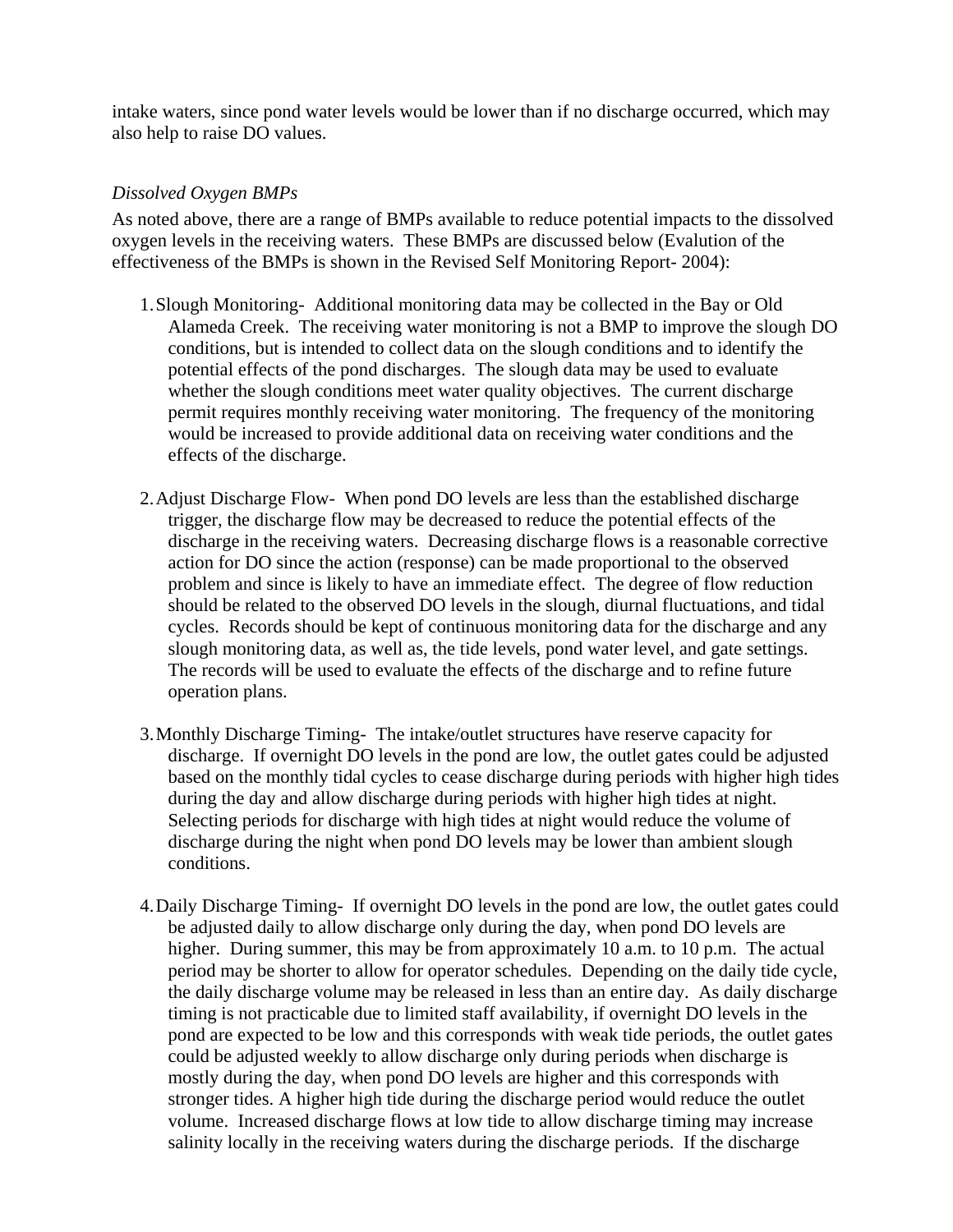timing reduces the overall daily outflow volume, the reduced flow would decrease circulation flows and may increase salinity in the discharge pond. Therefore, the BMP for DO control may adversely affect the salinity control.

- 5.Temporarily Cease Discharge- Temporarily stopping the pond discharge would prevent any effects on DO conditions in the receiving waters. However, long periods without circulation through the ponds would increase salinity conditions in the ponds. With inflows to replace evaporation losses, the salinity in the ponds may double in four to six weeks, depending on weather conditions. Without inflows, the ponds would begin to dry out and be mostly dry in 4 to six weeks with summer evaporation rates. This would likely have substantial adverse affects on the biological resources associated with the ponds and may create odors as the pond bottom dries, and also have a negative effect on gypsum formation in the pond, and future salinity conditions in the pond when the pond is refilled. If the pond system were to be closed off for extended periods without significant inflow, the pond first should be drained to avoid hypersaline conditions.
- 6. Installation of Baffles- A series of flow diversion baffles could be installed at the pond discharge for directing the water from more suitable DO water levels to achieve maximum oxygen uptake. This measure may be appropriate in circumstances where deeper borrow ditches are conveying pond waters to the discharge, and when there is significant algae build up in the pond and particularly at the discharge.
- 7.Mechanically harvest dead algae- Dead algae could be harvested where it is accumulating near the discharge location. If extensive mats are noted in the pond, mechanically harvesting dead algae on a pond wide basis would not be practicable. However, harvesting dead algae where it is accumulating near the discharge location could be performed in conjunction with installation of baffles to prevent build up.
- 8.Aeration- Aeration could occur within the discharge ponds near the outlet structures following installation of bubbler/diffuser systems or floating mechanical aerators. The effectiveness of such aerators is currently being evaluated by U.S. Fish and Wildlife Service in the Alviso ponds. Limitations with such a measure include the following: Cost of acquiring, maintaining and operating aerators, floating aerators typically require water depths of 6 feet or more and diffuser systems are more effective with deeper water than the shallow summer depths in ponds 8A and 9. Aeration systems would require design studies to evaluate the size and configuration of the aeration equipment and preferred operation. Construction for aeration at the discharge structures would also require an evaluation of electrical supplies, pond dredging, and segmentation of a portion of the pond to control aeration 'contact time'. Implementation of an aeration program would require six months to a year to implement, and would only be implemented if the aerators being installed at the Alviso ponds are shown to be effective.

### *pH Control*

The pH of the discharge is related to the DO of the discharge. If the pH of the discharge falls outside the range of 6.5-8.5 an analysis of the impact of discharge pH on the receiving water waters will be performed. If pH in the receiving waters exceeds 8.5, samples for ammonia will be collected from the receiving waters for analysis. If it is determined that discharge is impacting receiving water pH, the above corrective measures will be implemented.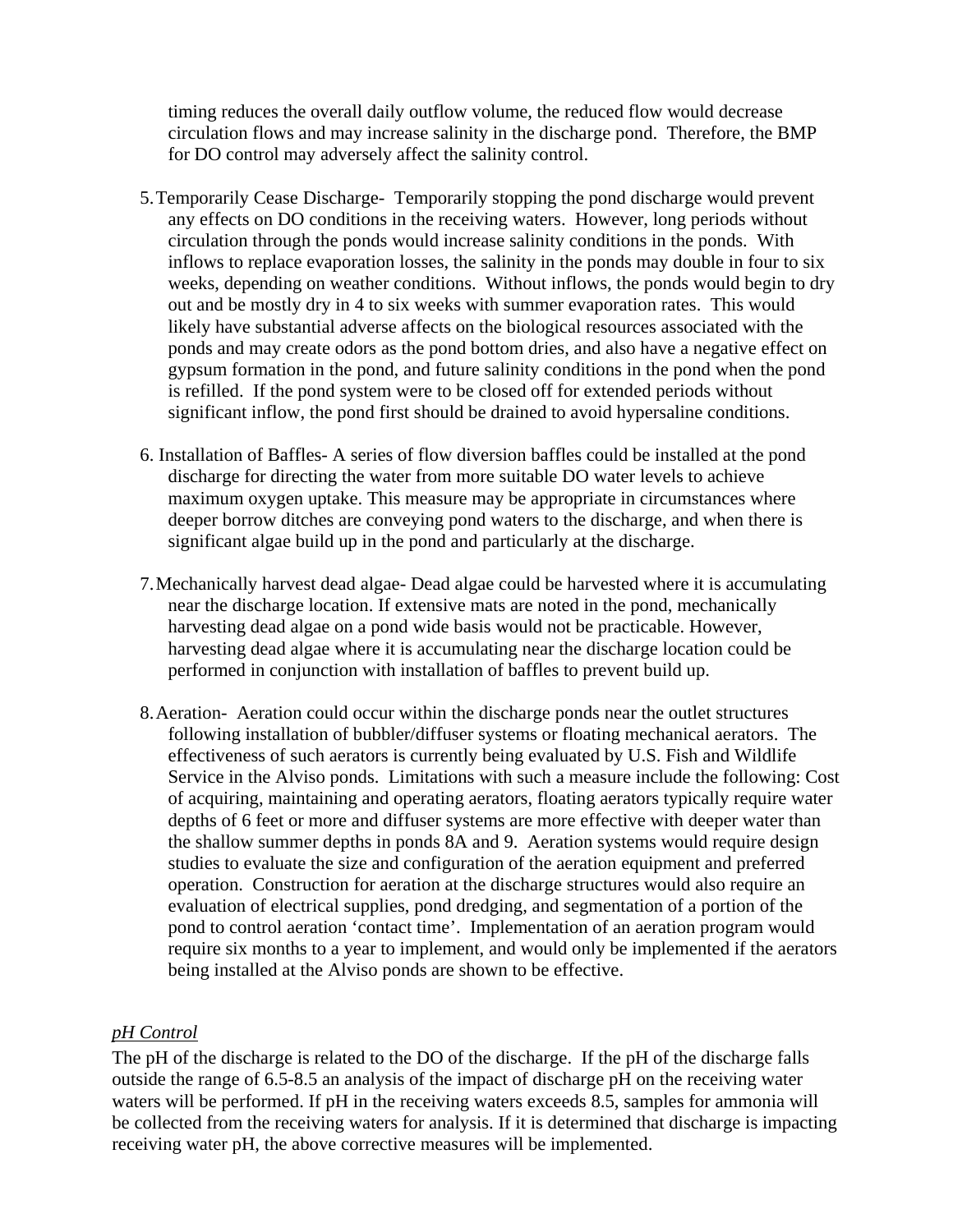### *Avian Botulism Control*

If summer monitoring shows that DO levels in the pond drop to one mg/L, circulation will be increased as described above, to attempt to improve water quality conditions and prevent conditions which may result in avian botulism. Additionally, to reduce the likelihood of a severe outbreak of this disease, when large numbers of dead bird carcasses are found in the ponds or discovered in nearby receiving waters, coordinated regional efforts will be made to promptly collect and bury or burn carcasses.

### *Mobilization of Inorganics and/or the Methylation of Mercury Control*

The operations plan for Ponds 8A and 9 includes constant flooding conditions, except in the summer months in Pond 8A which would be mostly dry except in the borrow ditches (no change in Redox potential). The exposed portion of Pond 8A is not expected to result in methylation because the pond bottom has a significant gypsum layer. Inorganics and methyl mercury levels will be monitored as required in the WDRs. If levels are found to rise, further analysis of the cause and mitigation measures will be developed if the need arises. Ponds 12, 13, and 14 are seasonal or batch ponds and Pond 8X may be operated as seasonal, batch or muted tidal. If seasonal pond operations are found to increase methyl mercury levels, DFG will notify the Regional Water Quality Control Board (RWQCB) and consult to determine the best approach to addressing the issue.

In late summer and early fall of 2003 and 2004, USGS completed baseline sampling of sediments for total mercury and methyl mercury in the Eden Landing (Baumberg Complex) ponds. USGS analyzed 20 composite sediment samples from Eden Landing salt ponds collected in January 2005. Overall, total mercury concentrations were low. Concentrations of methyl mercury were highest in this system in B12. Ponds B12 and B14 had concentrations above the average concentration for all Eden Landing samples, and were generally lower than those in the Alviso Complex ponds. Further sampling and analysis of the situation is being conducted at this time. Summarizing comparison among all seasons and ponds during 2003 – 2005, for total mercury, no Eden Landing pond contained concentrations exceeding 1.0µg/g. On average, methyl mercury concentrations did not differ significantly between seasons among ponds sampled in both seasons. Pre- and post discharge data are not yet sufficient to determine the potential impacts of management operations. Additional samples will be collected in winter 2005-2006 and again in late summer 2006, and focus on locations where depth gradients result in exposed mudflats in portions of these ponds, as well as locations which contained the highest levels of methyl mercury prior to discharge and are now being managed as seasonal. If summer water levels in Ponds B4 and B7 are found to increase methyl mercury levels, according to the methyl mercury study done by USGS, the Department will notify RWQCB and consult to determine the best approach to addressing the issue.

# **Monitoring and Adaptive Management Action Plan**

## **Communications**

Communication between the USGS field crew and the Department has been greatly improved. Information is flowing rapidly from the USGS field data collectors to the Department, which in turn is reporting to and discussing issues with the RWQCB staff as they arise. Procedures have been put in place to ensure that all violations will be communicated to the board via phone and/or email within 24 hours of detection.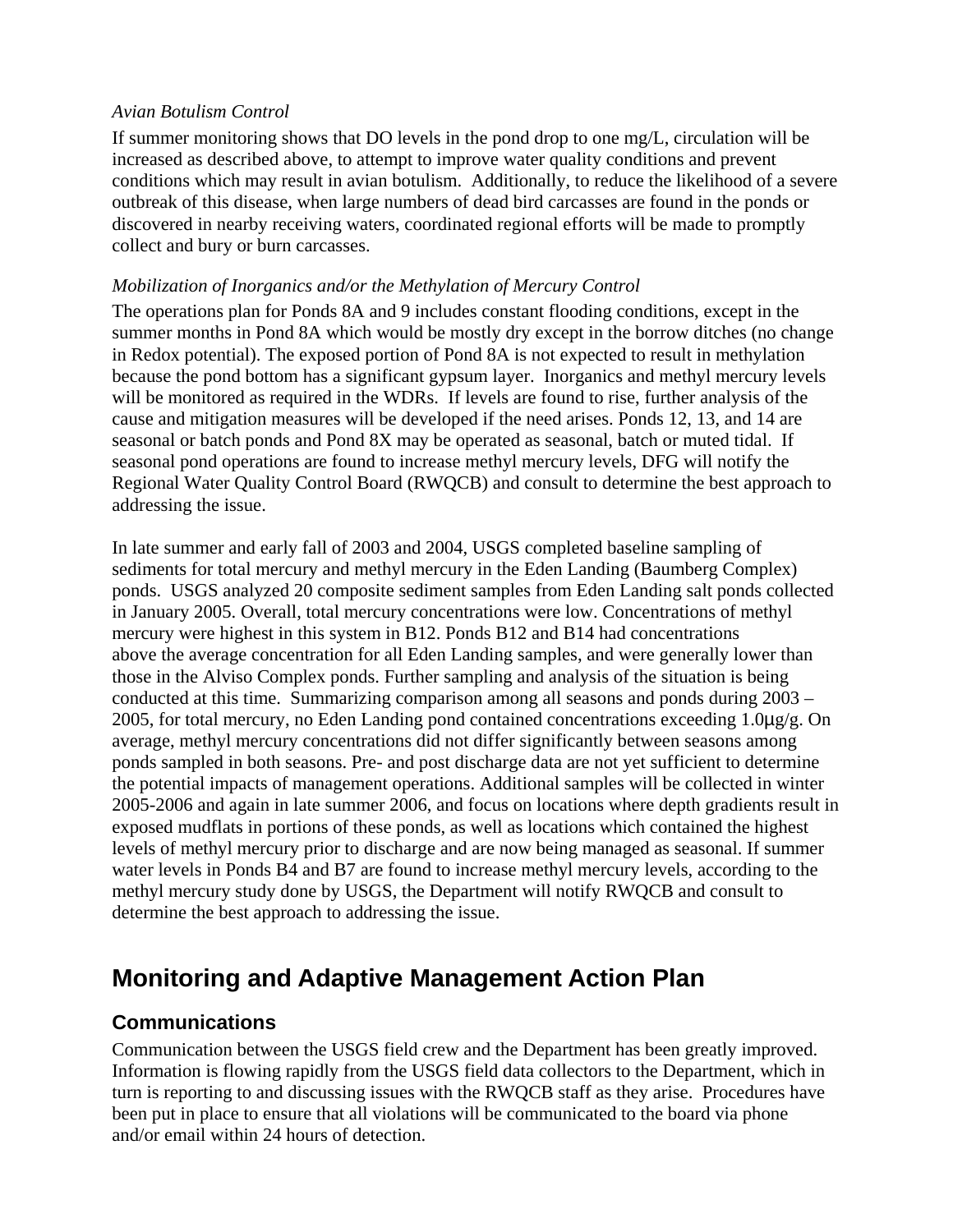During the 2004 monitoring season, some data gaps resulted due to greater-than-expected water level fluctuations and due to down-time for the continuous data recorders to allow for maintenance and poor communication regarding potential water quality violations were also noted. To address these issues, communications protocols have been improved and monitoring devices have been installed in more appropriate locations and water depths. Spare data recorders have also been purchased to replace devices during servicing periods.

The Department is required by the Final Order to contact the RWQCB when violations occur. The Department must contact the RWQCB to alert them about the potential DO violations. Standard Provisions and Reporting Requirements, state that the Department must notify RWQCB staff by phone within 24 hours, and follow-up with a written report within 5 business days, of receiving and reviewing the data. While there were difficulties and misunderstandings in complying with these requirements in 2004, it is not anticipated to be an issue in 2005.

The USGS will forward raw data to the Reserve Manager the day it is collected. The Reserve Manager will call the RWQCB within 24 hrs of receiving the information to alert them of a potential violation. Once the USGS has had time to analyze the data and delete false readings from the data set, the reserve Manager will contact the RWQCB staff via phone and follow up with via email with information regarding the status of the potential violation.

### **Initial Release during North Creek Breach**

Delays in construction on the Eden Landing Restoration Project resulted in the postponed North Creek breach date, which occurred April 29, 2005 (originally scheduled to be breached to Old Alameda Creek in 2004). The North Creek channel, along the historic alignment, was constructed by developing a new levee in Pond 8A and topping of an existing levee between Pond 8 and 8A by the Mallard, Cargill's floating dredge. The delay may have contributed to an unanticipated rise in salinity in the North Creek channel. The closed channel had an approximate salinity value of 60 ppt in late-April 2005. Pond 8A itself had slightly lower salinity, approximately 40 ppt. This salinity level was likely lower than the waters in North Creek because the transfer standard for Pond 8A resulted in the pond being transferred "dry" and residual salts were diluted by rainfall since the pond has a large surface area compared to the North Creek channel, and limited intake has occurred via flows originating from the Pond 9 intake structure during the previous winter when intake salinity was under 30 ppt. After discussion with RWQCB staff, we treated the breach of North Creek to Old Alameda Creek as an initial release from Pond 8A and followed the monitoring requirements of the Final Order for this breach. This provided the opportunity to collect data and perform analysis on conditions in receiving waters prior to and after a breach to inform future breach actions.

The volume of water from this release was less than 6% of the 8A system waters described in the ISP, although since it was an uncontrolled release in a 150-foot breach rather than via water control structure discharge, the water was released in a shorter period of time, and residence time in the Old Alameda Creek receiving waters was expected to be much shorter duration. We estimated that the closed North Creek Channel is holding 17,000,800 gallons of water (54-acre feet), which is substantially less than 1,000-2,000-acre feet expected to be held in the 8A System. Because the initial release was through a breach not a culvert, the salinity impacts may be of greater intensity but much shorter duration and less volume and was expected to result in less adverse affects to receiving waters.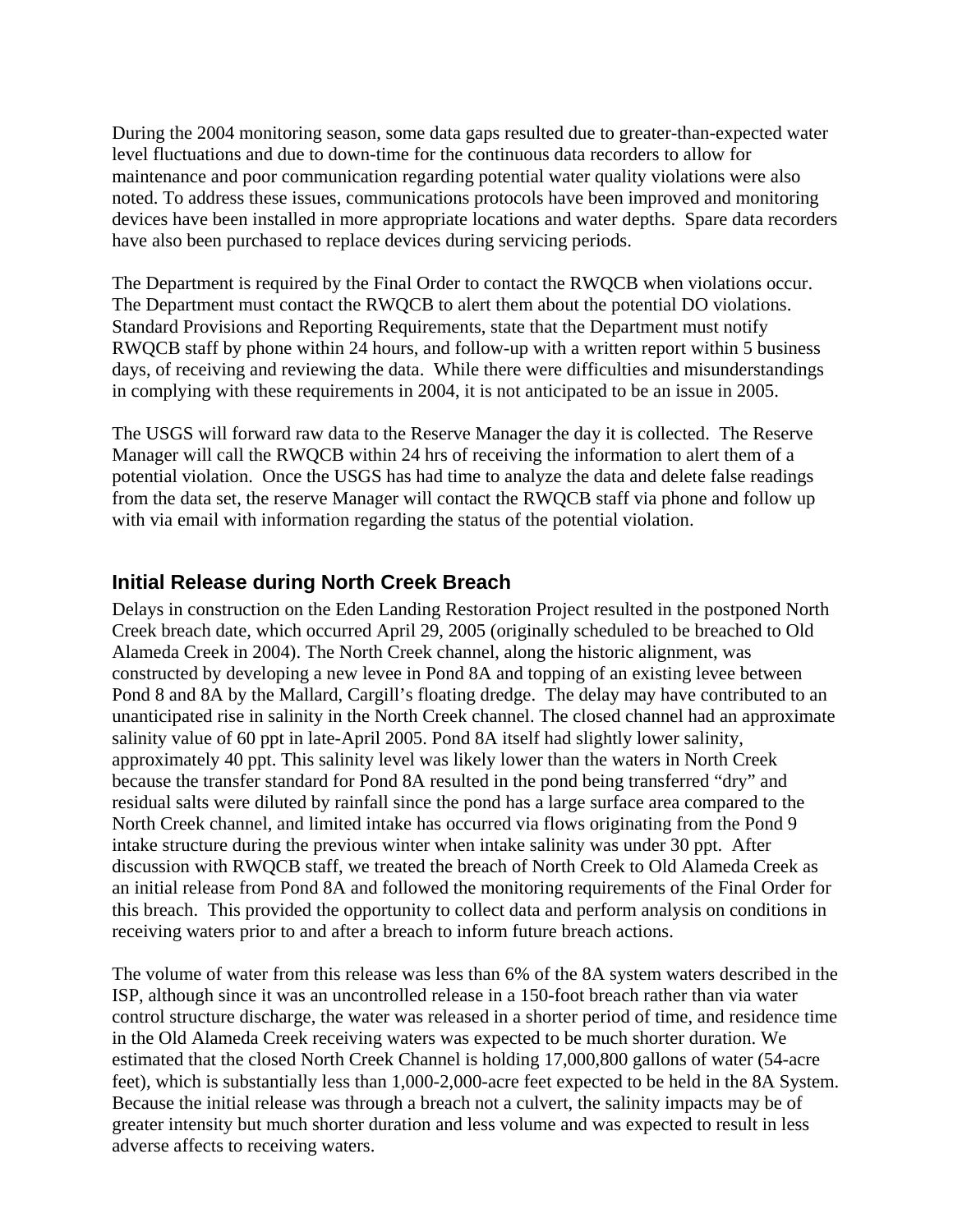# **Pond Management Monitoring**

The system monitoring will require weekly site visits to record pond and intake readings of salinity and pond water levels. Monitoring will also include visual inspections to locate potential algae buildup or signs of avian botulism, as well as inspections of water control structures, siphons and levees. The management monitoring parameters are listed below.

| Location  | Parameter                     |
|-----------|-------------------------------|
| 9 intakes | Salinity                      |
|           | Depth, Salinity, Observations |
| 8А        | Depth, Salinity, Observations |
| 12        | Depth, Salinity, Observations |
| 13        | Depth, Salinity, Observations |
| 14        | Depth, Salinity, Observations |

Weekly Monitoring Program for Pond Management

### **Water Quality**

The Water Board discharge permit requires additional water quality monitoring. The specifics of the water quality monitoring program are detailed in the Self Monitoring Program document. A summary is presented below. The only variance from the water quality monitoring relates to the pond management samples, taken in the month concurrent with initial release, rather than two months prior. RWQCB staff was consulted and the same-month sampling was acceptable.

**Continuous Pond Discharge Sampling**: Continuous monitoring Datasondes (Hydrolab-Hach Company, Loveland, CO) installed in ponds prior to their initial release dates and through November.Salinity, pH, temperature, dissolved oxygen, etc. is collected at 15-minute intervals with a sensor and has a circulator warm-up period of 2 minutes. Data is downloaded weekly and Sondes are serviced to check battery voltage and data consistency.

**Receiving Water Sampling (Initial Release and Continuous Circulation):** *slough water* quality measurements were collected prior to initial discharge and then monthly outside the water control structures in ponds, within the slough, from May 2005 until October 2005.

**Pond Management Sampling (for Initial Release and Continuous Circulation):**In-pond water quality measurements twice monthly in discharge ponds from May through July 2004 (i.e., two months prior to the initial release of ponds. One sampling location to be established for each salt pond; parameters to be measured are salinity, pH, turbidity, temperature, and dissolved oxygen. Readings collected from the near-surface at a depth of approximately 25cm.

**Chlorophyll-a sampling (for Continuous Circulation Monitoring):** USGS collected chlorophyll samples monthly in Baumberg salt ponds in September and October 2004. Chlorophyll-a sampling was discontinued for 2005 due to limited applicability.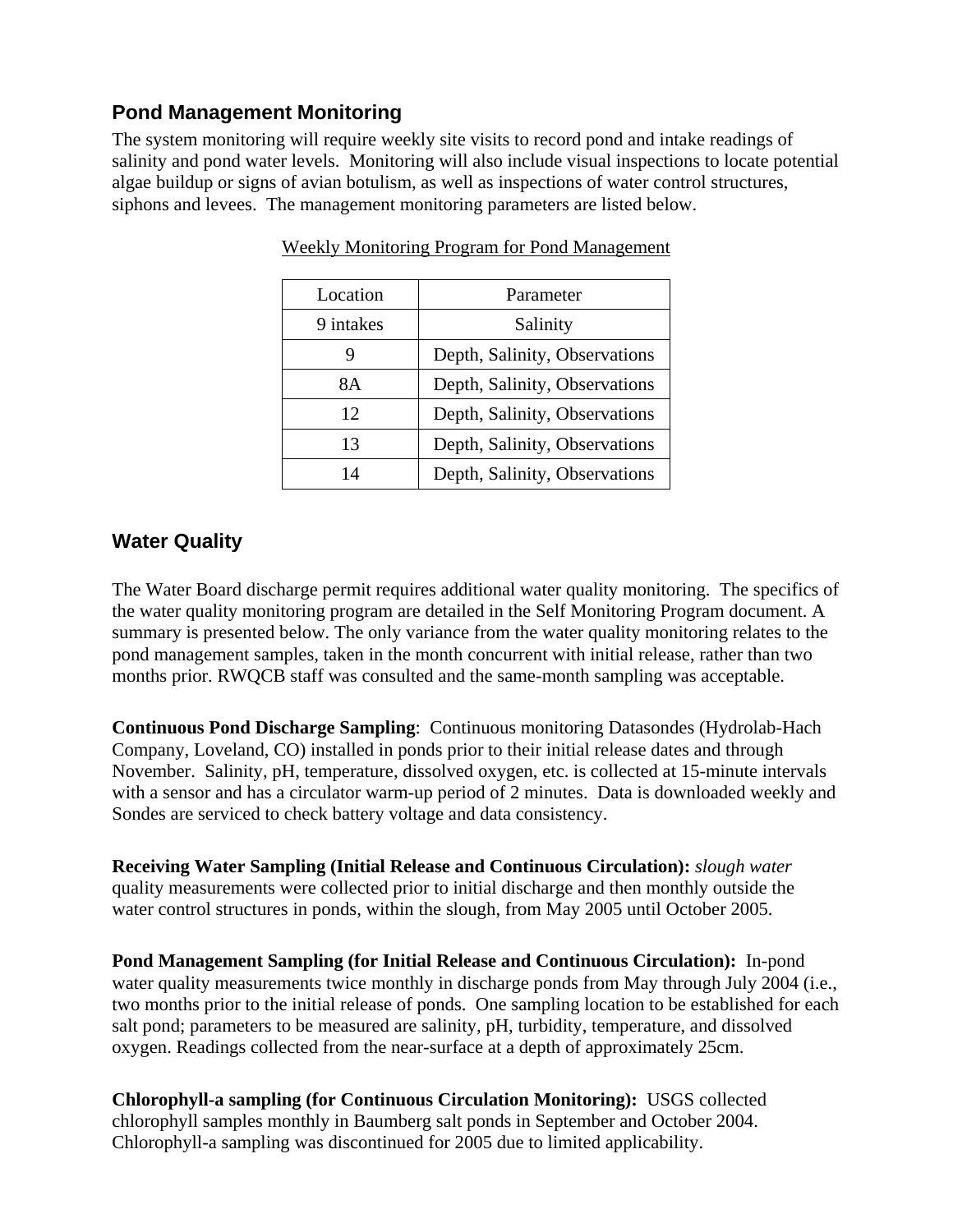**Annual Water Column Sampling for Metals:**Water column samples to be collected annually, following EPA method 1669 (Sampling Ambient Water for Trace Metals at EPA Water Quality Criteria Levels).

### **Communication of Monitoring Results and Violations**

During the 2004 monitoring season down-time for the continuous data recorders led to data gaps and poor communication regarding potential water quality violations. Spare data recorders have been purchased to replace devices during servicing.

The Department is required by the Final Order to contact the RWQCB when violations occur. The Department did not contact the RWQCB to alert them about the potential DO violations. Standard Provisions and Reporting Requirements, state that the Department must notify RWQCB staff by phone within 24 hours, and follow-up with a written report within 5 business days.

Raw data will generally be reviewed the day it is collected. The Department will call the RWQCB within 24 hrs of receiving the information to alert them of a potential violation. Once there has been sufficient time to analyze the data and delete false readings from the data set, the Department will contact the RWQCB staff via email with information regarding the status of the potential violation.

# **Contact Information**

Carl Wilcox, Habitat Conservation Manager California Department of Fish and Game Post Office Box 47 Yountville, CA 94599 (707) 944-5525 CWilcox@dfg.ca.gov

John Krause, Associate Wildlife Biologist California Department of Fish and Game P.O. Box 2949 San Anselmo, CA 94979 (415) 454-8050 JKrause@dfg.ca.gov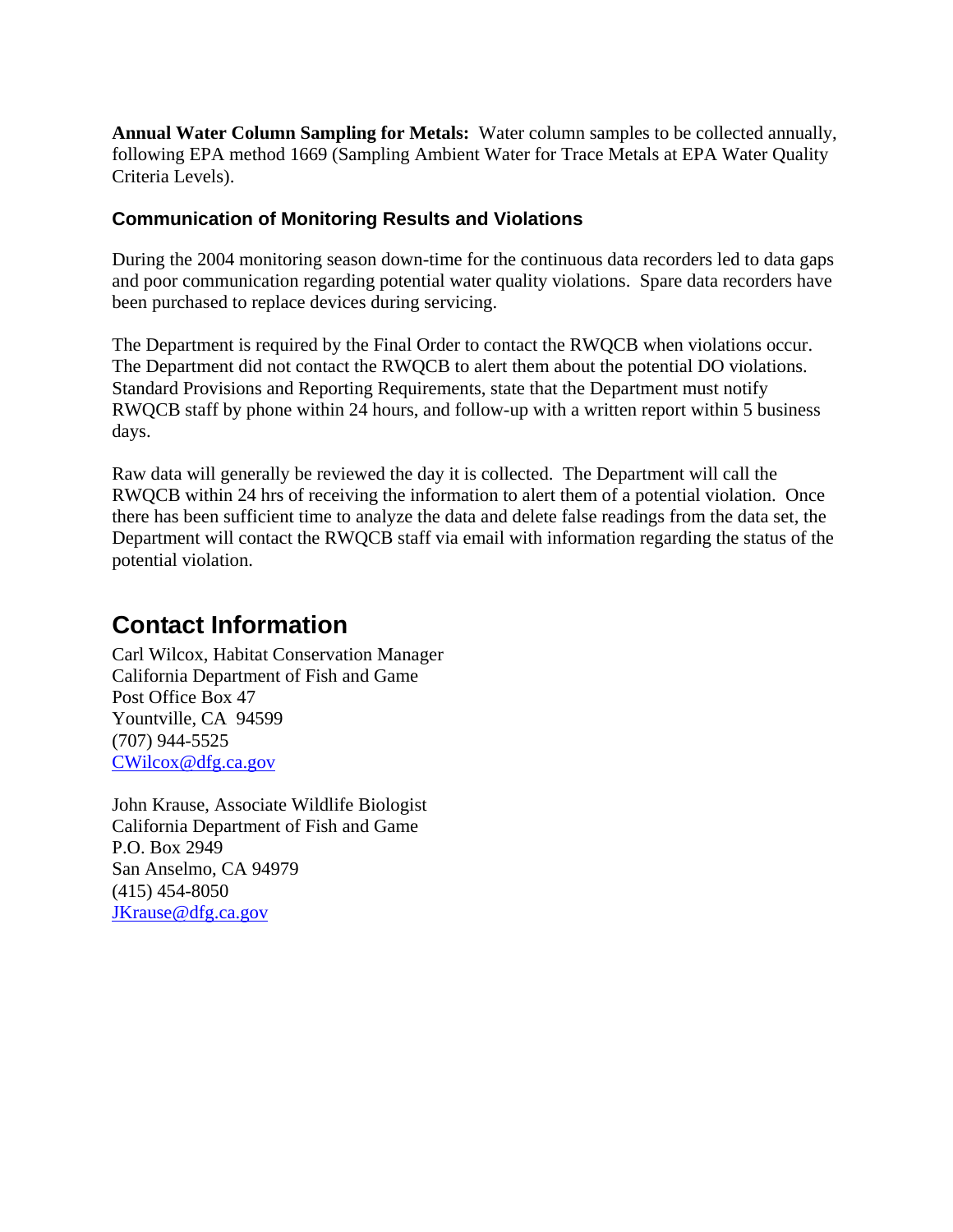# **DRAFT Operation Plan -- Baumberg Complex Pond System 6A (Eden Landing Ecological Reserve) Hayward, Alameda County**

**December, 2005** 

**Regional Water Quality Control Board San Francisco Bay Region Order Number: R2-2004-0018 WDID Number: 2 019438001** 



Prepared for and revised by:

**California Department of Fish and Game 7329 Silverado Trail Yountville, CA 94558** 

Draft Prepared by:

**Life Science!, Inc. 1059 Court St. #106 Woodland California**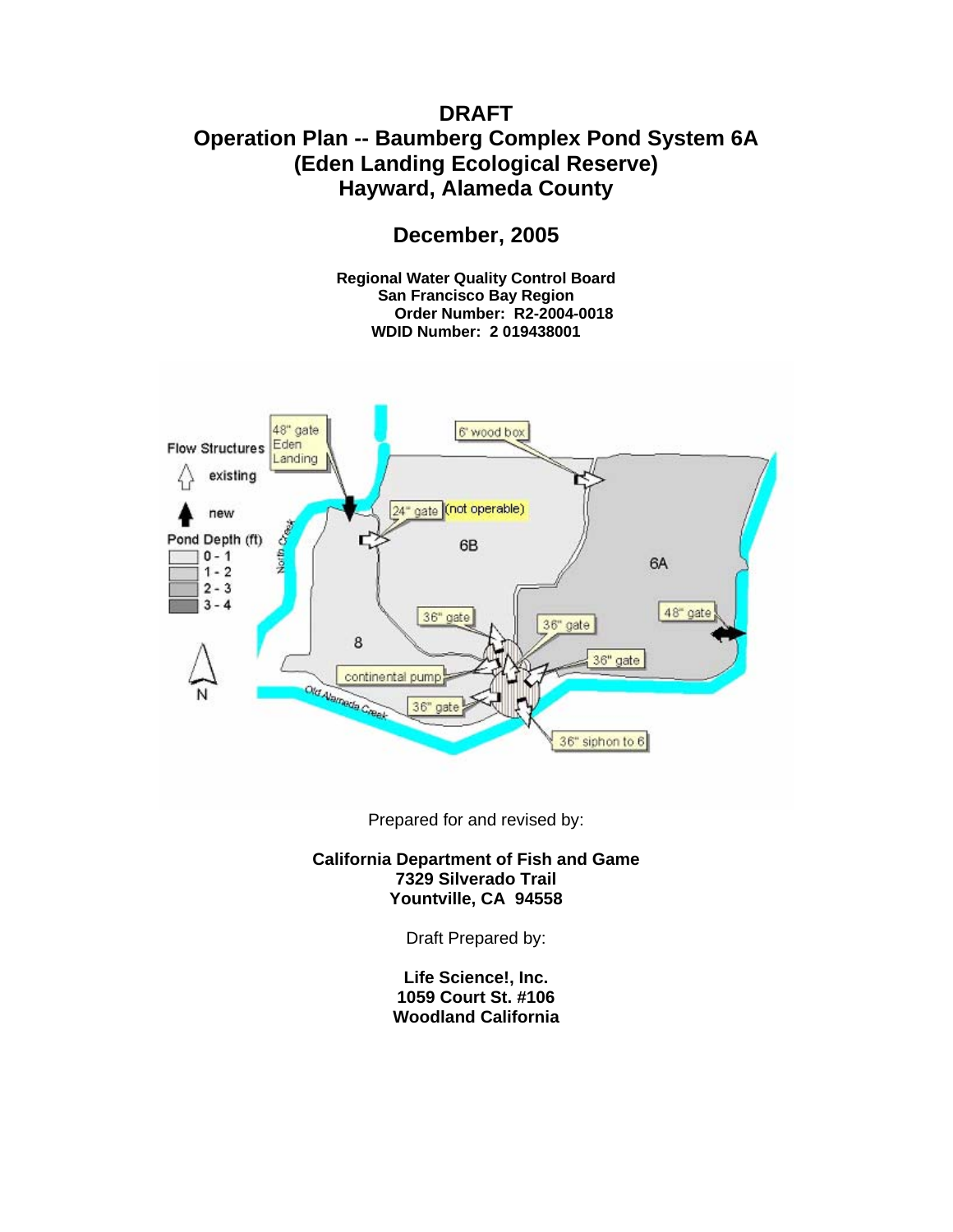| <b>Table of Contents</b> |
|--------------------------|
|--------------------------|

| Mobilization of Inorganics and/or the Methylation of Mercury Control  12 |
|--------------------------------------------------------------------------|
|                                                                          |
|                                                                          |
|                                                                          |
|                                                                          |
|                                                                          |
|                                                                          |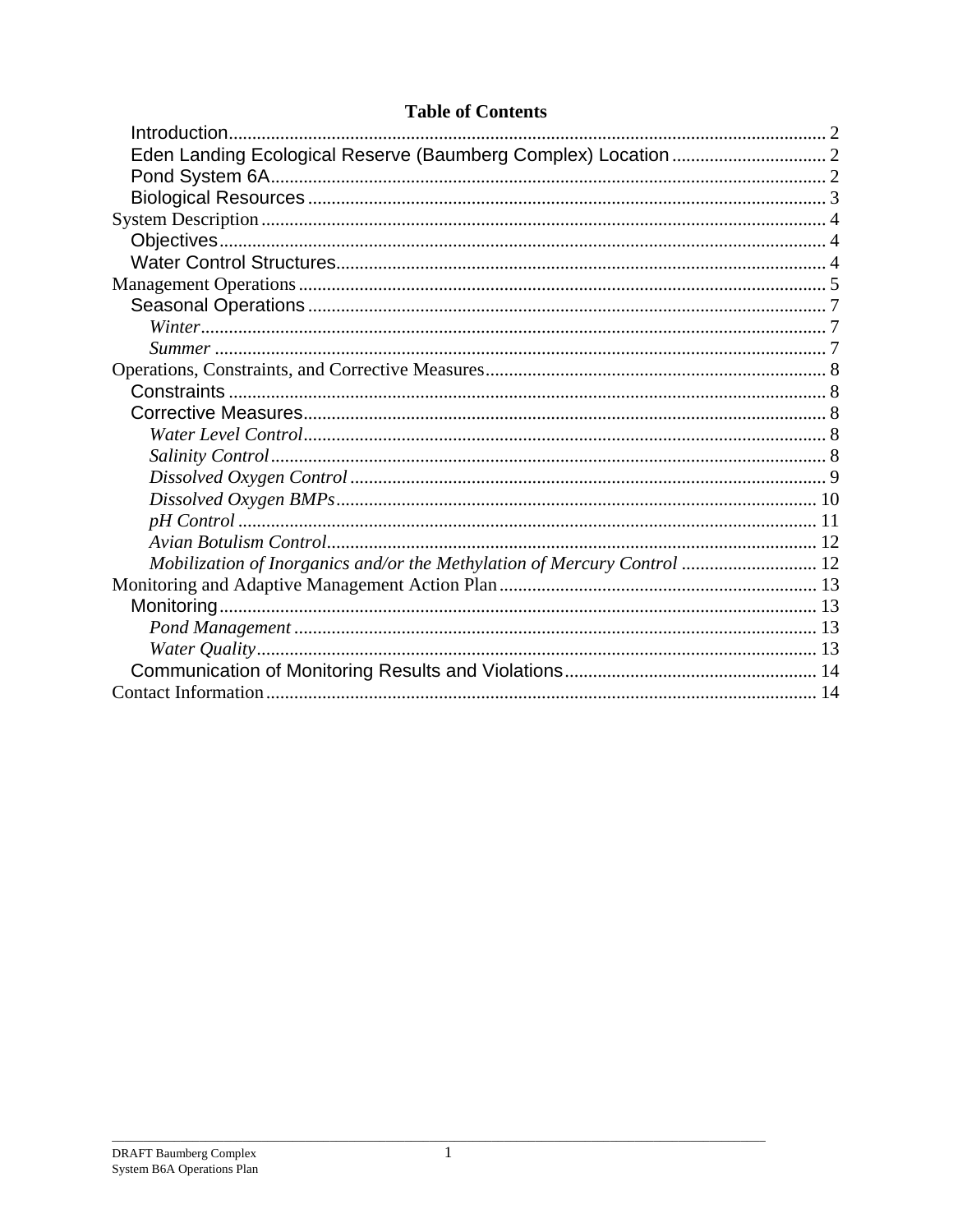## **Introduction**

This Operations Plan describes the management activities required to meet the overall goals and objectives described in the Initial Stewardship Plan and the requirement of the Regional Water Quality Control Board's (RWQCB) Final Order. Detailed descriptions of System 6A as it is presently functioning, is shown in the System Description section, Summer and Winter management activities are shown in the Management section, and the specific corrective measures required to adaptively manage the system are described in the Operations, Constraints, and Corrective Measures section.

# **Eden Landing Ecological Reserve (Baumberg Complex) Location**

The Eden Landing Ecological Reserve (Baumberg Complex) ponds consist of a 5,500-acre complex of former evaporator ponds in the East Bay west of Hayward and Union City in Alameda County. Since the complex contained only evaporators, brine historically had been pumped to the Coyote Hills (Newark) ponds and routed from there to the Newark plant or to the Redwood City plant, through a pipeline paralleling the Dumbarton Bridge, for final processing. The approach to the San Mateo Bridge (Hwy 92) and the original 835-acre Eden Landing Ecological Reserve, formerly known as the "Baumberg Tract," forms the northern boundary of the complex. The reserve was established in May 1996 to restore former salt ponds and crystallizers to tidal salt marsh and seasonal wetlands. The site is bordered on the east by residential and commercial areas of the Cities of Hayward, Union City and Fremont. Alameda Creek Flood Control Channel (also known as Coyote Hills Slough) and the Coyote Hills form the southern boundary. San Francisco Bay borders the site to the west.

Major drainages that discharge into the San Francisco Bay within the complex include Old Alameda Creek and Alameda Creek Flood Control Channel. Alameda Creek Flood Control Channel diverges from Old Alameda Creek in Union City to provide bypass capacity during large floods. Several hundred acres of extant tidal marsh front the San Francisco Bay, known as the Whale's Tail Marsh at the center of the complex. The marsh is located outboard of ponds 9, 8A, 2, and 1, where Mount Eden Creek and Old Alameda Creek discharge into the Bay. North Creek, which connects to Old Alameda Creek, is the source of intake at Pond 8, and will also provide tidal flows in the original 835-acre Eden Landing Ecological Reserve, (Baumberg Tract). Prior to the acquisition, all ponds within this complex were under Cargill ownership and have now been transferred to DFG.

## **Pond System 6A**

The Baumberg System 6A consists of 3 ponds: ponds 8 (intake), 6B and 6A (outlet); the acreages and average bottom elevations are shown in Table 1. In addition, the existing control structures include two control ponds ("donuts") located between the three ponds and a pump (Continental Pump) and pump house near Old Alameda Creek. The donuts are shown in the system map, but not to scale, to indicate existing structures and direction of flow. The actual size of the donut ponds are each less than 1 acre. As shown in the plan, the south donut is connected by gated culverts to ponds 8 and 6A, to the north donut and the siphon to pond 6 across Old Alameda Creek. The north donut is connected to pond 6B and the south donut. The north donut was the source for water for the Continental pump, which pumped up into pond 8. For the salt making operations, the control ponds and pump were used to transfer water to and from pond 6.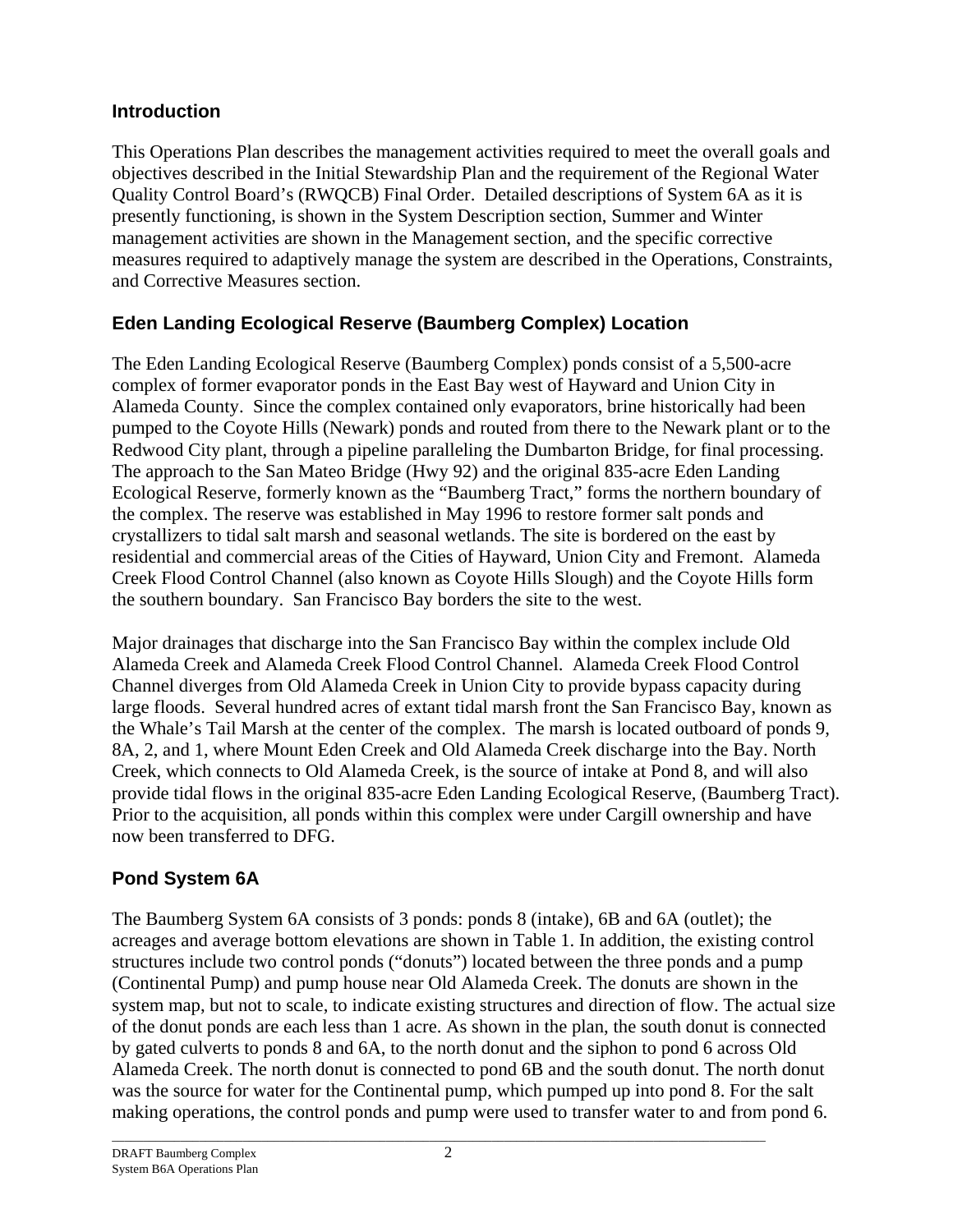For the initial stewardship conditions, the pump is not expected to be used and the siphon would not be required. These ponds are most easily accessed from the Veasy Street Gate.

| Pond          | Area<br>(acres) | <b>Bottom</b><br><b>Elevation</b><br>(ft NGVD) |
|---------------|-----------------|------------------------------------------------|
| 8             | 180             | 3.7                                            |
| 6B            | 284             | 2.1                                            |
| 6A            | 340             | 0.9                                            |
| Total/Average | 804             | 2.0                                            |

**Table 1. Pond Size and Bottom Elevations** 

# **Biological Resources**

Many waterbird species are known to use the Pond 6A System; management and operations plans have been specifically designed to provide suitable habitat for numerous waterbird species during different seasons and avoid adverse impacts. The ponds have varying pond bottom elevations, as well as substantial variation of topography within each pond, much of which is from remnants of previous uses. The management of the system would generally be seasonal.

Ponds in the 6A system will be managed with open water in the winter, providing shorebirds with suitable foraging habitat in shallower pond areas, while waterfowl and wading birds may use deeper pond areas. Summer operations will likely only provide open water via muted tidal flow in portions of Pond 6A varying from deeper water in borrow ditches and shallow water or dry bottom areas, and open water in Pond 6B within the borrow ditches because it has a higher bottom elevation. Pond 8 would be dry in the summer because intake to maintain open water is not possible due to the high pond bottom elevation. The ponds would be managed to have low salinity in the winter and spring and maintain salinity within continuous circulation salinity levels during the winter. The ponds would typically be filled in November with the onset of rainfall and increased gravity inflow. Operations would likely begin in late October, bringing water into ponds 8 and 6B to provide suitable water levels for waterbirds during the fall migration season, and pond 6A could be operated as muted tidal year round or allowed to draw down resulting in shallow water, mudflat and salt pan habitat.

The ponds of this system are characterized by seasonal management, with varying salinities ranging from low to medium, with year-round muted tidal operation possible in pond 6A which will provide fairly constant ponding of less than one foot and draw down would be allowed in the other ponds (6B, 8). Some water may be moved into the borrow ditches within pond 8 and/or 6B to produce brine flies and maintain suitable foraging habitat for western snowy plovers. As seasonal ponds, the primary purpose will be to provide suitable foraging habitat for shorebirds, and, particularly in the spring and summer, to provide salt pan habitat as suitable nesting for the western snowy plover. The seasonal ponds in the 6A system may be used by snowy plovers for nesting and foraging during the spring/summer, and shallower ponded areas may also be used by snowy plovers during the winter. The largest concentration of nesting and over-wintering snowy plovers are found in the ponds north of Alameda Creek, some of which are managed to provide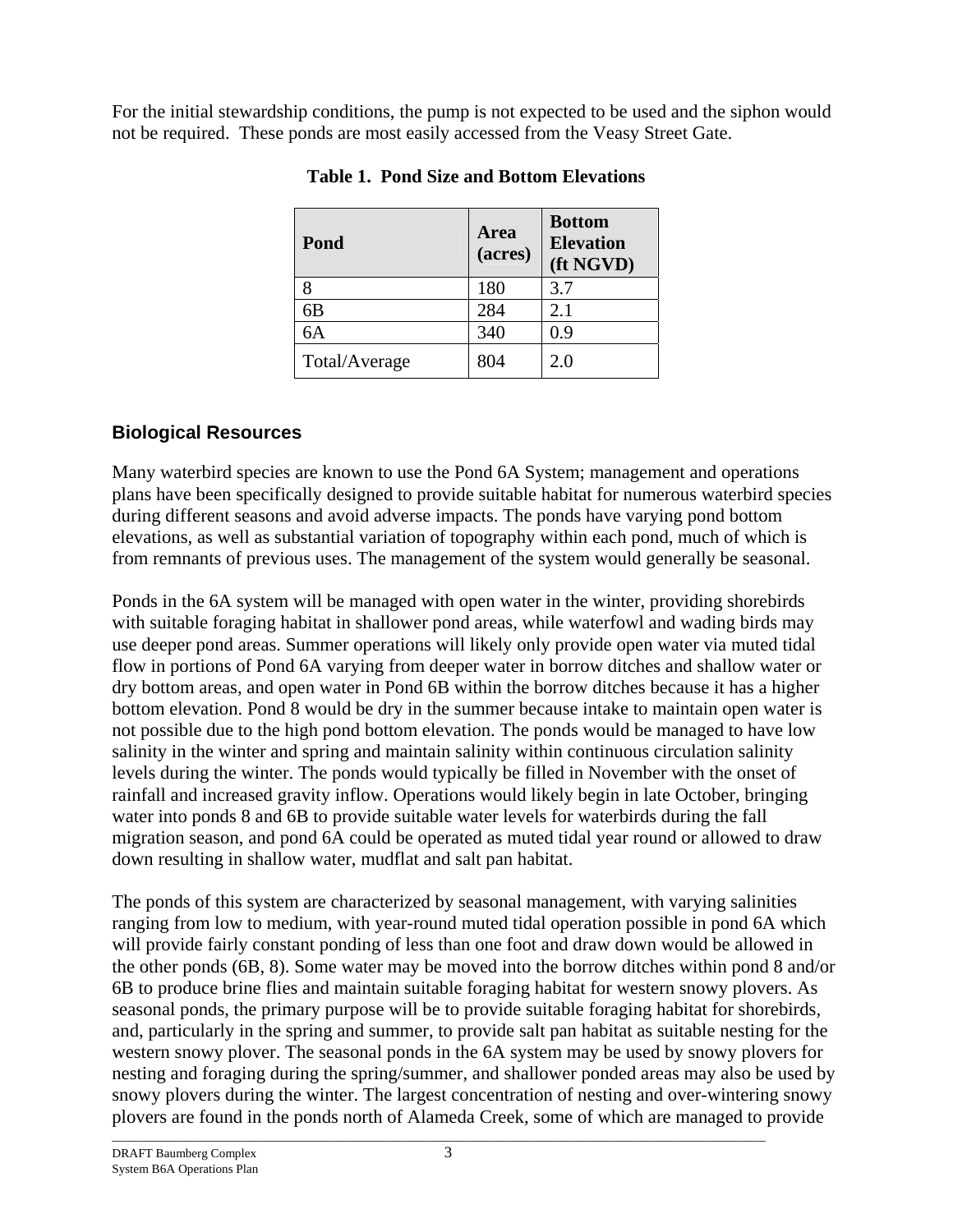suitable habitat for snowy plovers, including those ponds in the 6A system. Higher salinity (batch) pond operations could provide high prey densities of brine shrimp, brine flies and reticulate water boatmen to benefit salt pond specialist species such as phalaropes and eared grebes, although batch pond operations are not currently proposed, as higher salinity foraging areas within the ponds will result from seasonal operations.

In the winter, this pond system would typically support abundant waterfowl including bufflehead, scaup, Northern shoveler, and ruddy duck; and picivorous birds may find suitable habitat, such as double crested cormorant, gulls, white pelican, and terns.

Given shallower pond depths in a number of the ponds that would result from limited intake in high pond bottom areas, especially important during the spring and fall migrations, management operations would be transitioned according to such seasonal use to provide optimum habitat conditions. These ponds may be heavily used by shorebirds for foraging areas, as are other shallower ponds in the system. Shorebirds and other waterbirds may also use these ponds for roosting, which may occur on the un-vegetated levees within the system and on remnants of wooden structures. The Pond 6A system may support fish populations in system ponds in the fall, winter and early spring. No restrictions on intake are expected since salmonid entrainment is not anticipated to be an issue, as Old Alameda Creek is not suitable spawning habitat due to the barrier to passage that is found at the 20 Tide Gate crossing structure approximately 3 miles upstream from the mouth. North Creek is similarly not suitable for salmonids. Once North Creek is breached into the Eden Landing restoration site and vegetated tidal marsh develops, nursery habitat for fish may be provided, but salmonid use is not expected. For a more complete discussion of these species and potential occurrence, see the Final EIR/EIS for the South Bay Salt Ponds Initial Stewardship Plan (April 2004).

# **System Description**

# **Objectives**

The Baumberg System 6A consists of 3 ponds: ponds 8 (intake), 6B and 6A (outlet) as shown in Figure 1. The objectives for the system include:

- Establish ponds 8, 6B and 6A as seasonal or seasonally muted tidal pond (6A only)
- Manage for different water surface elevations summer vs. winter Drain ponds in late spring for seasonal operation, or Lower the water levels in late spring and allow muted tidal flow into pond 6A Maintain open water during the winter
- Operate water levels lower than existing levels
- Maintain discharge salinity at levels below 40 ppt.

## **Water Control Structures**

The proposed system includes:

• New 48" gravity intake at pond 8 from North Creek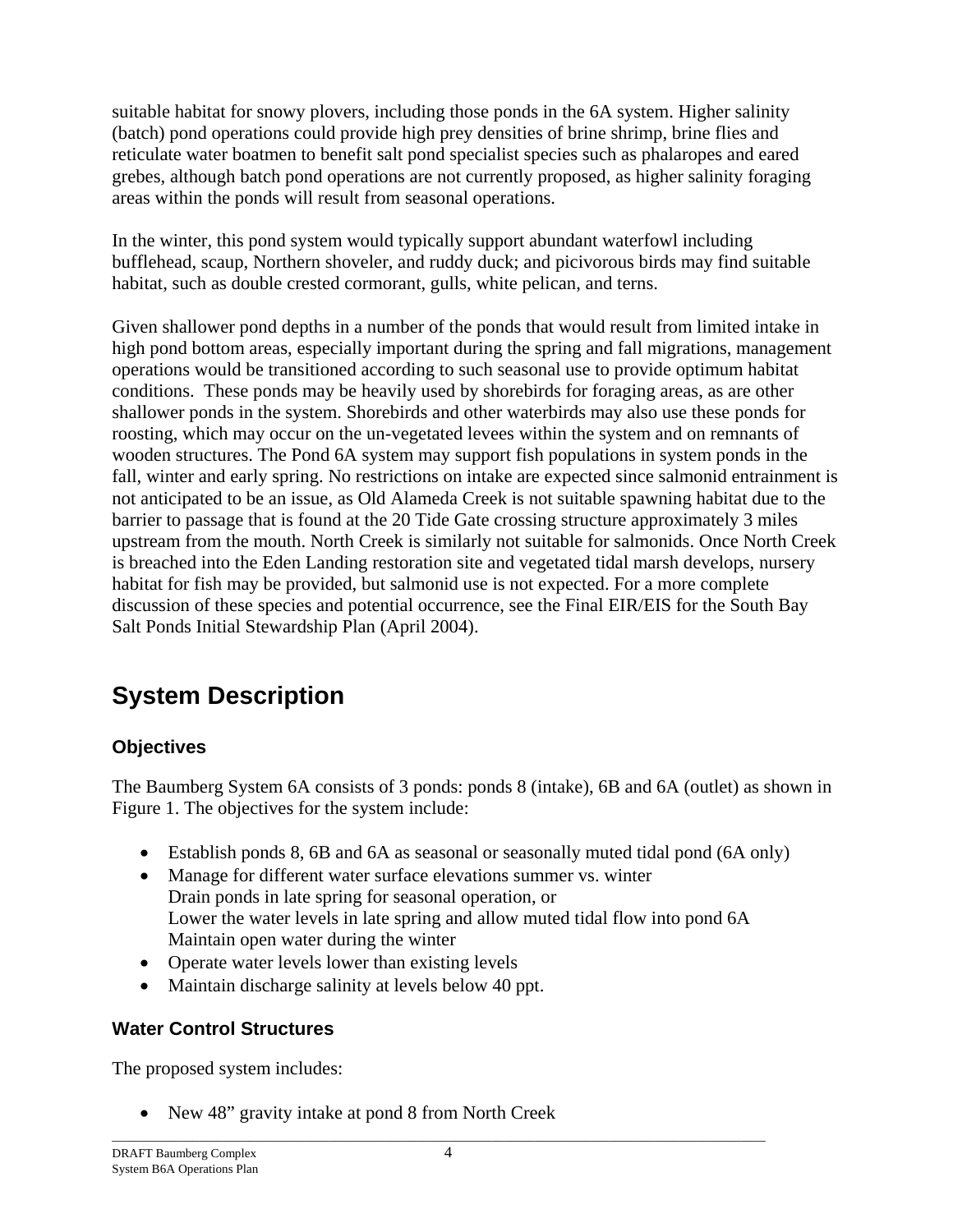- Existing internal connection between
	- Pond 8 to 6B, via two 36" gates connecting the north control pond to the ponds Ponds 6B and 6A, 6' box
	- Ponds 8 and 6A, via two 36" gates connecting the south control pond to the ponds
- New 48" gravity intake/discharge to pond 6A at Old Alameda Creek
- Existing Continental Pump (not expected to be used)
- siphon under Old Alameda Creek from pond 6A to 6 (not expected to be used)
- Existing staff gages at all ponds



# **Figure 1. Map of Ponds and Water Control Structures**

Note: Pond depths based on winter conditions.

# **Management Operations**

As a seasonal or muted tidal pond system, the system would not be subject to continuous circulation through ponds during the summer high evaporation season. Only Pond 6A would be operated in the summer, as a muted tidal pond. The seasonal ponds would be filled during the fall to provide open water during the winter and early spring, and would be drained in the spring. Due to the hydraulic limitations of the intake to pond 8 and the limited capacity of Old Alameda Creek, it was not considered practical to maintain continuous circulation in the 6A system during the summer.

The intake and outlet structures and internal connections were designed to provide circulation for filling the pond system in the fall and to empty the ponds in the spring. The proposed intake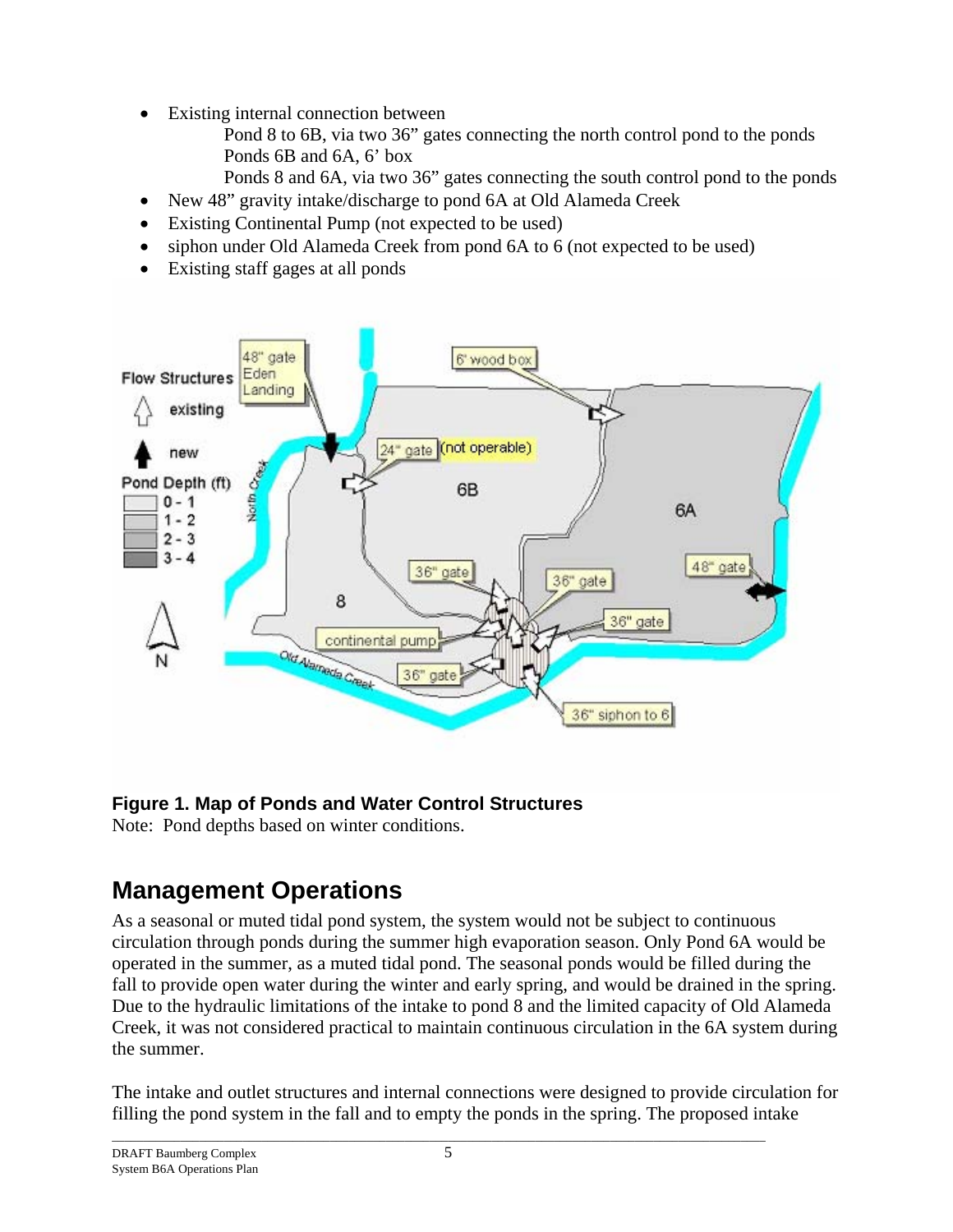structure into pond 8 at North Creek would include one 48" gravity culvert. All gravity intake flows would occur at high tide. The pond 8 intake structure was constructed as part of the North Creek levee improvements, part of the Eden Landing restoration project.

In addition, the existing control structures include two control ponds located between the three ponds near Old Alameda Creek. The control ponds are each less than 1 acre. As shown in the ISP, the south control pond (also called a donut) is connected by gated culverts to ponds 8 and 6A, to the north control pond and the siphon to pond 6 across Old Alameda Creek. The north control pond is connected to pond 6B. The north control pond was the source for water for the Continental pump, which pumped up into pond 8. For the salt making operations, the control ponds and pump were used to transfer water to and from pond 6. For the initial stewardship conditions, the pump and siphon will not be required. The system would be separate from the Pond 2/2C pond system south of Old Alameda Creek.

The system outlet structure is located on the eastern side of pond 6A, and would discharge to Old Alameda Creek south of the creek crossing composed of 20 tide gates. All outflows would occur at low tide.

The initial stewardship conditions would include different operation plans for the ponds during the winter and summer seasons. The ponds would be seasonal and would have open water through the system during the winter. During the summer, the ponds would be dry or include a limited area of muted tidal area in pond 6A.

Operation of Pond 6A as a muted tidal pond during the summer would be managed to provide suitable foraging habitat for shorebirds, specifically the snowy plover. With muted tidal operation, the outlet culvert would be opened to allow both inflow and outflow on each tidal cycle. Gate settings may be varied to provide limited ponding or to primarily provide mudflat habitat. The pond would then have a twice daily cycle of intake and discharge, generally maintaining wet conditions in the pond. Because of the limitation of the culvert and the creek channel, the daily tidal cycle within the pond would be relatively small, generally less than one foot. The tidal cycle in the bay is generally over six feet.

| <b>Period</b>            | <b>Gravity Intake Flow</b> |                      | <b>Discharge Flow</b> |                               |
|--------------------------|----------------------------|----------------------|-----------------------|-------------------------------|
|                          | Average                    | <b>Peak</b>          | Average               | Peak                          |
| Summer                   |                            |                      |                       |                               |
| Winter<br>November - May | $2 \text{ cfs}$<br>700 gpm | 82 cfs<br>37,000 gpm | 2 cfs<br>$1,000$ gpm  | $13 \text{ cfs}$<br>5,900 gpm |

Table 1 Baumberg System 6A Inflow and Outflow

The predicted water surface elevations during the initial stewardship period are shown in Table 2, below.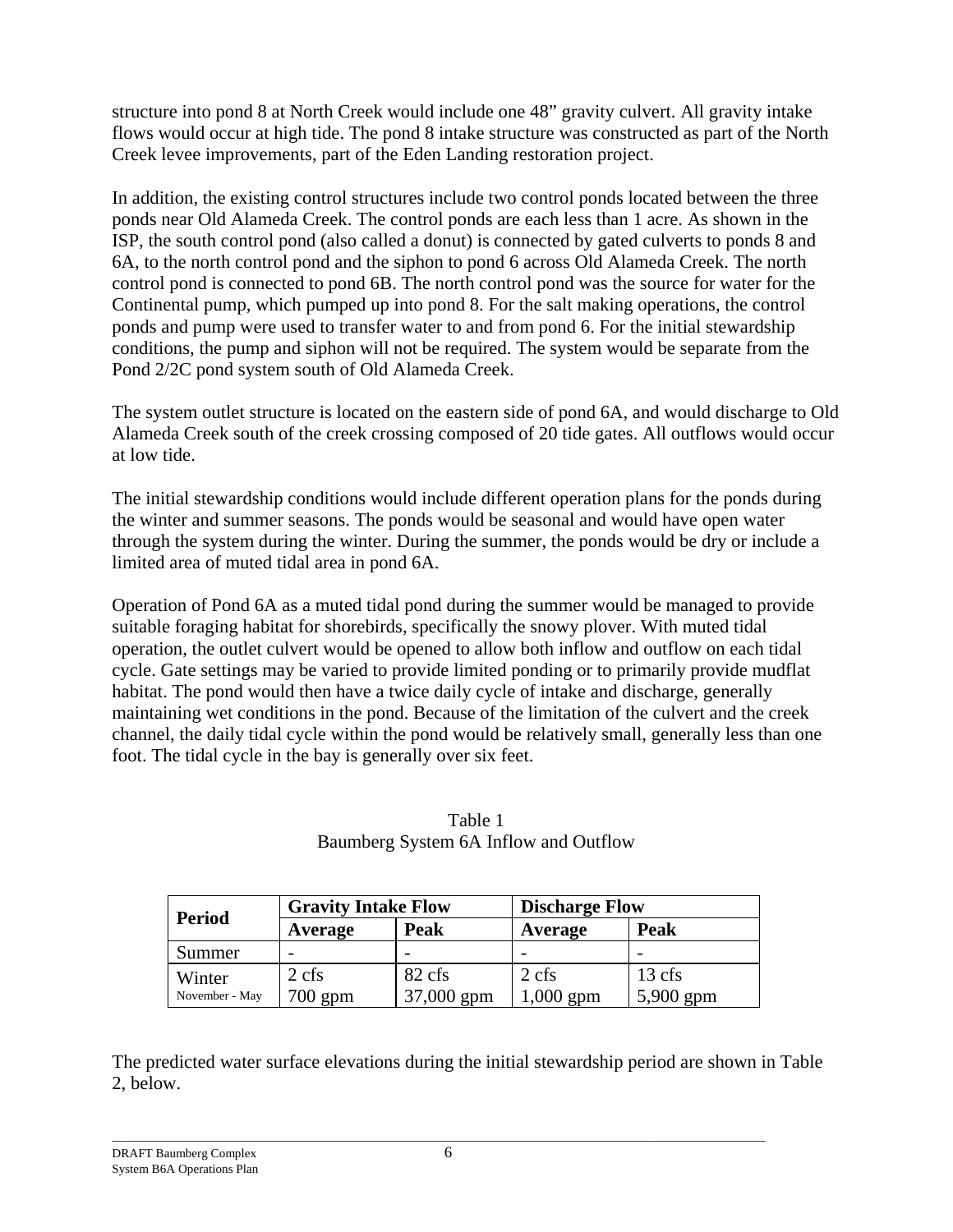| Pond              | <b>Bottom</b><br>Area |                               | <b>Water Elevation</b><br>(ft NGVD) |                           |        |
|-------------------|-----------------------|-------------------------------|-------------------------------------|---------------------------|--------|
|                   | (acres)               | <b>Elevation</b><br>(ft NGVD) | <b>Existing</b>                     | <b>Interim Management</b> |        |
|                   |                       |                               |                                     | <b>Summer</b>             | Winter |
| 8                 | 180                   | 3.7                           | 6.5                                 |                           | 4.3    |
| 6 <sub>B</sub>    | 284                   | 2.1                           | 3.0                                 |                           | 3.0    |
| 6A                | 340                   | 0.9                           | 3.1                                 |                           | 3.0    |
| Total/<br>Average | 804                   | 2.                            | 4.2                                 |                           | 3.3    |

| Table.2                                     |
|---------------------------------------------|
| Baumberg System 6A Water Surface Elevations |

### **Seasonal Operations**

### *Winter*

Baumberg System 6A will require limited active management, primarily during the transitions to and from the winter operation conditions. Pond water surface elevations would be controlled primarily by adjusting the control gates at the intake and outlet, between ponds. Intake salinities would be the similar to the bay salinity and pond salinities would be similar to existing bay salinities.

For the winter operation, the wooden box from pond 6B to pond 6A would remain open to equalize the water surface elevations within the ponds. Water from the bay would circulate from pond 8 to 6B and 6A, supplemented by intake at the Pond 6A structure. Pond 8 would operate at a higher elevation because the pond bottom is higher. The water level in pond 8 may be controlled by a weir at the discharge, or by adjustment of the pond 8 control gates. The winter gate settings are shown on Table 3.

|             | TAUIT J. WHITCH UAIT DUITINGS |
|-------------|-------------------------------|
| Gate        | Setting                       |
|             | $(% \mathbf{A})$ (% open)     |
|             | $100$ , with                  |
| B8 inlet    | adjustable weir               |
|             | on pond side*                 |
| B 6A outlet | Varied gate                   |
|             | setting**                     |

### Table 3. Winter Gate Settings

 \*Weir board setting controls amount of water in the pond which controls how much water can enter based on tide elevations.

#### \*\* Depending on target water level

### *Summer*

In the spring the system would be drained for the summer condition. This was assumed to occur in early May, but could vary depending on habitat conditions in the ponds. For example, the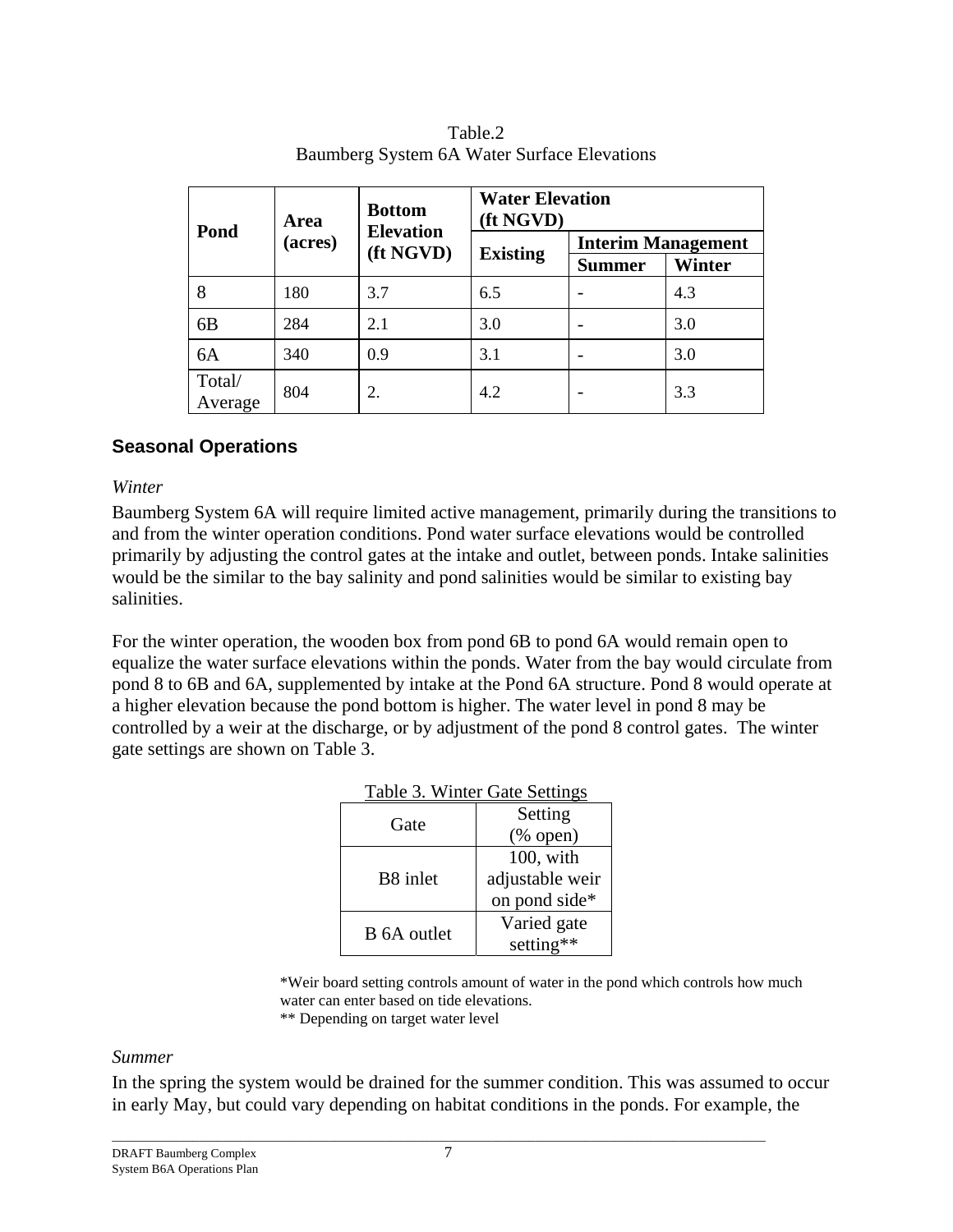transition could be delayed or advanced based on use of the pond by migratory birds, snowy plover nesting activities, or salinity levels in the ponds.

Because ponds would be operated as seasonal ponds, the ponds would slowly drain and dry during the late spring, and no further management would be required until winter. The ponds would then become part of the continuous flow operation in winter.

If pond 6A is to be operated as a muted tidal pond during the summer, the outlet culvert would be opened to allow inflow and outflow and the water level would be controlled by the outlet weir. Without the outlet weir the pond would only contain minimal water at extreme high tides.

# **Operations, Constraints, and Corrective Measures**

# **Constraints**

The primary constraint in operating this system is the ability to bring adequate Bay water into the ponds particularly in the summer to keep salinities below 40 ppt. The operational plan addresses this by allowing seasonal draw down in summer where the ponds will be allowed to dry*.* Snowy plovers may use this system for nesting. Pond 6A may be operated as muted tidal in summer to provide suitable foraging habitat for shorebirds, specifically the snowy plover.

# **Corrective Measures**

## *Water Level Control*

The water level in B8 is the primary control for Pond System 6A management, and secondary control of water level via B6A. Low water levels in Pond B8 may expose mudflats portions of all of the ponds. High water levels can increase wind wave generation and increase levee erosion.

The inlet gate settings control the overall flow through the pond system, while the outlet gate settings control the water level in the pond system. Because the normal water level in the pond is above mean water level in the slough, the outlet gate will discharge for more hours of the day than the duration of inflow through the inlet gates. The water level in the pond should not have a noticeable variation during the day, but may vary by 1.0 feet during a month due to the influence of weak and strong tides.

# *Salinity Control*

The maximum salinity for the discharge at B6B is 44 ppt, according to the water quality objectives for the ISP. For routine operations, intake occurs on high tides. The outlet flow should be increased when the salinity in B8 is close to 35 ppt. Increased outflow will tend to decrease the water level in B6A and increase the inflow at high tide. The increased circulation flow and reduced volume in the pond (lower water surface elevation) will reduce salinity. Lower water levels in B6A will make the water level more sensitive to monthly cycles of weak and strong tides. Therefore, the outlet gate setting may need to be adjusted to reduce flow during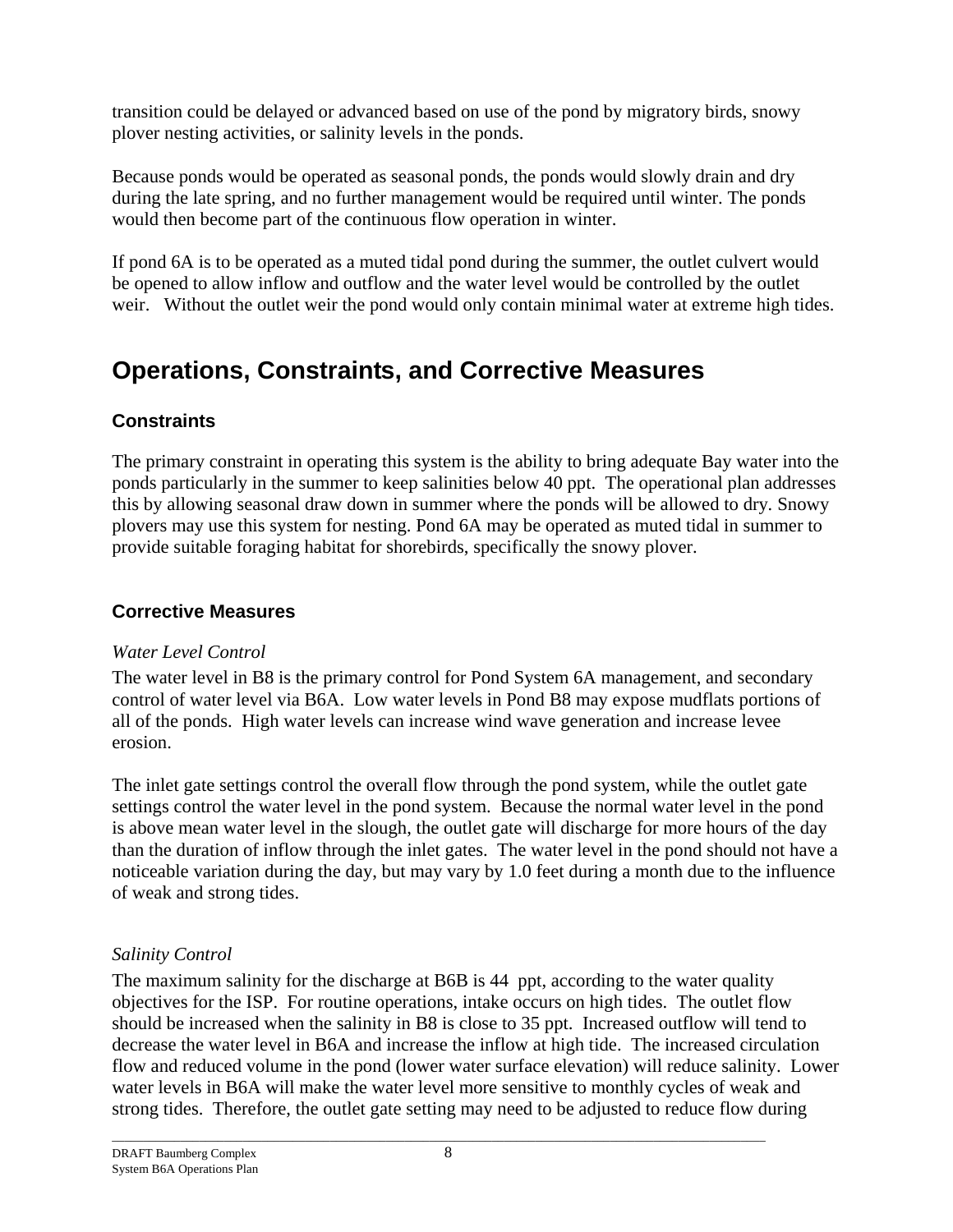periods of weak high tides to maintain water in the pond. There is no minimum salinity proposed for pond B6.

# *Dissolved Oxygen Control*

Since this pond system will be mainly discharged in the winter we do not foresee problems with low DO. The following discussion covers the event when DO levels drop during the summer months, when B6A is operated as muted tidal and water levels must be lowered to ensure successful nesting by snowy plovers. Maintaining suitable habitat for snowy plovers may be accomplished by only allowing intake, thereby potentially raising salinity levels above continuous circulation (discharge) range. If salinity is raised above discharge limits in the summer, it is expected that by allowing water levels to raise in the winter, salinity will be returned to allowable discharge levels. To ensure that dissolved oxygen levels at the B6A discharge are not degrading receiving waters below Basin Plan objectives, a "trigger" for the continuous release is included in the operation plan. If dissolved oxygen levels at the pond discharge fall below the trigger value, Best Management Practices (BMPs) listed in this Operations Plan must be implemented.

The DO trigger is if dissolved oxygen at the discharge falls below the  $10^{th}$  percentile of 3.3 mg/L (calculated on a weekly basis). This 10<sup>th</sup> percentile trigger is based on dissolved oxygen levels found in Artesian Slough in July 1997. These values are the most relevant representation of natural dissolved oxygen variations in sloughs or lagoon systems currently available. The numerical DO trigger may be revised as additional monitoring data becomes available. Any revision must be approved by the Water Board.

If a trigger event occurs, the discharger shall make a timely report to the Water Board, and implement BMPs described in this Operations Plan, as appropriate. These adaptive management techniques may include additional monitoring, controlling the flow rate of the intake or discharge, controlling the timing of the discharge, aeration, or temporarily suspending the discharge. Timely notification is intended to be 24 hours after the monitoring/sample results are available.

BMPs include the closing of the discharge during periods of time when the diurnal pattern suggests that DO would be below the trigger (3.3 mg/L). For analysis of the 2004 data, as reported in the 2004 Self-Monitoring Report, ceasing discharge from 10pm to 10 am would avoid most of the excursions from the limit. If overnight DO levels in the pond are low, the outlet gates could be adjusted daily to allow discharge only during the day, when pond DO levels are higher. During summer, this may be from approximately 10 a.m. to 10 p.m.

In the October 5, 2005 letter from regarding File No. 2199.9438 (RS), which requested the revisions/corrections incorporated herein, RWQCB stated that the Department should implement a DO corrective measure (BMP) that ceases nighttime discharges if the weekly  $10<sup>th</sup>$  percentile value of pond discharge shows the trigger value of 3.3 mg/L, unless a more effective alternative can be implemented.

 $\_$  ,  $\_$  ,  $\_$  ,  $\_$  ,  $\_$  ,  $\_$  ,  $\_$  ,  $\_$  ,  $\_$  ,  $\_$  ,  $\_$  ,  $\_$  ,  $\_$  ,  $\_$  ,  $\_$  ,  $\_$  ,  $\_$  ,  $\_$  ,  $\_$  ,  $\_$  ,  $\_$  ,  $\_$  ,  $\_$  ,  $\_$  ,  $\_$  ,  $\_$  ,  $\_$  ,  $\_$  ,  $\_$  ,  $\_$  ,  $\_$  ,  $\_$  ,  $\_$  ,  $\_$  ,  $\_$  ,  $\_$  ,  $\_$  , Daily discharge timing is not practicable due to staff and budget constraints. However, a similarly effective alternative can be implemented during periods when the weekly  $10<sup>th</sup>$ percentile is at or below the trigger value. The alternative to daily discharge timing is weekly discharge timing. Closing the discharge for a period of days when overnight DO levels in the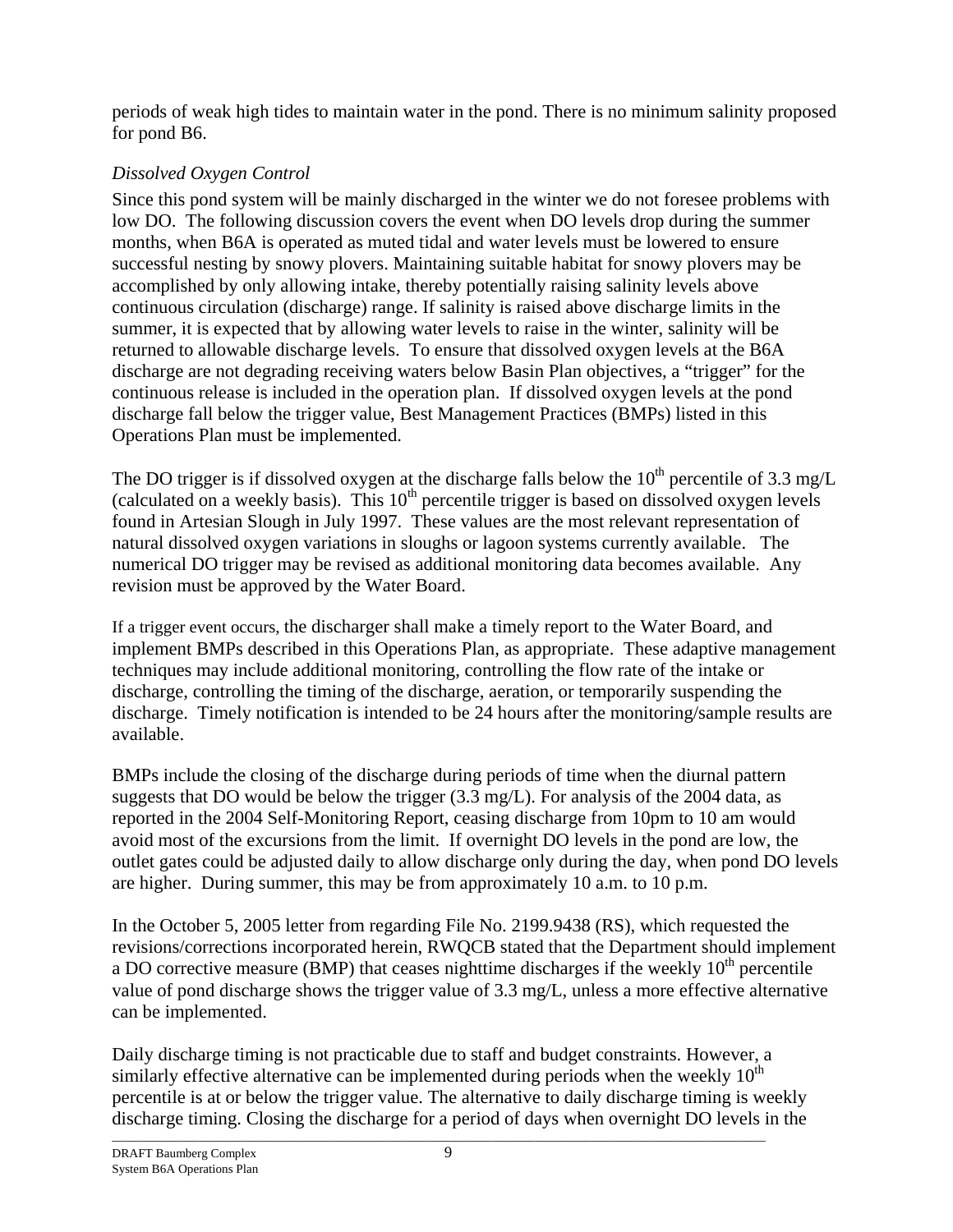pond are known to be or are expected to be low, particularly when this corresponds with periods when overnight tides are low and would result in the majority of discharge volume, and/or with weak (neap) tide periods when intake is more limited, would provide equivalent protection of receiving waters as would daily closure of the outlet gates. By adjusting discharge gates on an approximately weekly basis (with the number of days being depending on duration of the neap tide cycle), this would allow for periods when no discharge would occur, or discharge would occur only during periods when discharge is mostly during the day, when pond DO levels are higher.

A possible consequence of ceasing discharge, while not resulting in discharge of low DO pond waters to receiving waters, is prolonged periods of depressed DO levels due to more limited intake, since without discharge pond water levels are higher and thereby duration and volume of intake is reduced. It appears that reducing residence time of water in the ponds improves overall DO levels. Therefore, allowing discharge, even at reduced volumes, would provide for some increased volume of intake. A discharge gate can be set to allow reduced discharge volumes versus discharge volumes that would be expected for normal operations. For example, a gate could be set at approximately 10 percent open (vs. normally 20% open) during strong (spring) tide periods, when the weekly  $10<sup>th</sup>$  percentile is at or below the trigger value. Reduced discharge settings would reduce the volume of discharge water entering the receiving waters, and correspondingly minimize the extent to which low DO discharges could potentially affect receiving water quality. These reduced discharge volumes would allow for greater exchange of intake waters, since pond water levels would be lower than if no discharge occurred, which may also help to raise DO values.

## *Dissolved Oxygen BMPs*

 As noted above, there are a range of BMPs available to reduce potential impacts to the dissolved oxygen levels in Old Alameda Creek. These BMPs are discussed below (Evalution of the effectiveness of the BMPs is shown in the Self Monitoring Report- 2004):

## 1. Slough Monitoring

Additional monitoring data may be collected from Old Alameda Creek. The slough monitoring is not a BMP to improve the slough DO conditions, but is intended to collect data on the slough conditions and to identify the potential effects of the B 6A discharge. The slough data may be used to evaluate whether the slough conditions meet water quality objectives.

## 2. Adjust Discharge Flow

When B6A DO levels are near to the established discharge trigger, the discharge flow may be decreased to reduce the potential effects of the discharge in Old Alameda Creek. Decreasing discharge flows is a reasonable corrective action for DO since the action (response) can be made proportional to the observed problem and since it is likely to have an immediate effect. The degree of flow reduction should be related to the observed DO levels in the slough, diurnal fluctuations, and tidal cycles. Records should be kept of continuous monitoring data for B 6A, and any slough monitoring data, as well as, the tide levels, pond water level, and gate settings. The records will be used to evaluate the effects of the B6A discharge and to refine future operation plans.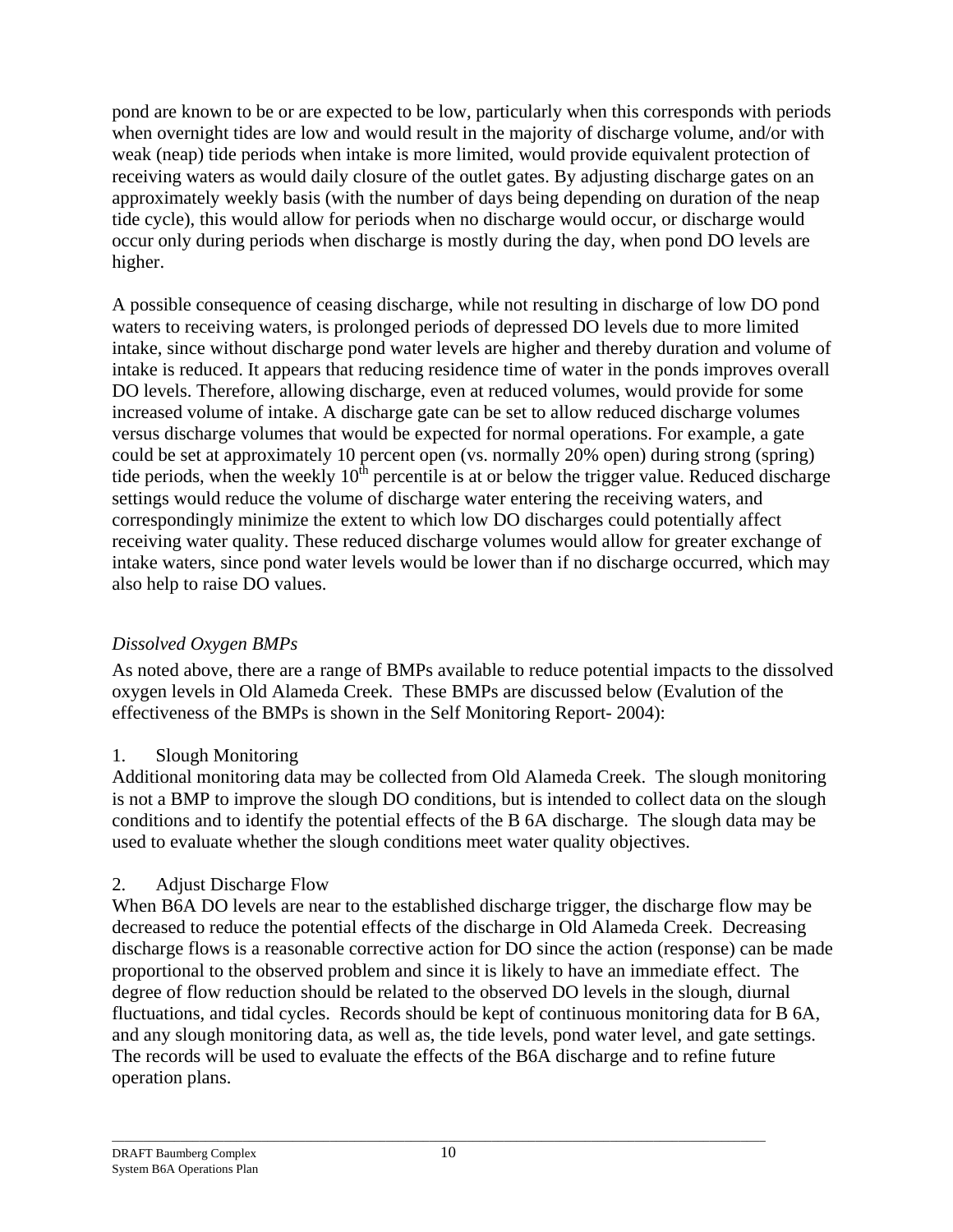### 3. Monthly Discharge Timing

The intake/outlet structure at B 6A has significant reserve capacity for discharge. The outlet gate will generally only be 10 to 20 percent open to maintain the water level in B6A. If overnight DO levels in the pond are low, the outlet gates could be adjusted based on the monthly tidal cycles to cease discharge during periods with higher high tides during the day and allow discharge during periods with higher high tides at night. Selecting periods for discharge with high tides at night would reduce the volume of discharge during the night when pond DO levels may be lower than ambient slough conditions.

### 4. Daily Discharge Timing

During summer, the best discharge time is from approximately 10 a.m. to 10 p.m. Depending on the daily tide cycle, the daily discharge volume may be released in less than an entire day. As daily discharge timing is not practicable due to limited staff availability, if overnight DO levels in the pond are expected to be low and this corresponds with weak tide periods, the outlet gates could be adjusted weekly to allow discharge only during periods when discharge is mostly during the day, when pond DO levels are higher and this corresponds with stronger tides. A higher high tide during the discharge period would reduce the outlet volume. Increased discharge flows at low tide to allow for this discharge timing may increase salinity locally in the receiving waters during the discharge periods. If the discharge timing reduces the overall daily outflow volume, the reduced flow would decrease circulation flows and may increase salinity in the discharge pond. Therefore, the BMP for DO control may adversely affect the salinity control and must allow for conservative management.

### 5. Temporarily Cease Discharge

Temporarily stopping the pond discharge would prevent any effects on DO conditions in the receiving waters. However, long periods without circulation through the ponds would increase salinity conditions in the ponds. Without inflows to replace evaporation losses, the salinity in the B6A system may double in four to six weeks, depending on weather conditions. This would likely have substantial adverse affects on the biological resources associated with the ponds and may also create substantial odor problems for the neighboring communities as the pond bottom dries, and may also have a negative effect on gypsum formation in the pond, as well as future salinity conditions in the pond when the pond is refilled. If a system pond may be closed off for extended periods without inflow, the pond should be allowed to be drained to avoid hypersaline conditions.

## 6. Installation of Baffles

A series of flow diversion baffles could be installed at the pond discharge for directing the water from more suitable DO water levels to achieve maximum oxygen uptake. This measure may be appropriate in circumstances where deeper borrow ditches are conveying pond waters to the discharge, and when there is significant algae build up in the pond and particularly at the discharge.

## 7. Mechanically harvest dead algae

Dead algae could be harvested where it is accumulating near the discharge location. If extensive mats are noted in the pond, mechanically harvesting dead algae on a pond wide basis would not be practicable. However, harvesting dead algae where it is accumulating near the discharge location could be performed in conjunction with installation of baffles to prevent build up.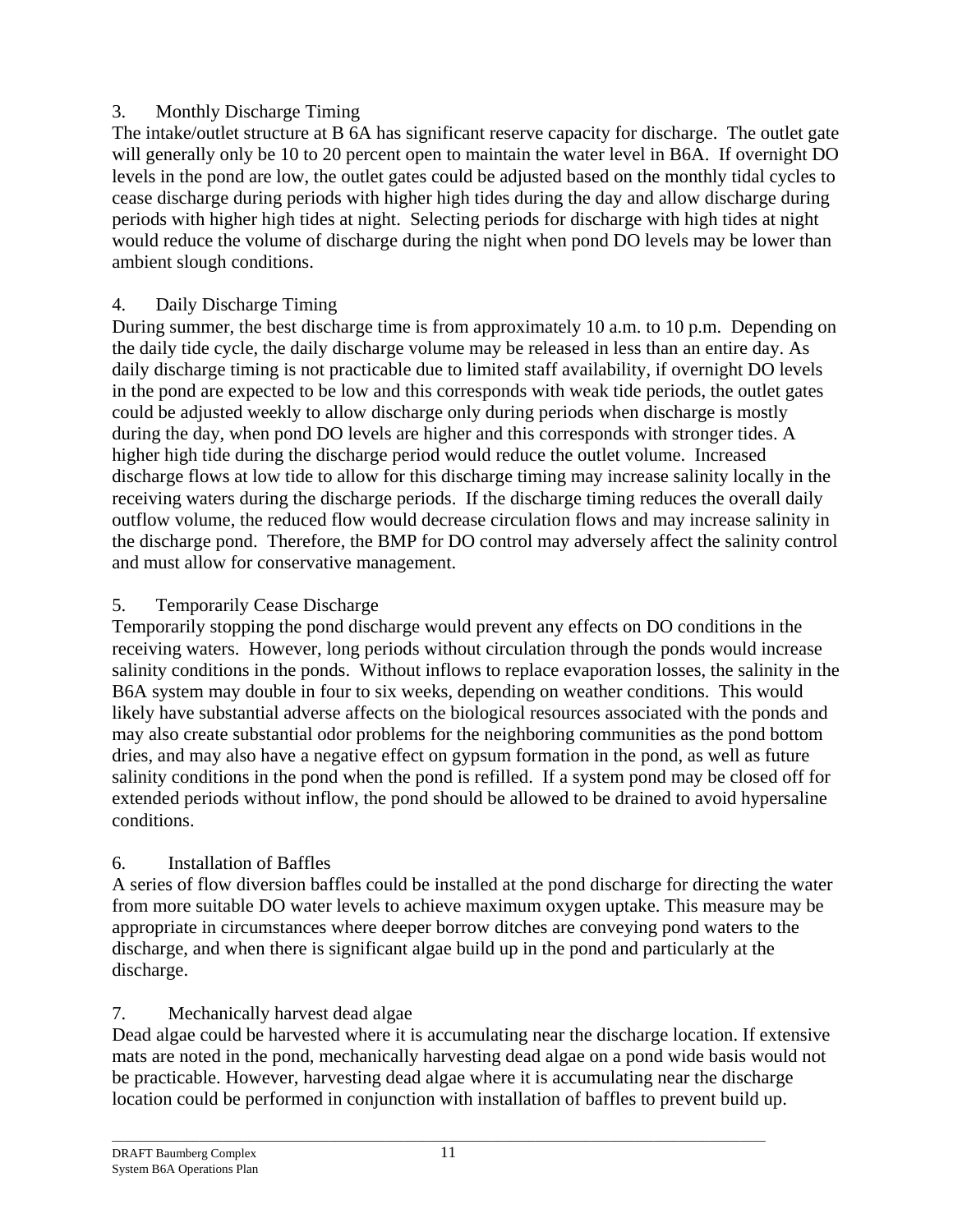### 8. Aeration.

Aeration could occur within the discharge ponds near the outlet structures following installation of bubbler/diffuser systems or floating mechanical aerators. The effectiveness of such aerators is currently being evaluated by U.S. Fish and Wildlife Service in the Alviso ponds. Limitations with such a measure include the following: Cost of acquiring, maintaining and operating aerators, floating aerators typically require water depths of 6 feet or more and diffuser systems are more effective with deeper water than the two feet or lower depths in ponds 2 and 2C. Aeration systems would require design studies to evaluate the size and configuration of the aeration equipment and preferred operation. Construction for aeration at the discharge structures would also require an evaluation of electrical supplies, pond dredging, and segmentation of a portion of the pond to control aeration 'contact time'. Implementation of an aeration program would require six months to a year to implement, and would only be implemented if the aerators being installed at the Alviso ponds are shown to be effective.

## *pH Control*

The pH of the discharge is related to the DO of the discharge. If the pH of the discharge falls outside the range of 6.5-8.5 an analysis of the impact of discharge pH on the receiving water waters will be performed. If it is determined that discharge is impacting receiving water pH, the above mitigations measures will be implemented.

# *Avian Botulism Control*

If summer monitoring shows that average daily DO levels in pond B 6A drop to one mg/L, circulation will be increased by fully opening the flap gates to operate the pond as muted tidal. Additionally, to reduce the likelihood of a severe outbreak of this disease, any dead bird carcasses in the ponds or nearby receiving waters will be promptly collected and buried or burnt.

## *Mobilization of Inorganics and/or the Methylation of Mercury Control*

Ponds 8, B 6B, and B 6A are seasonal; Pond B 6A may be operated as seasonal, or muted tidal. Inorganics and methyl mercury levels will be monitored as required in the WDRs. If levels are found to rise, further analysis of the cause and mitigation measures will be developed if the need arises. If seasonal pond operations are found to increase methyl mercury levels, DFG will notify the Regional Water Quality Control Board (RWQCB) and consult to determine the best approach to addressing the issue.

In late summer and early fall of 2003 and 2004, USGS completed baseline sampling of sediments for total mercury and methyl mercury in the Eden Landing (Baumberg Complex) ponds. USGS analyzed 20 composite sediment samples from Eden Landing salt ponds collected in January 2005. Overall, total mercury concentrations were low. Pond B1 had one of the highest total mercury concentration in the study. Concentrations of methyl mercury were lowest in this system in B7. Further sampling and analysis of the situation is being conducted at this time. Summarizing comparison among all seasons and ponds during 2003 – 2005, for total mercury, no Eden Landing pond contained concentrations exceeding 1.0µg/g. On average, methyl mercury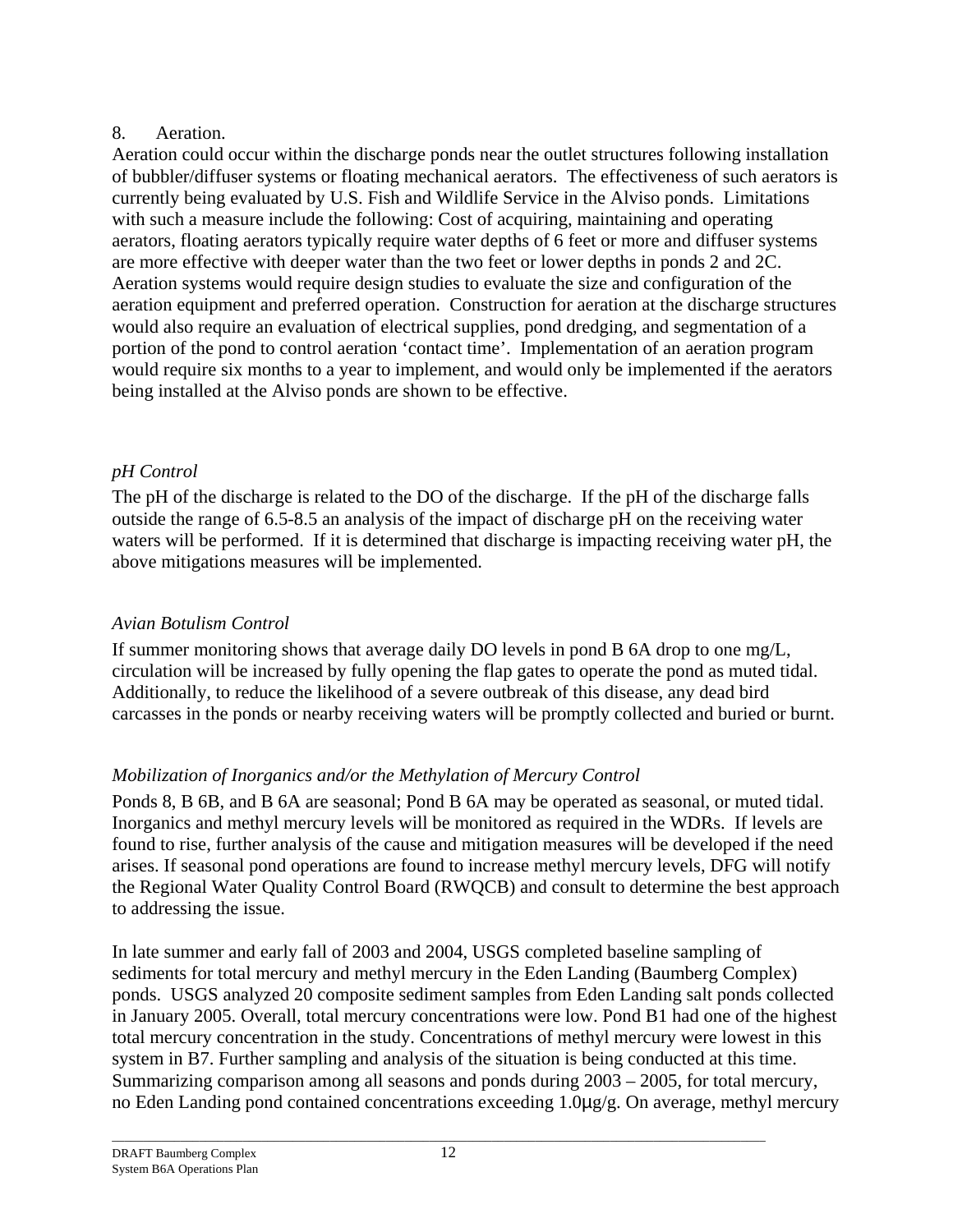concentrations did not differ significantly between seasons among ponds sampled in both seasons. Pre- and post discharge data are not yet sufficient to determine the potential impacts of management operations. Additional samples will be collected in winter 2005-2006 and again in late summer 2006, and focus on locations where depth gradients result in exposed mudflats in portions of these ponds, as well as locations which contained the highest levels of methyl mercury prior to discharge and are now being managed as seasonal.

# **Monitoring and Adaptive Management Action Plan**

### **Monitoring**

### *Pond Management*

The routine pond management will require weekly site visits to record pond conditions and intake readings. The management monitoring parameters are listed below.

| Location    | Parameter                                           |
|-------------|-----------------------------------------------------|
| B 8 intake  | Slough Salinity, Gate Settings                      |
| B 6A outlet | Pond Water Level, Salinity,<br><b>Gate Settings</b> |

### Weekly Monitoring Program for Pond Management

The weekly observation program will include visual pond observations to note levee erosion, vandalism, potential algae buildup and signs of avian botulism.

### *Water Quality*

The Water Board discharge permit requires additional water quality monitoring. The specifics of the water quality monitoring program are detailed in the Self Monitoring Program document. A summary is presented below:

**Continuous Pond Discharge Sampling**: Continuous monitoring Datasondes (Hydrolab-Hach Company, Loveland, CO) installed in ponds prior to their initial release dates and through November.Salinity, pH, temperature, and dissolved oxygen collected at 15-minute intervals with a sensor and circulator warm-up period of 2 minutes. Data downloaded weekly and Sondes were serviced to check battery voltage and data consistency.

**Pond Management Sampling (for Initial Release and Continuous Circulation):**In-pond water quality measurements twice monthly in discharge ponds from **????** 2005 (i.e., two months prior to the initial release of ponds. One sampling location to be established for each salt pond; parameters to be measured are salinity, pH, turbidity, temperature, and dissolved oxygen. Readings collected from the near-surface at a depth of approximately 25cm.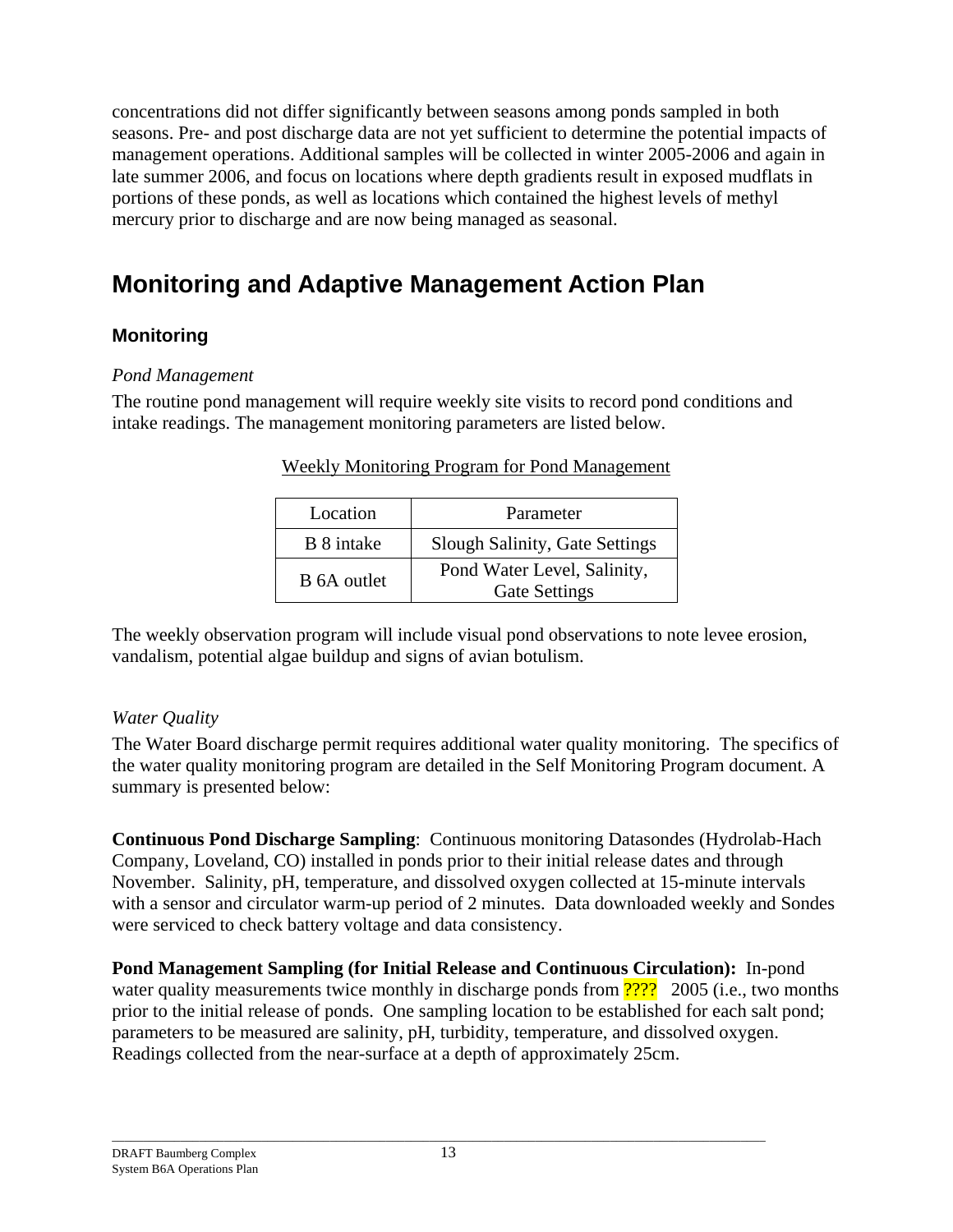**Chlorophyll-a sampling (for Continuous Circulation Monitoring):** USGS collected chlorophyll samples monthly in Baumberg salt ponds in September and October 2005. Chlorophyll-a sampling was discontinued for 2005 due to limited applicability.

**Annual Water Column Sampling for Metals:**Water column samples to be collected annually, following EPA method 1669 (Sampling Ambient Water for Trace Metals at EPA Water Quality Criteria Levels).

## **Communication of Monitoring Results and Violations**

During the 2004 monitoring season down-time for the continuous data recorders led to data gaps and poor communication regarding potential water quality violations. Spare data recorders have been purchased to replace devices during servicing.

The Department is required by the Final Order to contact the RWQCB when violations occur. The Department did not contact the RWQCB to alert them about the potential DO violations. Standard Provisions and Reporting Requirements, state that the Department must notify RWQCB staff by phone within 24 hours, and follow-up with a written report within 5 business days.

The USGS will forward raw data to the Department the day it is collected. The Department will call the RWQCB within 24 hrs of receiving the information to alert them of a potential violation. Once the USGS has had time to analyze the data and delete false readings from the data set, the Department will contact the RWQCB staff via email with information regarding the status of the potential violation.

# **Contact Information**

Carl Wilcox, Habitat Conservation Manager California Department of Fish & Game Post Office Box 47 Yountville, CA 94599 (707) 944-5525 CWilcox@dfg.ca.gov

John Krause, Associate Wildlife Biologist California Department of Fish & Game (415) 454-8050 Post Office Box 2949 San Anselmo, CA 94979 JKrause@dfg.ca.gov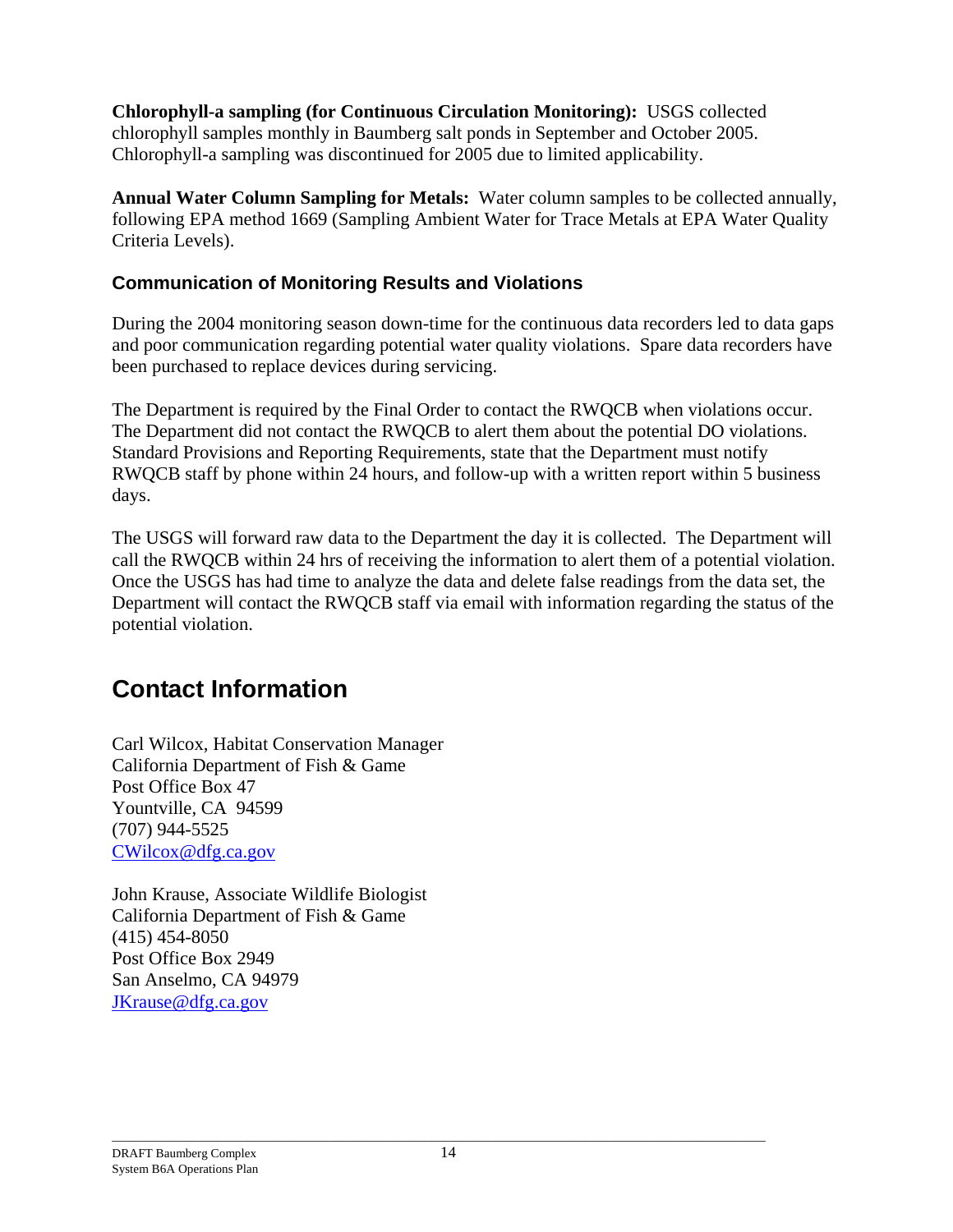# **Operations Plan -- Baumberg Complex Pond System 11 (Eden Landing Ecological Reserve)**

# **Hayward, Alameda County (Revised, December 2005)**

**Regional Water Quality Control Board San Francisco Bay Region Order Number: R2-2004-0018 WDID Number: 2 019438001** 



Prepared for and revised by:

**California Department of Fish and Game 7329 Silverado Trail Yountville, CA 94558** 

Prepared by:

**Life Science!, Inc. 1059 Court St. #106 Woodland California & Schaaf and Wheeler 100 North Winchester, Ste. 200 Santa Clara, CA 95050**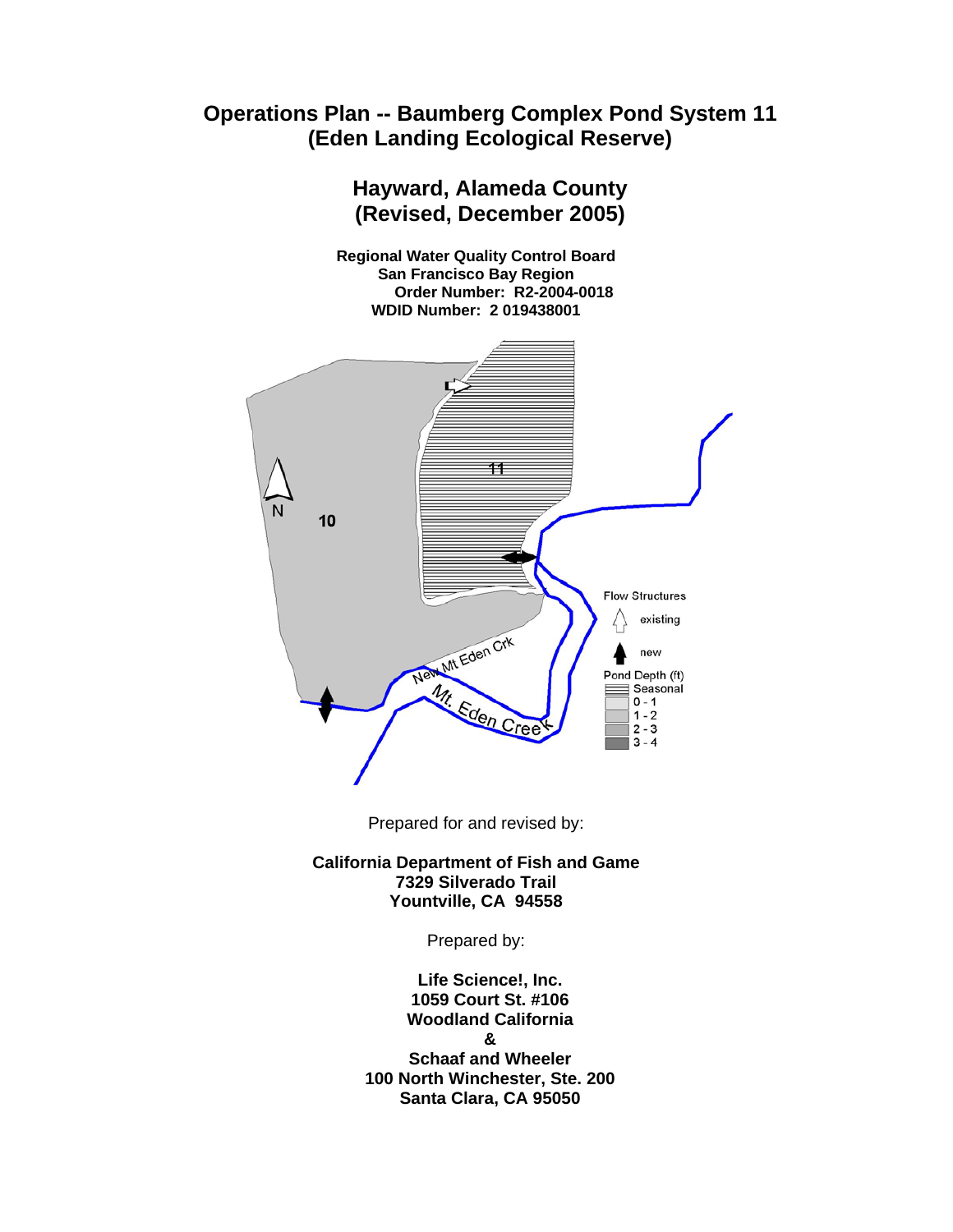|  |  |  | <b>Table of Contents</b> |
|--|--|--|--------------------------|
|--|--|--|--------------------------|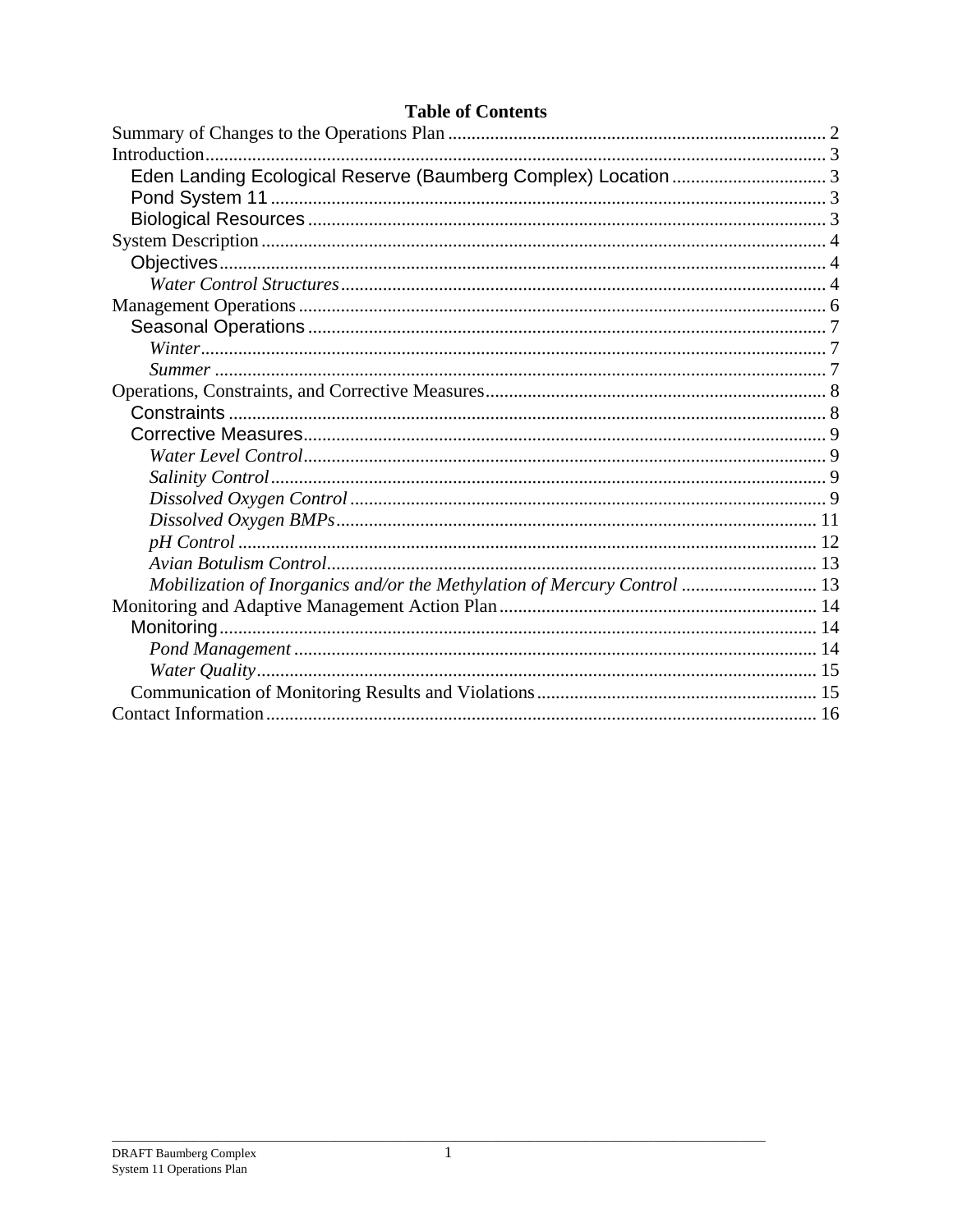# **Summary of Changes to the Operations Plan**

There have been several changes to the Operation of the Pond 11 system from the plan that was proposed in the Initial Stewardship Plan (ISP) and the July 2004 Operations plan. Due to high construction costs, 2 proposed culverts will not be constructed (second culvert into pond 10 and the new culvert connecting ponds 10 and 11). These facilities located near the mouth of Mt. Eden Creek at the bay-front levee, as described/depicted in the ISP, will be replaced with one new multi-culvert structure in Pond 10 as part of the final phase of construction for the 835-ac Eden Landing restoration project, anticipated to be completed by the fall of 2006, and will thereafter perform according to the ISP. The existing Pond 10 intake will be decommissioned. The ISP described closing the Pond 10 intake if it became necessary to shut the outlet for any length of time. This would require slide gates on each water control structure. Due to high construction costs and limited usefulness these gates will not be installed.

Since planned operation ISP operation of the Pond System could not be initiated in 2004, ISP water management in the summer of 2004 was accomplished by using the existing Pond 10 intake. Discharge from the pond was allowed by manually opening one of the four flap gates on the existing intake to allow the pond to drain. In August 2004 the flap gate failed and the pond became muted tidal, providing shallower water levels due to the high pond bottom elevation, a condition which will continue until the new intake/discharge structure is constructed. Pond 11 was closed off and allowed to dry during the summer of 2004. In the winter of 2004-05, pond 11 filled with rainwater and provided open water conditions similar to ISP winter operations until draw down began to occur with the onset of the evaporation season. As described in the ISP, Pond 11 will be allowed to dry out in the summer season. Pond 10 will continue to operate as a muted tidal pond with continuous intake and subsequent discharge.

As a muted tidal system with a fairly high bottom, the pond doesn't have the ability to bring water in for more than a few hours at the highest tides and is therefore draining most of the day. The continuous data collection device (Datasonde) used for water quality monitoring, was located at the end of the bulkhead wall near the intake/discharge culvert and collected data continuously in 2004, except when the meter was exposed for short periods. As pond water levels fell, the Sonde was exposed for longer periods and therefore no data was collected. With the low water conditions established due to the muted tidal operation conditions it is not possible to collect continuous data, as the Sonde cannot be immersed in water at all times and cannot be safely relocated nearer to the intake/discharge culvert. Relocating the device poses significant safety risks due to the on-going deterioration of the water control structure and difficult physical access. We must discontinue continuous data collection until the new water control structure is constructed and the system is operated as year-round open water. Since the volume of intake is exceeded by discharge volume, and therefore results in very little residence time, after discussion with Regional Water Quality Control Board (RWQCB) staff we proposed a revision to the Self-Monitoring Program, to conduct weekly point sampling rather than continuous data collection via the continuous collection device (Sonde). It is believed that this periodic sampling will provide adequate information on water quality conditions, as the current muted-tidal operation is not expected to function similarly to managed, open-water ponds since muted tidal operation does not result in a large volume of water entering and remaining the pond and therefore results in little, if any, residence time. RWQCB approved the weekly "grab" sample monitoring in Pond B10, as noted in their October 5, 2005 letter to the Department, provided the pond is operating as a muted tidal system.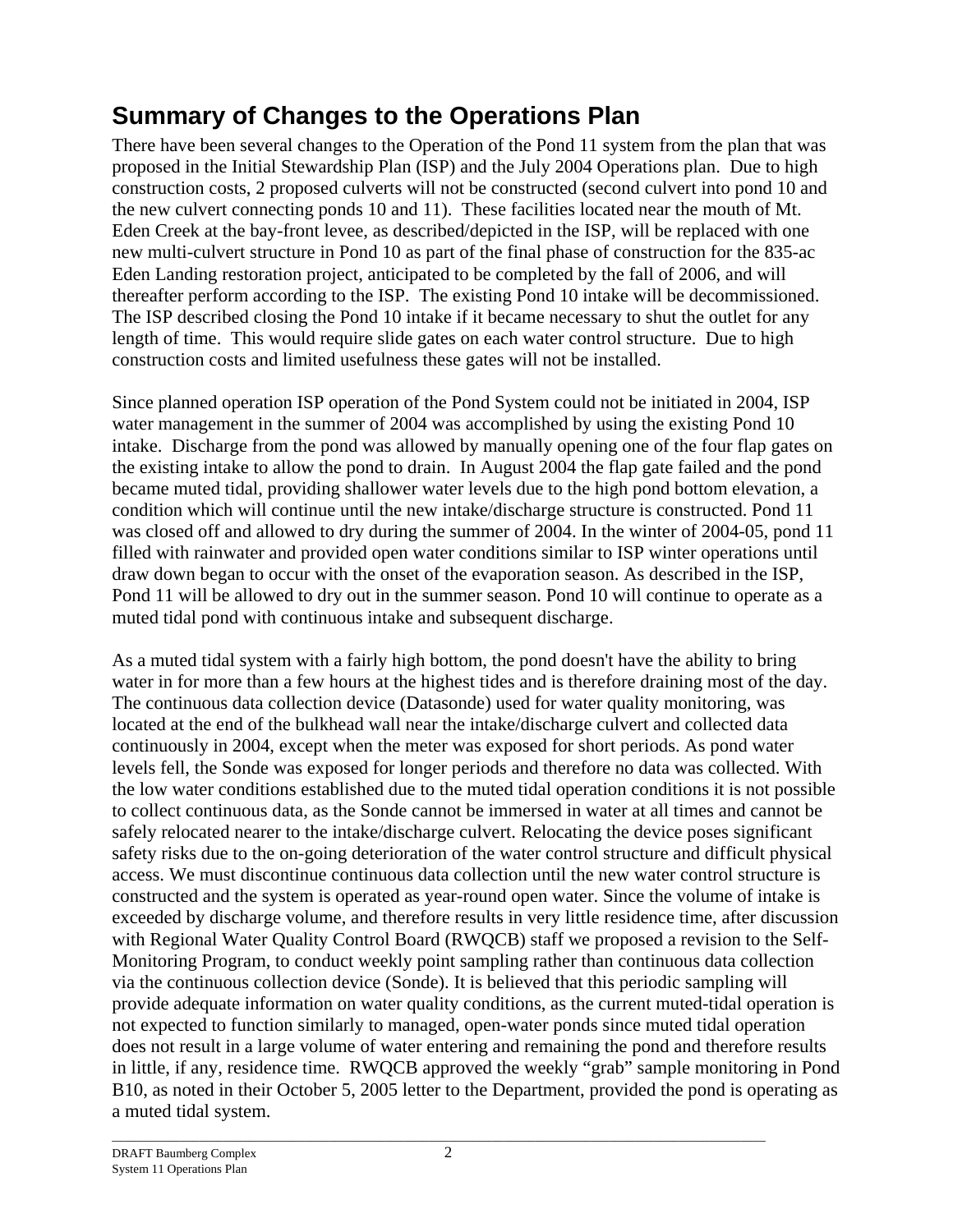# **Introduction**

This Operations Plan describes the muted tidal operation of the Pond 11 system and the limited management activities required to meet the overall goals and objectives described in the Initial Stewardship Plan and the requirement of the Regional Water Quality Control Board's (RWQCB) Final Order. A detailed description of the System 11 ponds as they are presently functioning are provided in the System Description section, Summer and Winter operations and management activities are shown in the Management section, and limitations on the ability to provide the specific corrective measures required to adaptively manage the system are described in the Operations, Constraints, and Corrective Measures section.

# **Eden Landing Ecological Reserve (Baumberg Complex) Location**

The Baumberg ponds consist of a 5,500-acre complex of evaporator ponds in the East Bay west of Hayward and Union City in Alameda County. Since the complex contains only evaporators, brine historically has been pumped to the Coyote Hills ponds and routed from there to the Newark plant or to the Redwood City plant, through a pipeline paralleling the Dumbarton Bridge, for final processing. The approach to the San Mateo Bridge (Hwy 92) and the Eden Landing Ecological Reserve, formerly known as the "Baumberg Tract," forms the northern boundary of the complex. The reserve was established in May 1996 to restore former salt ponds and crystallizers to tidal salt marsh and seasonal wetlands. The site is bordered on the east by residential and commercial areas of the Cities of Hayward, Union City and Fremont. Alameda Creek Flood Control Channel (also known as Coyote Hills Slough) and the Coyote Hills form the southern boundary. San Francisco Bay borders the site to the west.

Major drainages that discharge into the San Francisco Bay within the complex include Old Alameda Creek and Alameda Creek Flood Control Channel. Alameda Creek Flood Control Channel diverges from Old Alameda Creek in Union City to provide bypass capacity during large floods. Several hundred acres of extant tidal marsh front the San Francisco Bay, known as the Whale's Tail Marsh at the center of the complex. The marsh is located outboard of ponds 9, 8A, 2, and 1, where Mount Eden Creek and Old Alameda Creek discharge into the Bay. Prior to the acquisition, all ponds within this complex were under Cargill ownership and have now been transferred to DFG.

# **Pond System 11**

Pond System 11 is 332 acres in size; it includes ponds 10 (214 acres) and 11 (118 acres) and is located on the northwest corner of the Eden Landing Ecological Reserve (Baumberg Complex). The average bottom elevation of these ponds is 2.6 NGVD. The northwestern corner of Pond 10 is adjacent to the Highway 92 toll plaza. These ponds are most easily accessed from the Eden Landing Road Gate.

## **Biological Resources**

Many species are known to use the Pond 11 System; management and operations plans have been specifically designed to avoid impacts to these species. For a more complete discussion of these species and potential impacts, see the Final EIR/EIS for the South Bay Salt Ponds Initial Stewardship Plan (April 2004). Pond 10 functioned as an intake pond during salt making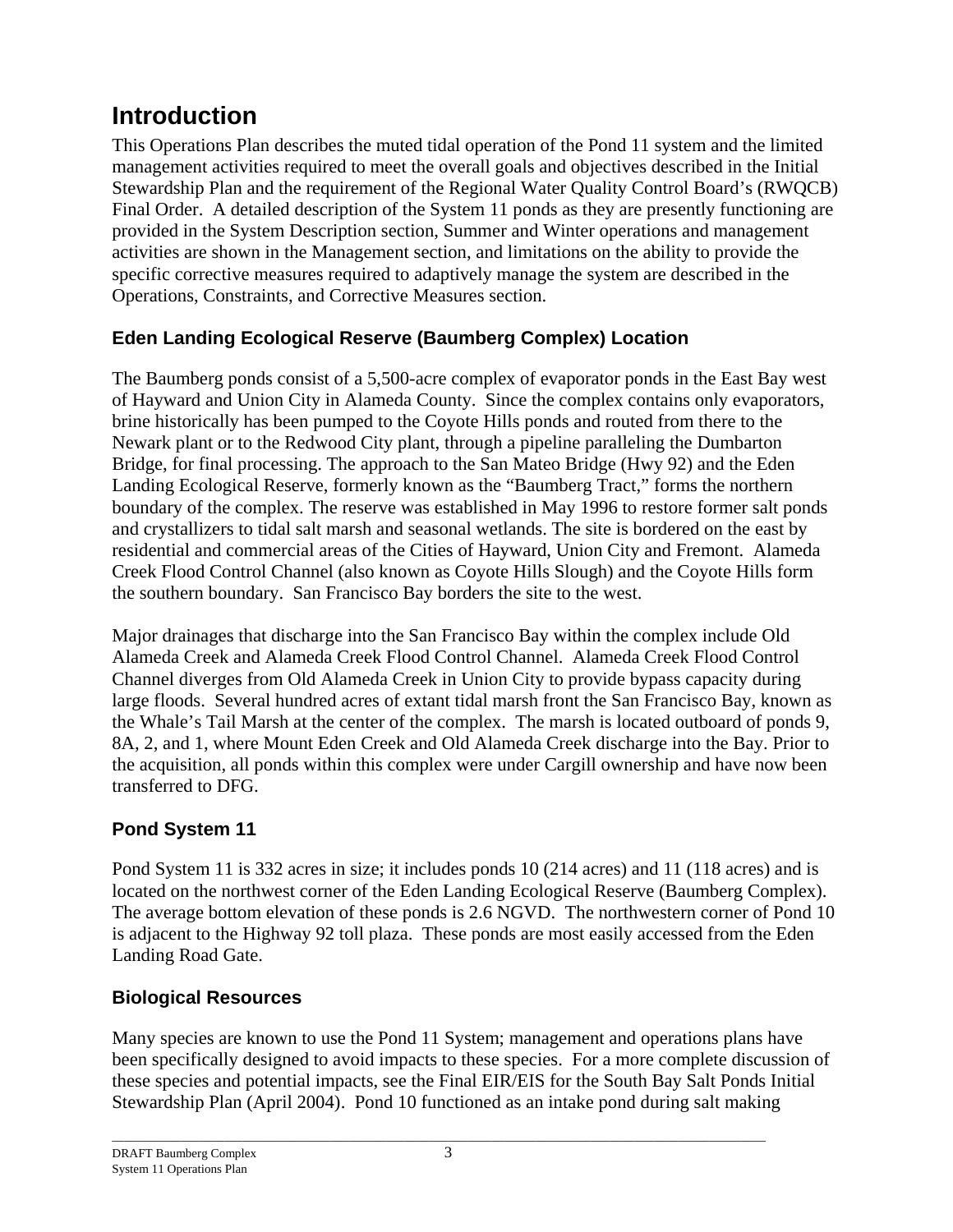operations. The ponds of this system historically have been characterized by lower salinities and constant ponding of a foot or more. Consequently this pond system typically supports waterfowl and picivorous birds including scaup, ruddy ducks, double crested cormorant, gull, white pelican, and least, Forster's, and Caspian terns. Islands in Pond 10 have historically provided nest sites for terns, American avocets, and black-necked stilts. Given historic pond depths, the ponds have not historically been heavily used by shorebirds as have other shallower ponds in the system. Shorebirds primarily use these ponds for roosting, which occurs on the unvegetated levees within the system. Since pond 10 was an intake pond and the other pond was characterized by lower salinities, this system historically supported abundant fish populations.

Under the management regime proposed in the ISP, the ponds will have more variable water depths particularly in the spring, which will provide enhanced shorebird foraging habitat. Water levels will be maintained at adequate depths to assure islands within Pond 10 provide suitable nesting habitat.

Pond 10 will operate as a muted tidal pond under a continuous intake and subsequent discharge condition due to the deterioration of the existing water control structure, until the existing structure can be abandoned and a new water control structure can be constructed.. As a muted tidal system with a fairly high bottom, the pond doesn't have the ability to bring water in for more than a few hours at the highest tides and is therefore draining most of the day. Under muted tidal conditions, shorebird foraging habitat will be increased and habitat for waterfowl and other waterbirds that prefer deeper water will be decreased. Most of the small islands in Pond 10 will not likely be used for nesting by terns and other species since adjacent foraging conditions may be inadequate and lack of breeding use may also be partly attributed to easier access by predators from land-bridges due to reduced water levels.

# **System Description**

# **Objectives**

The objective of the Pond B11 system operation described in the ISP is to maintain year-round open water habitat in B10 and seasonal winter open water habitat in pond B11 by introducing tidal circulation through pond B10 while maintaining discharge salinities to lower Mount Eden Creek at less than 40 ppt.

For 2005 and until the replacement of the main water control structure at the mouth of Mount Eden Creek provides an operational structure following introduction of full tidal action, Pond 10 will operate as a muted tidal pond under a continuous intake and subsequent discharge condition. As a muted tidal system with a fairly high bottom, the pond doesn't have the ability to bring water in for more than a few hours at the highest tides and is therefore draining most of the day. Pond 11 will be filled during the winter by rainfall only and be allowed to draw down and dry during the summer evaporation season.

## *Water Control Structures*

The Baumberg System 11 intake and outlet is presently located at the southwest end on pond 10 and includes four 48-inch gates from the Bay. These gates are in disrepair and allow unimpeded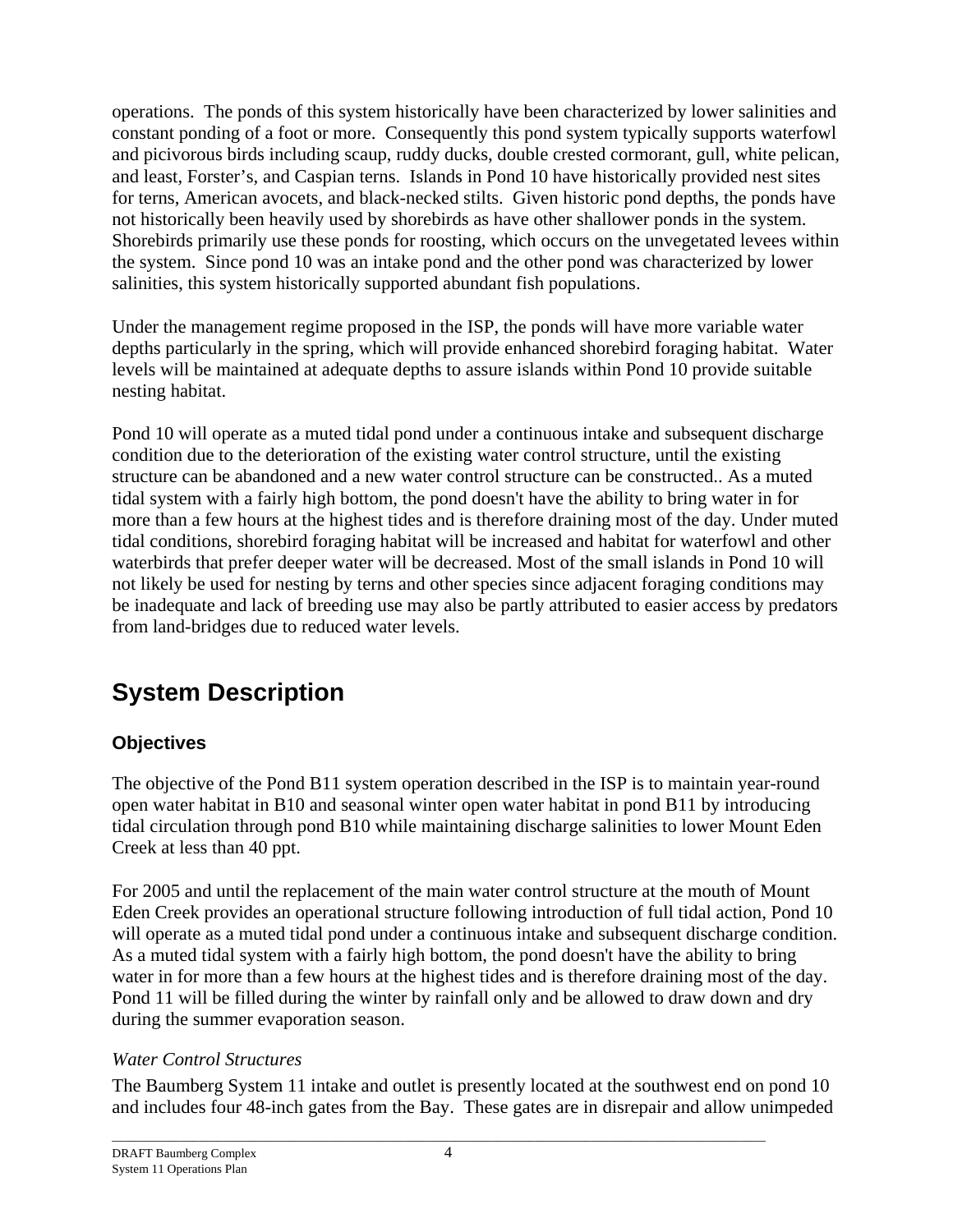intake. This structure was planned to be utilized to manage water circulation in the system prior to the construction of the new ISP structures, which are expected to be completed and operational by the fall of 2006. As an interim management operation, in the summer of 2004 a winch was constructed to allow one of the flap gates to be opened, allowing pond 10 to be drawn down during the early portion of each spring tide series. This structure's pond side flap-gate was opened allowing the system to be operated as a muted tidal system during the drawdown (discharge period). In August of 2004 the flap gate hinges failed and Pond 10 became continuously muted tidal. Water circulation between Pond 10 and 11 via two 43-inch wood gates is not feasible under the current muted tidal operation because pond 10 doesn't have the ability to bring water in for more than a few hours at the highest tides and is therefore draining most of the day.

When the ISP is fully implemented, the following will be completed (system map below):

- New 3 x 48-inch gravity inlet/outlet structure will be constructed in the southeast corner of Pond 10 connecting to lower Mount Eden Creek to replace the existing intake structure from the San Francisco Bay.
- New 48-inch gravity inlet/outlet structure with control weir at Mount Eden Creek from Pond 11 (this facility is in place).
- Remove the existing 48-inch gate located in the south-east corner of Pond 10 to the former brine ditch within Mount Eden Creek (to be completed as part of the Eden Landing restoration project).



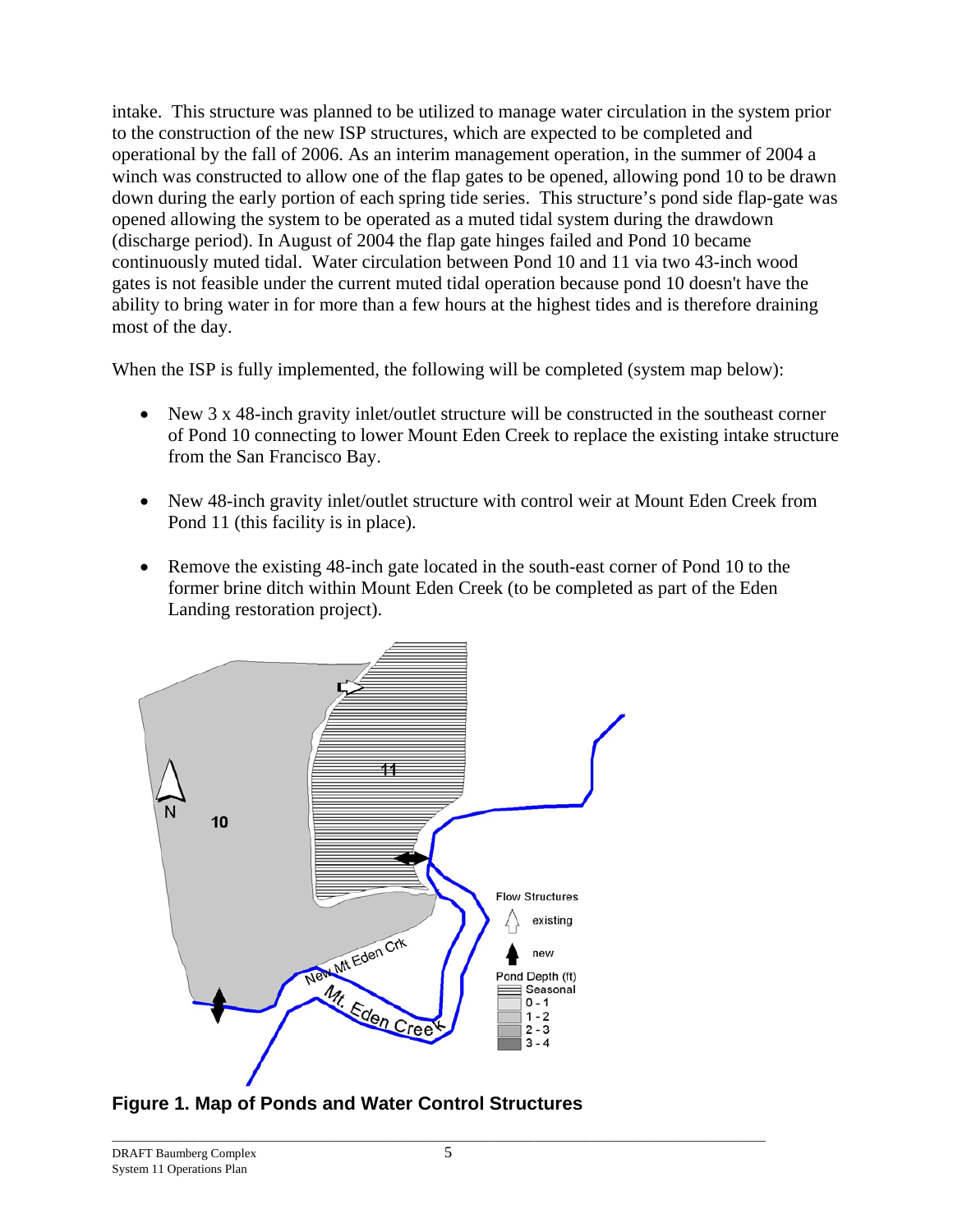# **Management Operations**

Due to delays in completion of the Eden Landing restoration project which will restore tidal flows to Mount Eden Slough, water management during the summer of 2004 through the fall of 2005 was planned to use the existing intake structure at pond 10 to fill and drain the ponds during the summer. As discussed above this facility has failed and the Pond 10 has become muted tidal. The connection between Pond 10 and 11 has been closed and Pond 11 is now being managed as a seasonal pond.

Each pond in the system will be managed differently during the winter and summer seasons. Pond 10 will operate as a muted tidal pond under a continuous intake and subsequent discharge condition. As a muted tidal system with a fairly high bottom, the pond doesn't have the ability to bring water in for more than a few hours at the highest tides and is therefore draining most of the day. Water circulation between Pond 10 and 11 via two 43-inch wood gates is not feasible under the current muted tidal operation. Pond 11 will be a seasonal pond filled during the winter by rainfall only and be allowed to draw down and dry during the summer evaporation season. The following describes the future expected conditions:

When the ISP is fully implemented, the operating water levels in the ponds will be lower during the summer to increase the gravity inflow into the system during the higher evaporation season. The water level in Pond 10 will be maintained at approximately 3.1 feet NGVD during the summer, and 4.0 feet NGVD during the winter. Because of the high bottom elevations in pond 11 (2.9 NGVD), it would be only partially wet during the summer. Therefore, Pond 11 could be closed off from Pond 10, and Pond 11 would be operated as a muted tidal or seasonal pond during the summer. Active management will be required primarily during the transitions to and from the summer operations. Water surface elevations would be primarily controlled by adjusting the outlet control gates. Intake salinities would be the same as Bay salinities and pond salinities would be similar to existing Bay salinities.

The summer operation is intended to provide circulation flow to make-up for evaporation during the summer season. The summer operation would normally extend from May through October.

During the winter, the circulation pattern would be from pond 10 to pond 11, then to Mount Eden Creek. The Pond 10 control gates would be adjusted to only allow water in to maintain higher water levels and create open water habitat in both ponds. Pond 11 would discharge into Mt. Eden Creek during the winter. The weir on the Pond 11 discharge will control the water surface elevation in the ponds. See Table 1 for average and peak flows in the system.

| Period | <b>Gravity Intake Flow</b> |                   | <b>Discharge Flow</b> |                  |
|--------|----------------------------|-------------------|-----------------------|------------------|
|        | Average                    | Peak              | Average               | <b>Peak</b>      |
|        | 28 cfs                     | 348 cfs           | $26$ cfs              | $70 \text{ cfs}$ |
| Summer | $13,000$ gpm               | 156,000 gpm       | 12,000 gpm            | 31,000 gpm       |
|        | $11 \text{ cfs}$           | $318 \text{ cfs}$ | $12 \text{ cfs}$      | $65 \text{ cfs}$ |
| Winter | 4,900 gpm                  | 144,000 gpm       | $5,200$ gpm           | 29,000 gpm       |

| Table 1                               |
|---------------------------------------|
| Baumberg System 11 Inflow and Outflow |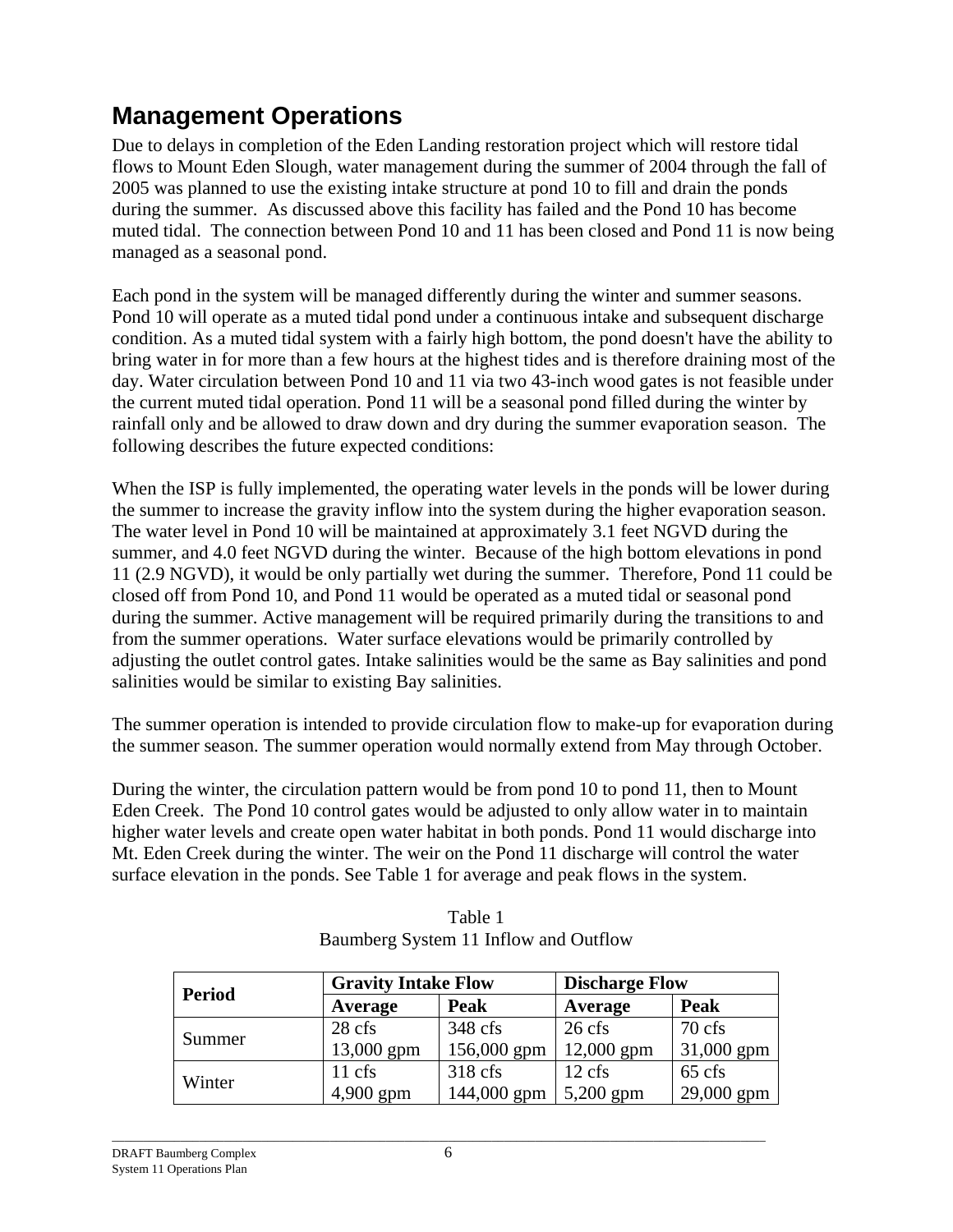# **Seasonal Operations (when ISP is fully implemented)**

### *Winter*

For the winter operation, the gates from pond 10 to pond 11 would be open. Water from the Bay would circulate from pond 10 to 11. The control gates at the outlet structures from ponds 10 and 11 would be set to provide open water throughout the system.

The winter operation is intended to provide a smaller circulation flow in B10 than the summer operation. Evaporation is normally minimal during the winter. The winter operation is intended to maintain a stable pond depth while allowing large inflows during spring tide periods and rainwater to drain from the system. Winter circulation flows may significantly reduce salinity in Ponds 10 and 11. In wet years, San Francisco Bay salinity levels may be below 15 ppt for extended periods. Low salinity in Pond 10 in the spring may contribute to algal conditions and contribute to lower DO levels in late summer. The estimated average total winter inflow to the system is approximately 11 cfs (daily average), or 22 acre-feet/day, with an outlet flow of about 12 cfs (24 acre-feet/day). The winter operation period would normally extend from November through April.

|             | $1401C$ $2.$ WHILE I OIIG WALL LOVES |              |             |                  |  |
|-------------|--------------------------------------|--------------|-------------|------------------|--|
| Pond        | Area                                 | Bottom Elev. | Water Level | Water Level      |  |
|             | (Acres)                              | (ft, NGVD)   | (ft, NGVD)  | (ft, Staff Gage) |  |
| <b>B</b> 10 | 214                                  | っっ           | 3.5         |                  |  |
| B11         | 118                                  | 2.9          | 4.0         | 0.3              |  |

Table 2. Winter Pond Water Levels

| I able 3. Winter Gate Settings |                        |  |  |
|--------------------------------|------------------------|--|--|
| Gate                           | Setting                |  |  |
|                                | (% open)               |  |  |
| B <sub>10</sub> inlet          | 100                    |  |  |
| B <sub>10</sub> outlet         | $10(1 \text{ gate})^*$ |  |  |
| B11 inlet                      | 0                      |  |  |
| B11 outlet                     | weir board             |  |  |
|                                | setting**              |  |  |

### $T<sub>ab</sub>l<sub>2</sub>$  3. Winter  $C<sub>abc</sub>$  Settings

\* Closed unless pond surface too high

\*\*Weir board setting controls amount of water in the pond which controls how much water can enter based on tide elevations.

### *Summer*

In the spring the system would be changed to the summer operation condition. This was assumed to occur between mid April and early May, but could vary depending on habitat conditions in the ponds. For example, the transition could be delayed or advanced based on use of the pond by migratory birds or salinity levels in the ponds. Ideally, pond water levels would be lowered gradually beginning in April to enhance foraging opportunities of migrating shorebirds.

The summer operation is intended to provide circulation flow into B10 to replace water lost to evaporation (approximately 2 acre-feet/day) during the summer season. The average total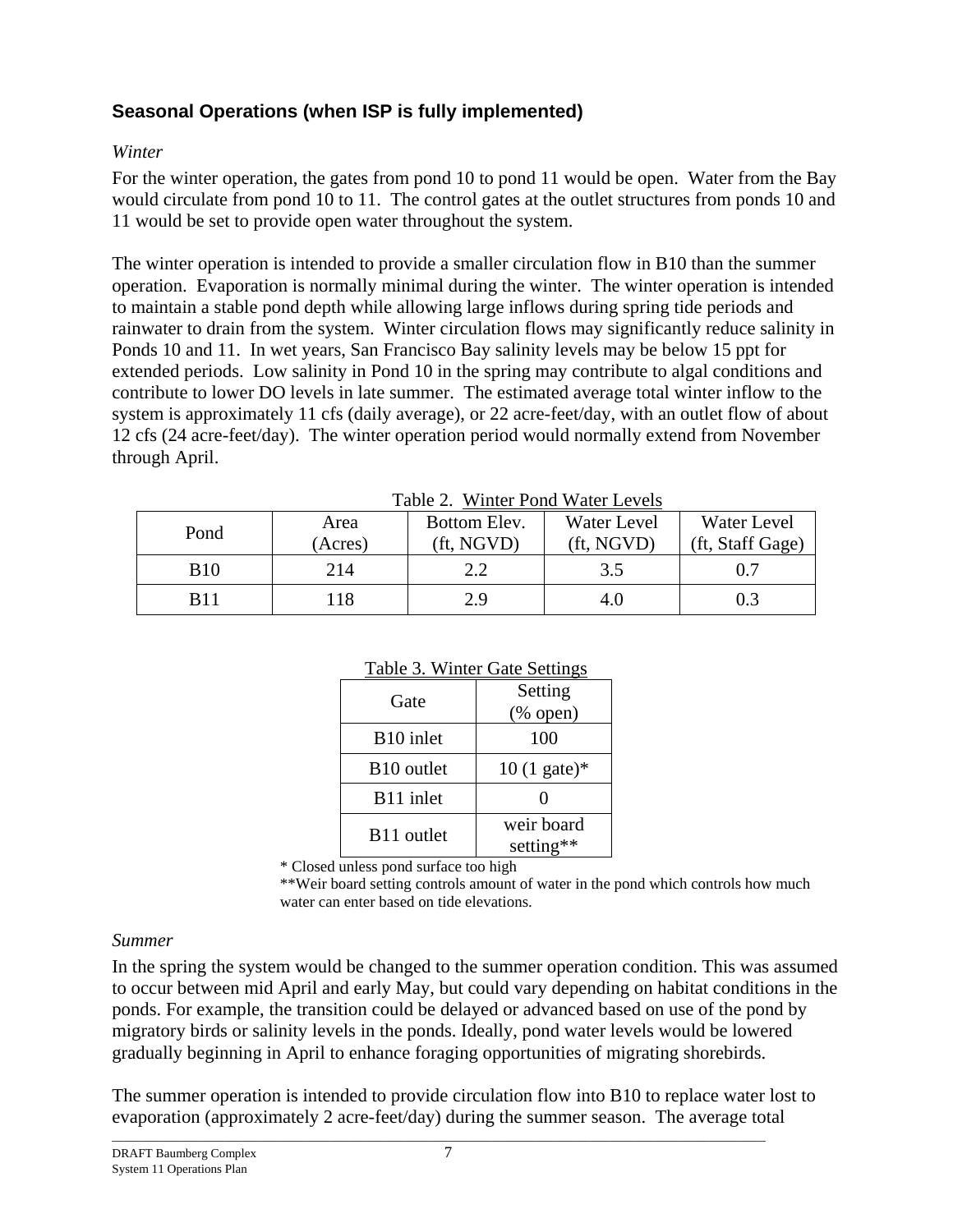circulation inflow is approximately 28 cfs (daily average), or 56 acre-feet/day, with an outlet flow of about 26 cfs (52 acre-feet/day). The summer operation would normally extend from May through October.

Pond B11 would be seasonal and generally dry during the summer. The intake/outlet gate would be open to allow muted tidal flow into and out of the pond at high tide. Because the typical pond bottom elevations are near 3 feet NGVD, the tidal inflows would only occur during higher high tides. Only tides above 6 feet MLLW would flow into B11.

| Pond        | Area<br>(Acres) | Bottom Elev.<br>(ft. NGVD) | Water Level<br>(ft. NGVD) | Water Level<br>(ft, Staff Gage) |
|-------------|-----------------|----------------------------|---------------------------|---------------------------------|
| <b>B</b> 10 | 214             |                            | 3.5                       |                                 |
| B11         | .18             | 2.9                        | -                         | $\overline{\phantom{0}}$        |

| Table 4. Summer Pond Water Levels |
|-----------------------------------|
|-----------------------------------|

|  | <b>Table 5. Summer Gate Settings</b> |  |
|--|--------------------------------------|--|
|  |                                      |  |

| Gate                   | Setting<br>$(% \mathbf{A})$ (% open) |  |  |
|------------------------|--------------------------------------|--|--|
| B <sub>10</sub> inlet  | 100                                  |  |  |
| B <sub>10</sub> outlet | $20(1)$ gate)                        |  |  |
| B11 inlet              | 100                                  |  |  |
| B <sub>11</sub> outlet | 100                                  |  |  |

These B10 summer gate settings are based on pond modeling and assume average evaporation conditions. The gate settings are intended to provide sufficient circulation flow to limit the summer salinity increases to between 5 and 10 ppt. The actual modeled conditions began at 30 ppt in the spring, and increased to 38 ppt in the fall, using relatively high summer intake salinity conditions from the summer of 1994. The pond operations may need to be adjusted to account for salinity conditions in the pond. (See salinity control section below)

# **Operations, Constraints, and Corrective Measures (for ISP, when fully implemented)**

## **Constraints**

The primary constraint in operating this system is the high bottom elevation of Pond 11. This reduces the ability to bring adequate Bay water into the pond 11, particularly in the summer, to keep the bottom saturated. The operational plan for the ISP, when fully implemented, attempts to address this by raising water levels in B10 to push water into Pond 11*.*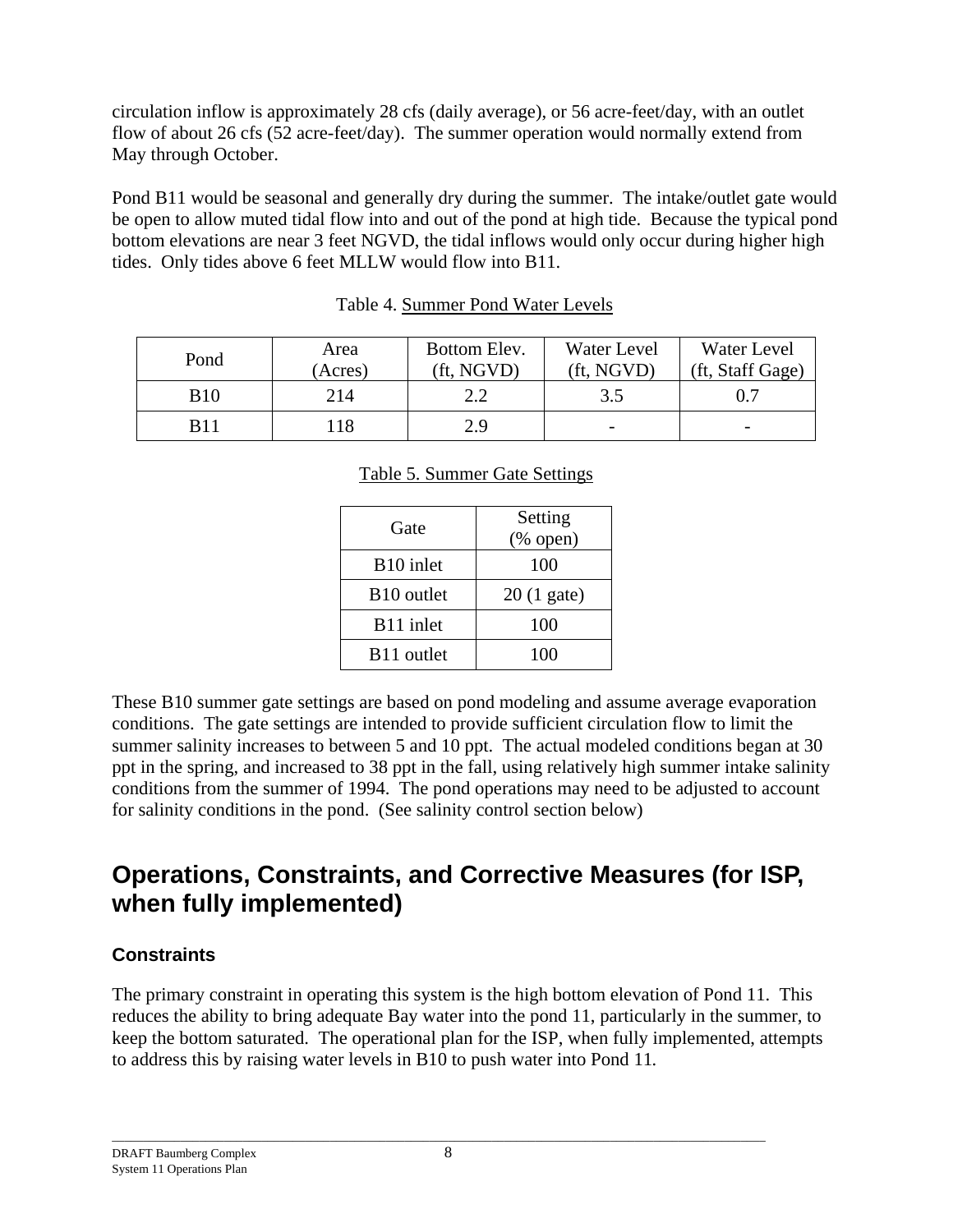# **Corrective Measures (for the ISP, when fully implemented)**

## *Water Level Control*

The water level in B10 is the primary control for Pond System 11 management. Low water levels in Pond 10 may expose mudflats portions of both ponds. High water levels can increase wind wave generation and increase levee erosion.

The inlet gate settings control the overall flow through the pond system, while the outlet gate settings control the water level in the pond system. Routine summer operation would have the Pond 10 outlet gate set at less than a quarter of the inlet opening. Because the normal water level in the pond is above mean water level in the slough, the outlet gate will discharge for more hours of the day than the duration of inflow through the inlet gates. The water level in the pond should not have a noticeable variation during the day, but may vary by 1.0 feet during a month due to the influence of weak and strong tides.

The proposed pond water level in pond B10 of 3.5 feet NGVD is intended to be near the historic average pond water level for the period 1997 to 2003 of 3.8 feet. During that period the pond water level ranged from approximately 2.7 to 5.1 feet NGVD.

## *Salinity Control*

The design maximum salinity for the discharge at B10 is 40 ppt. For routine operations, intake occurs on high tides. The outlet flow should be increased when the salinity in B10 is close to 35 ppt. Increased outflow will tend to decrease the water level in B10 and increase the inflow at high tide. The increased circulation flow and reduced volume in the pond (lower water surface elevation) will reduce salinity. Lower water levels in B10 will make the water level more sensitive to monthly cycles of weak and strong tides. Therefore, the outlet gate setting may need to be adjusted to reduce flow during periods of weak high tides to maintain water in the pond.

There is no minimum salinity proposed for pond B10.

# *Dissolved Oxygen Control*

To ensure that dissolved oxygen levels at the discharge are not degrading receiving waters below Basin Plan objectives, a "trigger" for the continuous release is included in the operation plan. If dissolved oxygen (DO) levels at the pond discharge fall below the trigger value, Best Management Practices (BMPs) listed in this Operations Plan must be implemented.

The DO trigger is if dissolved oxygen at the discharge falls below the  $10^{th}$  percentile of 3.3 mg/L (calculated on a weekly basis). This  $10^{th}$  percentile trigger is based on dissolved oxygen levels found in Artesian Slough in July 1997. These values are the most relevant representation of natural dissolved oxygen variations in sloughs or lagoon systems currently available. The numerical DO trigger may be revised as additional monitoring data becomes available. Any revision must be approved by the Water Board.

A letter from the RWQCB, dated March 25, 2005, described this DO trigger for reporting and action. Therefore, in evaluating compliance with the dissolved oxygen limit contained in Order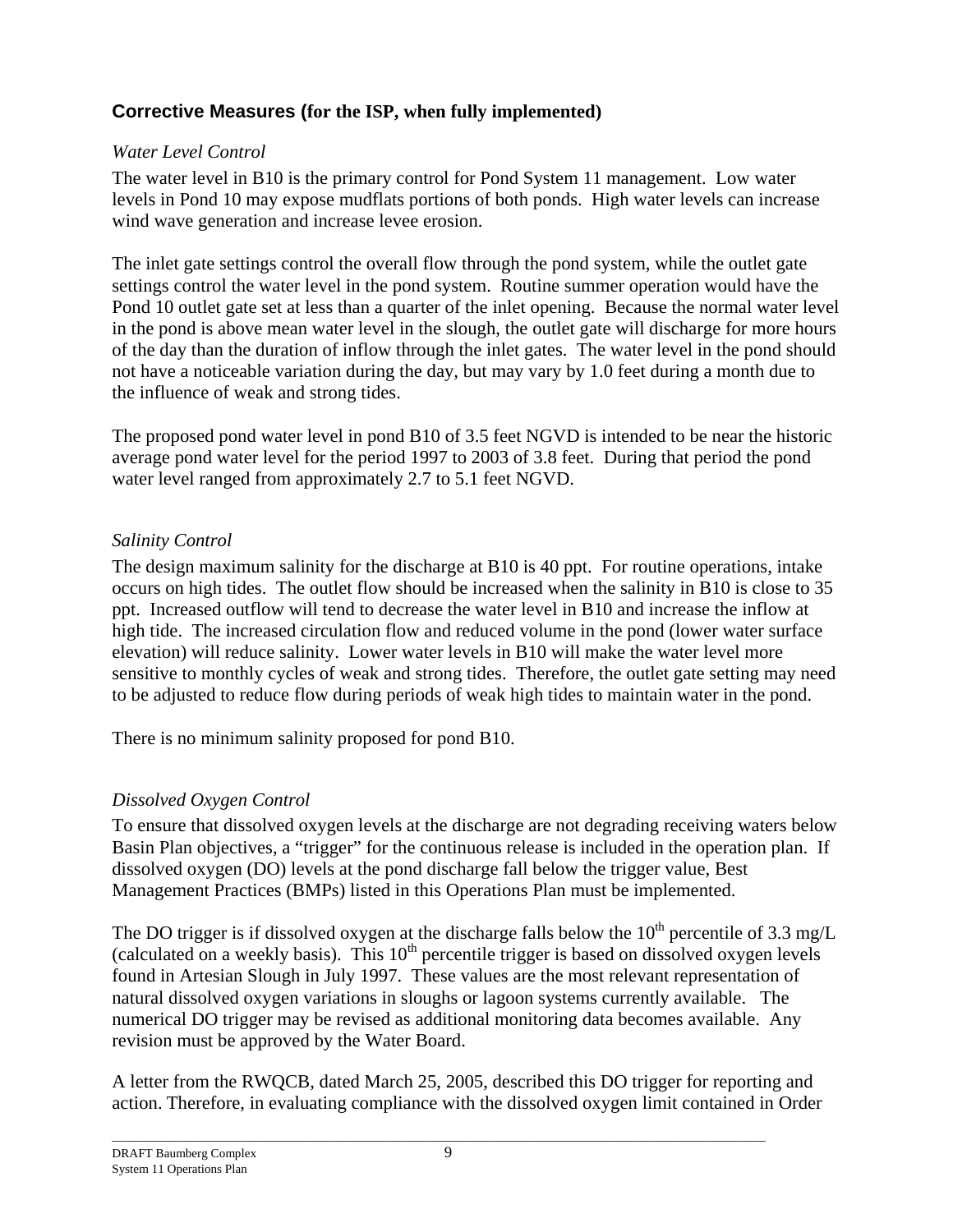No. R2-2004-0018, the Department will consider it a trigger for reporting and action if, at the point of discharge, the 10<sup>th</sup> percentile falls below 3.3 mg/L (calculated on a calendar weekly basis).

If a trigger event occurs, the discharger shall make a timely report to the Water Board, and implement BMPs described in this Operations Plan, as appropriate. These adaptive management techniques may include additional monitoring, controlling the flow rate of the intake or discharge, controlling the timing of the discharge, installation of baffles, aeration, or temporarily suspending the discharge. Timely notification is intended to be 24 hours after the monitoring/sample results are available.

BMPs include the closing of the discharge during periods of time when the diurnal pattern suggests that DO would be below the trigger  $(3.3 \text{ mg/L})$ . For analysis of the 2004 data, as reported in the 2004 Self-Monitoring Report, ceasing discharge from 10pm to 10 am would avoid most of the excursions from the limit. If overnight DO levels in the pond are low, the outlet gates could be adjusted daily to allow discharge only during the day, when pond DO levels are higher. During summer, this may be from approximately 10 a.m. to 10 p.m.

In the October 5, 2005 letter from regarding File No. 2199.9438 (RS), which requested the revisions/corrections incorporated herein, RWQCB stated that the Department should implement a DO corrective measure (BMP) that ceases nighttime discharges if the weekly  $10<sup>th</sup>$  percentile value of pond discharge shows the trigger value of 3.3 mg/L, unless a more effective alternative can be implemented.

Daily discharge timing is not practicable due to staff and budget constraints. However, a similarly effective alternative can be implemented during periods when the weekly  $10<sup>th</sup>$ percentile is at or below the trigger value. The alternative to daily discharge timing is weekly discharge timing. Closing the discharge for a period of days when overnight DO levels in the pond are known to be or are expected to be low, particularly when this corresponds with periods when overnight tides are low and would result in the majority of discharge volume, and/or with weak (neap) tide periods when intake is more limited, would provide equivalent protection of receiving waters as would daily closure of the outlet gates. By adjusting discharge gates on an approximately weekly basis (with the number of days being depending on duration of the neap tide cycle), this would allow for periods when no discharge would occur, or discharge would occur only during periods when discharge is mostly during the day, when pond DO levels are higher.

A possible consequence of ceasing discharge, while not resulting in discharge of low DO pond waters to receiving waters, is prolonged periods of depressed DO levels due to more limited intake, since without discharge pond water levels are higher and thereby duration and volume of intake is reduced. It appears that reducing residence time of water in the ponds improves overall DO levels. Therefore, allowing discharge, even at reduced volumes, would provide for some increased volume of intake. A discharge gate can be set to allow reduced discharge volumes versus discharge volumes that would be expected for normal operations. For example, a gate could be set at approximately 10 percent open (vs. normally 20% open) during strong (spring) tide periods, when the weekly  $10<sup>th</sup>$  percentile is at or below the trigger value. Reduced discharge settings would reduce the volume of discharge water entering the receiving waters, and correspondingly minimize the extent to which low DO discharges could potentially affect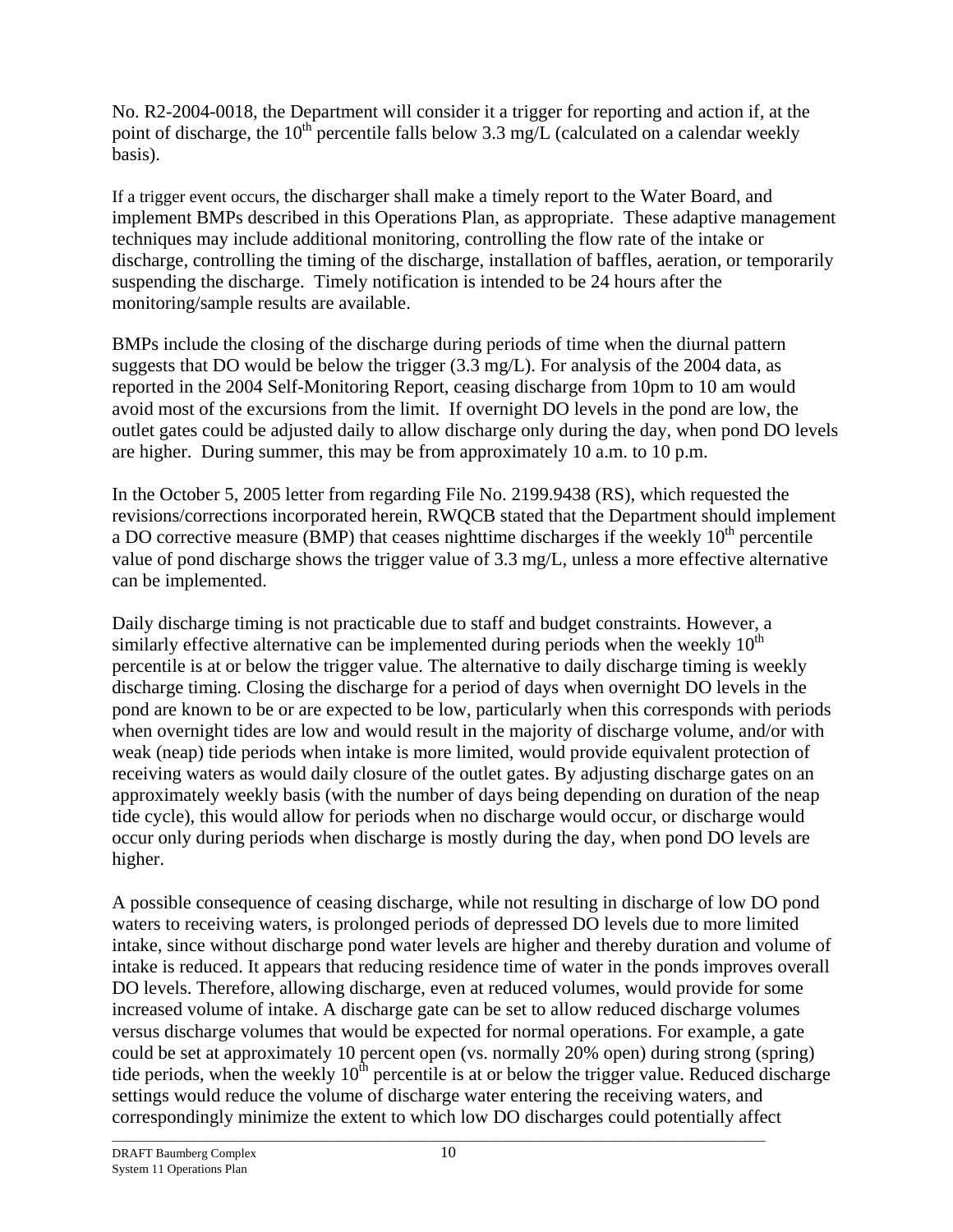receiving water quality. These reduced discharge volumes would allow for greater exchange of intake waters, since pond water levels would be lower than if no discharge occurred, which may also help to raise DO values.

## *Dissolved Oxygen BMPs*

 As noted above, there are a range of BMPs available to reduce potential impacts to the dissolved oxygen levels in lower Mount Eden Creek. These BMPs are discussed below (Evalution of the effectiveness of the BMPs is described in the Annual Self Monitoring Report):

# 1. Slough Monitoring

Additional monitoring data may be collected from lower Mount Eden Creek. The slough monitoring is not a BMP to improve the slough DO conditions, but is intended to collect data on the slough conditions and to identify the potential effects of the B10 discharge. The slough data may be used to evaluate whether the slough conditions meet water quality objectives.

# 2. Adjust Discharge Flow

When DO levels are near to the established discharge trigger, the discharge flow may be decreased to reduce the potential effects of the discharge in Mount Eden Creek. Decreasing discharge flows is a reasonable corrective action for DO since the action (response) can be made proportional to the observed problem and since it is likely to have an immediate effect. The degree of flow reduction should be related to the observed DO levels in the slough, diurnal fluctuations, and tidal cycles. Records should be kept, including continuous monitoring data for B10, and any slough monitoring data, as well as the tide levels, pond water level, and gate settings. The records will be used to evaluate the effects of the B10 discharge and to refine future operation plans.

# 3. Monthly Discharge Timing

The intake/outlet structure at B10 has significant reserve capacity for discharge. The outlet gate will generally only be 10 to 20 percent open to maintain the water level in B10. If overnight DO levels in the pond are low, the outlet gates could be adjusted based on the monthly tidal cycles to cease discharge during periods with higher high tides during the day and allow discharge during periods with higher high tides at night. Selecting periods for discharge with high tides at night would reduce the volume of discharge during the night when pond DO levels may be lower than ambient slough conditions.

# 4. Daily Discharge Timing

If overnight DO levels in the pond are low, the outlet gates could be adjusted daily to allow discharge only during the day, when pond DO levels are higher. During summer, this may be from approximately 11 a.m. to 10 p.m. As daily discharge timing is not practicable due to limited staff availability, if overnight DO levels in the pond are expected to be low and this corresponds with weak tide periods, the outlet gates could be adjusted weekly to allow discharge only during periods when discharge is mostly during the day, when pond DO levels are higher and this corresponds with stronger tides. At approximately 50 percent gate openings, the daily discharge volume may be released in about 6 hours, depending on the tide. A higher high tide during the discharge period would reduce the outlet volume. Increased discharge flows to allow discharge timing may increase salinity locally in Mount Eden Creek during the discharge periods.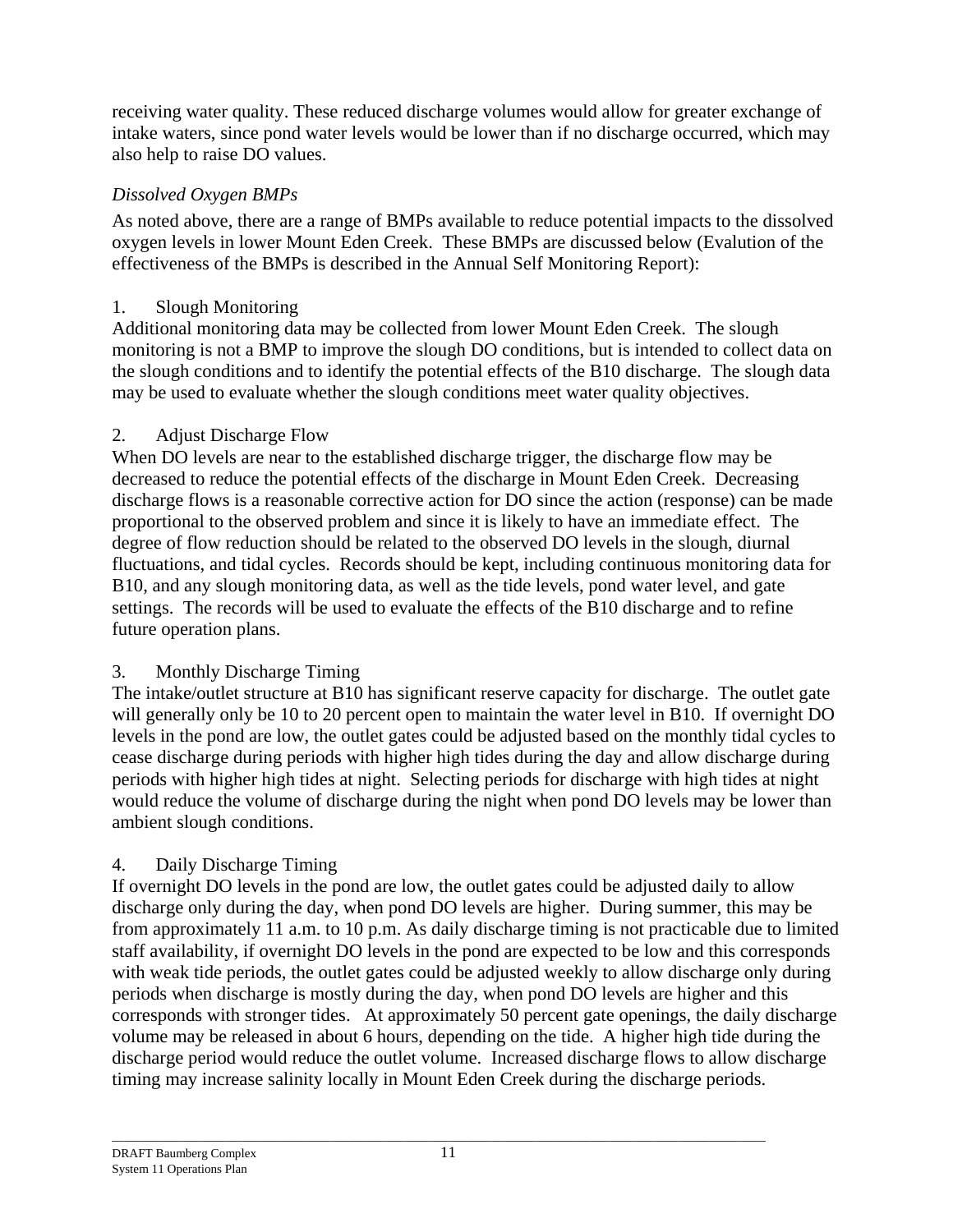### 5. Temporarily Cease Discharge

Temporarily stopping the B10 discharge would prevent any effects on DO conditions in Mount Eden Creek. However, long periods without circulation through the pond would increase salinity conditions in the pond. Without inflows to replace evaporation losses, the salinity in B10 may double in four to six weeks, depending on weather conditions. This would likely have substantial adverse affects on the biological resources associated with the ponds and may also create substantial odor problems for the neighboring communities as the pond bottom dries, and may also have a negative effect on gypsum formation in the pond, as well as future salinity conditions in the pond when the pond is refilled.

### 6. Installation of Baffles

A series of flow diversion baffles could be installed at the pond discharge for directing the water from more suitable DO water levels to achieve maximum oxygen uptake. This measure may be appropriate in circumstances where deeper borrow ditches are conveying pond waters to the discharge, and when there is significant algae build up in the pond and particularly at the discharge.

## 7. Mechanically harvest dead algae.

Dead algae could be harvested where it is accumulating near the discharge location. If extensive mats are noted in the pond, mechanically harvesting dead algae on a pond wide basis would not be practicable. However, harvesting dead algae where it is accumulating near the discharge location could be performed in conjunction with installation of baffles to prevent build up.

### 8. Aeration

Aeration would require installation of bubbler/diffuser systems or floating mechanical aerators near the discharge. The effectiveness of such aerators is currently being evaluated by U.S. Fish and Wildlife Service in the Alviso ponds. Limitations with such a measure include the following: Cost of acquiring, maintaining and operating aerators, floating aerators typically require water depths of 6 feet or more and diffuser systems are more effective with deeper water than the one to two feet or lower depths in pond 10. Aeration systems would require design studies to evaluate the size and configuration of the aeration equipment and preferred operation. Construction for aeration at the discharge structures would also require an evaluation of electrical supplies, pond dredging, and segmentation of a portion of the pond to control aeration 'contact time'. Implementation of an aeration program would require six months to a year to implement, and would only be implemented if the aerators being installed at the Alviso ponds are shown to be effective.

## *pH Control*

The pH of the discharge is related to the DO of the discharge. If the pH of the discharge falls outside the range of 6.5-8.5 an analysis of the impact of discharge pH on the receiving water waters will be performed. If pH in the receiving waters exceeds 8.5, samples for ammonia will be collected from the receiving waters for analysis. If it is determined that discharge is impacting receiving water pH, the above corrective measures will be implemented.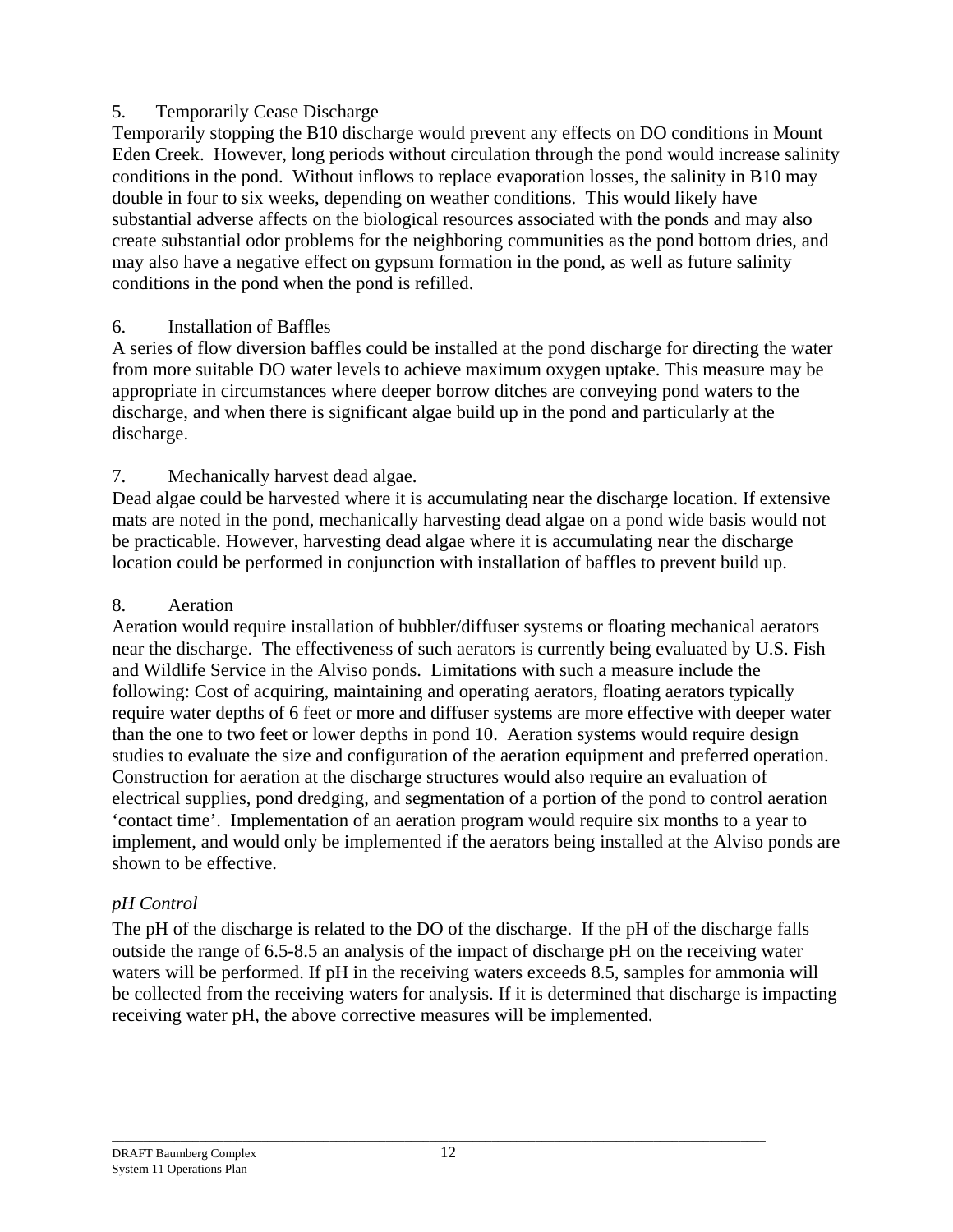### *Avian Botulism Control*

If summer monitoring shows that DO levels in the pond drop to one mg/L, circulation will be increased as described above, to attempt to improve water quality conditions and prevent conditions which may result in avian botulism. Additionally, to reduce the likelihood of a severe outbreak of this disease, when large numbers of dead bird carcasses are found in the ponds or discovered in nearby receiving waters, coordinated regional efforts will be made to promptly collect and bury or burn carcasses.

### *Mobilization of Inorganics and/or the Methylation of Mercury Control*

The operations plan for System 11, when fully implemented, will provide constant flooding in Pond 10 (no change in Redox potential). Pond 11 will be seasonally dry. Under the current muted tidal operations, Pond 10 may result in conditions that result in a change in Redox potential. Inorganics and methyl mercury levels will be monitored. If levels are found to rise, further analysis of the cause and mitigation measures will be developed if the need arises.

In late summer and early fall of 2003 and 2004, USGS completed baseline sampling of sediments for total mercury and methyl mercury in the Eden Landing (Baumberg Complex) ponds. Methyl mercury levels in two sediment samples taken from Pond 11 in December 2003 were found to be high (10.7 ng/g). A single water sample in Pond 10 had 27  $\mu$ g/L total Mercury. USGS analyzed 20 composite sediment samples from Eden Landing salt ponds collected in January 2005. Overall, total mercury concentrations were low. Concentrations of methyl mercury were highest in B11. Further sampling and analysis of the situation is being conducted at this time. Summarizing comparison among all seasons and ponds during 2003 – 2005, for total mercury, Pond B11 contained very elevated concentrations in late summer – fall 2003, but declined over 3–fold in winter 2005. On average, methyl mercury concentrations did not differ significantly between seasons among ponds sampled in both seasons. Pre- and post discharge data are not yet sufficient to determine the potential impacts of management operations. Additional samples will be collected in winter 2005-2006 and again in late summer 2006, and focus on locations where depth gradients result in exposed mudflats in portions of these ponds, as well as locations which contained the highest levels of methyl mercury prior to discharge and are now being managed as seasonal. If summer water levels in Ponds B10 and B11 are found to increase methyl mercury levels, according to the methyl mercury study done by USGS, the Department will notify RWQCB and consult to determine the best approach to addressing the issue.

If summer seasonal operation of Pond 11 increases methyl mercury levels, water levels in Pond 10 could be raised to flood pond 11. The pond would be maintained in a flooded condition with limited circulation. It is expected that salinities would rise above continuous discharge levels causing a cessation of the discharge, unless a waiver were provided by the RWQCB in the event that it could be shown that the discharge was not adversely affecting the receiving water. If not, the pond would be allowed to raise salinity during the summer, with salinities being lowered during the winter to reach discharge standards so that discharge could resume the following spring.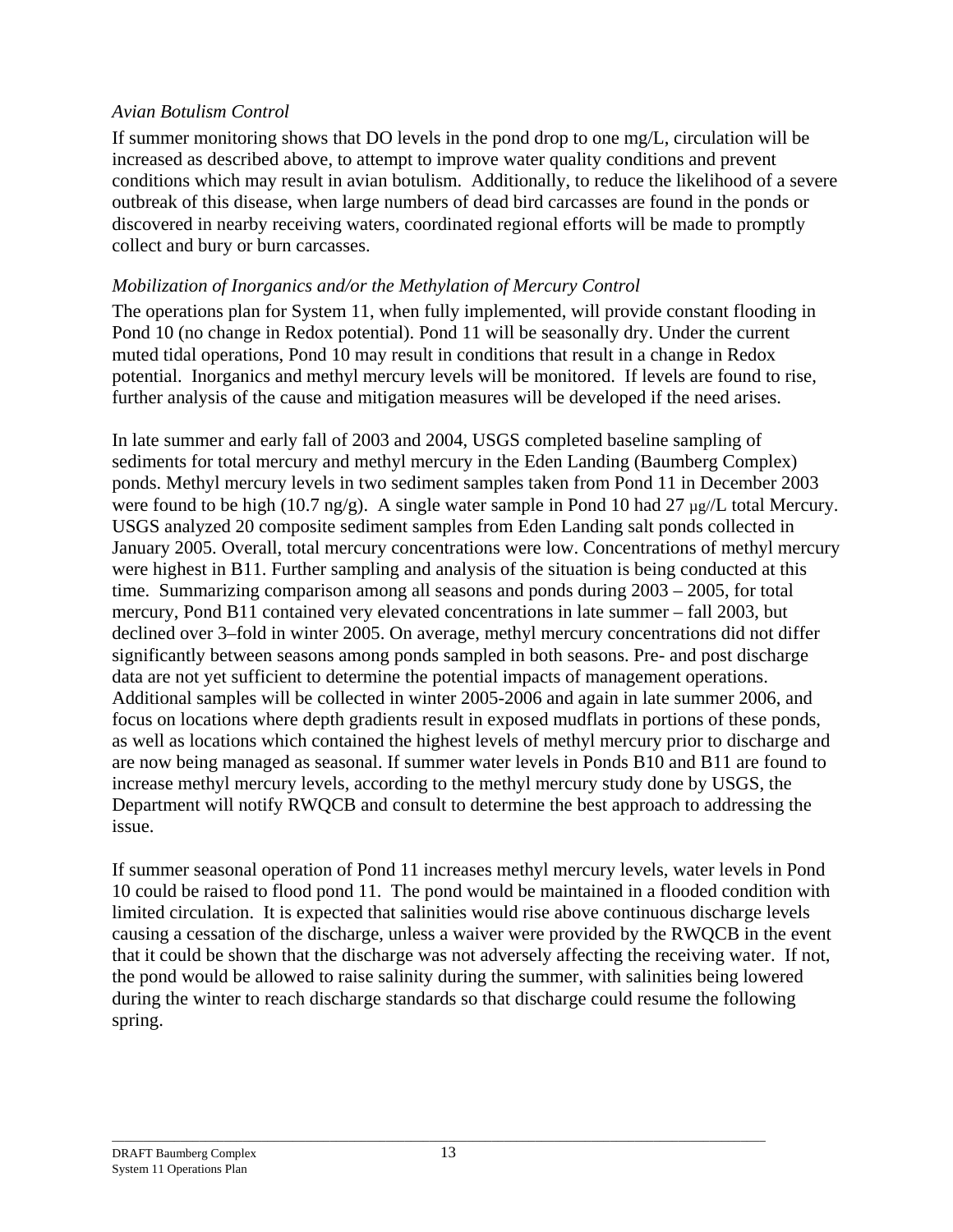# **Monitoring and Adaptive Management Action Plan**

As a muted tidal system with a fairly high bottom, the pond doesn't have the ability to bring water in for more than a few hours at the highest tides and is therefore draining most of the day. The continuous data collection device (Datasonde) used for water quality monitoring, was located at the end of the bulkhead wall near the intake/discharge culvert and collected data continuously in 2004, except when the meter was exposed for short periods. As pond water levels fell, the Sonde was exposed for longer periods and therefore no data was collected. With the low water conditions established due to the muted tidal operation conditions it is not possible to collect continuous data, as the Sonde cannot be immersed in water at all times and cannot be safely relocated nearer to the intake/discharge culvert. Relocating the device poses significant safety risks due to the on-going deterioration of the water control structure and difficult physical access. We must discontinue continuous data collection until the new water control structure is constructed and the system is operated as year-round open water. Since the volume of intake is exceeded by discharge volume, and therefore results in very little residence time, after discussion with Regional Water Quality Control Board (RWQCB) staff we proposed a revision to the Self-Monitoring Program, to conduct weekly point sampling rather than continuous data collection via the continuous collection device (Sonde). It is believed that this periodic sampling will provide adequate information on water quality conditions, as the current muted-tidal operation is not expected to function similarly to managed, open-water ponds since muted tidal operation does not result in a large volume of water entering and remaining the pond and therefore results in little, if any, residence time. RWQCB approved the weekly "grab" sample monitoring in Pond B10, as noted in their October 5, 2005 letter to the Department, provided the pond is operating as a muted tidal system.

## **Monitoring (for the ISP, when fully implemented)**

### *Pond Management*

The routine pond management will require weekly site visits to record pond conditions and intake readings. The management monitoring parameters are listed below.

| Location               | Parameter                                                          |  |  |
|------------------------|--------------------------------------------------------------------|--|--|
| B <sub>10</sub> intake | Slough Salinity, Gate Settings                                     |  |  |
| B <sub>10</sub> outlet | Pond Water Level, Salinity,<br><b>Gate Settings</b>                |  |  |
| <b>B11</b>             | Slough Salinity, Pond Salinity,<br>Pond Water Level, Gate Settings |  |  |

|  |  | Weekly Monitoring Program for Pond Management |
|--|--|-----------------------------------------------|
|  |  |                                               |

The weekly observation program will include visual pond observations to note levee erosion, vandalism, potential algae buildup and signs of avian botulism.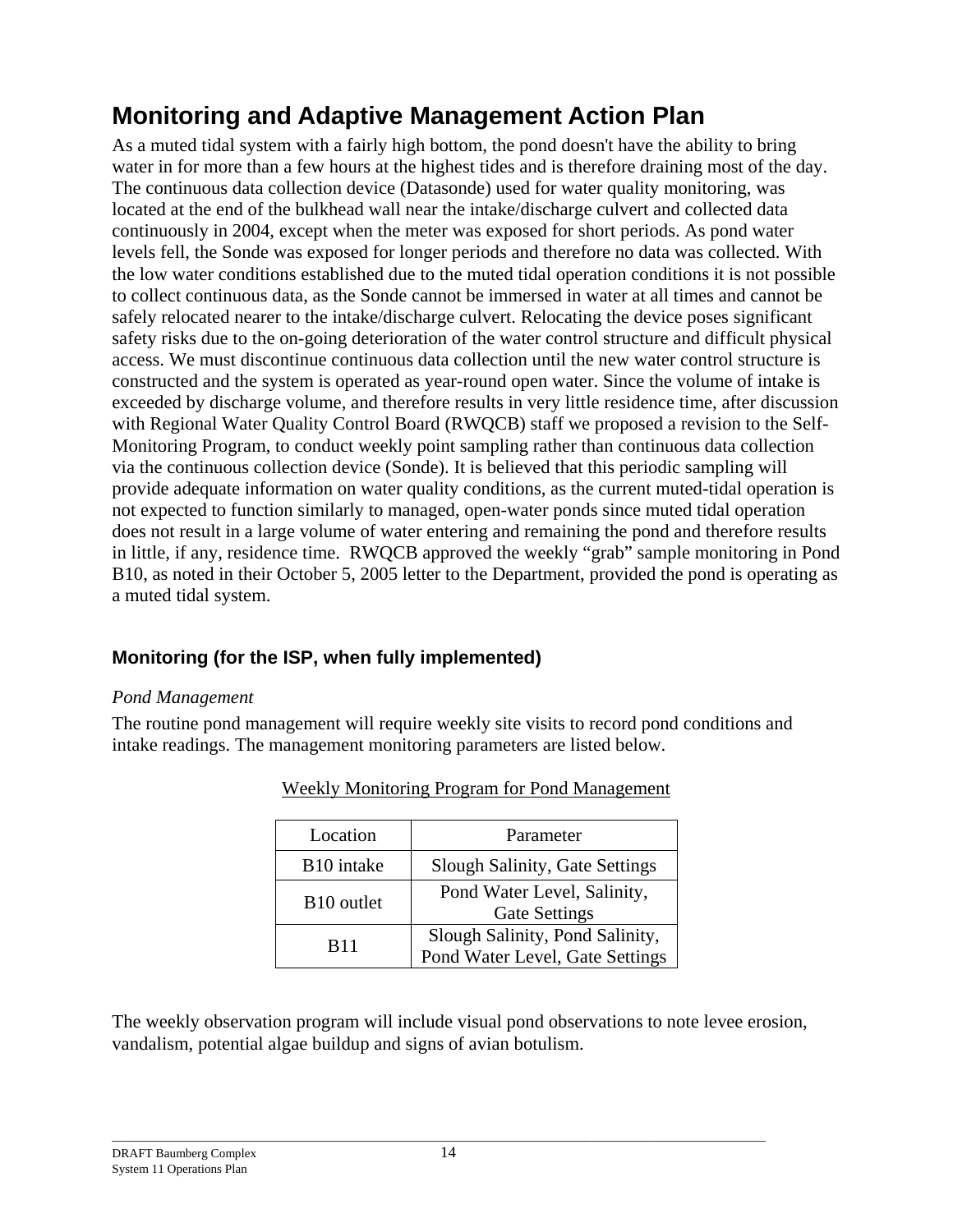### *Water Quality*

The Final Order requires specific water quality monitoring detailed in the Self Monitoring Program document. A summary is presented below:

**Continuous Pond Discharge Sampling**: Continuous monitoring Datasondes (Hydrolab-Hach Company, Loveland, CO) installed in ponds prior to their initial release dates and through November.Salinity, pH, temperature, and dissolved oxygen collected at 15-minute intervals with a sensor and circulator warm-up period of 2 minutes. Data downloaded weekly and Sondes were serviced to check battery voltage and data consistency.

**Receiving Water Sampling (Initial Release and Continuous Circulation):***Bay receiving water* quality measurements were collected after initial discharge and then monthly in San Francisco Bay outside the water control structure in ponds from July 2004 until October 2004.

**Pond Management Sampling (for Initial Release and Continuous Circulation):**In-pond water quality measurements twice monthly in discharge ponds from May through July 2004 (i.e., two months prior to the initial release of ponds. One sampling location to be established for each salt pond; parameters to be measured are salinity, pH, turbidity, temperature, and dissolved oxygen. Readings collected from the near-surface at a depth of approximately 25cm.

**Chlorophyll-a sampling (for Continuous Circulation Monitoring):** USGS collected chlorophyll samples monthly in Baumberg salt ponds in September and October 2004. Chlorophyll-a sampling was discontinued for 2005 due to limited applicability.

**Annual Water Column Sampling for Metals:**Water column samples to be collected annually, following EPA method 1669 (Sampling Ambient Water for Trace Metals at EPA Water Quality Criteria Levels).

# **Communication of Monitoring Results and Violations**

During the 2004 monitoring season, some data gaps resulted due to greater-than-expected water level fluctuations and due to down-time for the continuous data recorders to allow for maintenance and poor communication regarding potential water quality violations were also noted. To address these issues, communications protocols have been improved and monitoring devices have been installed in more appropriate locations and water depths. Spare data recorders have also been purchased to replace devices during servicing periods.

The Department is required by the Final Order to contact the RWQCB when violations occur. The Department did not contact the RWQCB to alert them about the potential DO violations. Standard Provisions and Reporting Requirements, state that the Department must notify RWQCB staff by phone within 24 hours, and follow-up with a written report within 5 business days.

The USGS will forward raw data to the Reserve Manager the day it is collected. The Reserve Manager will call the RWQCB within 24 hrs of receiving the information to alert them of a potential violation. Once the USGS has had time to analyze the data and delete false readings